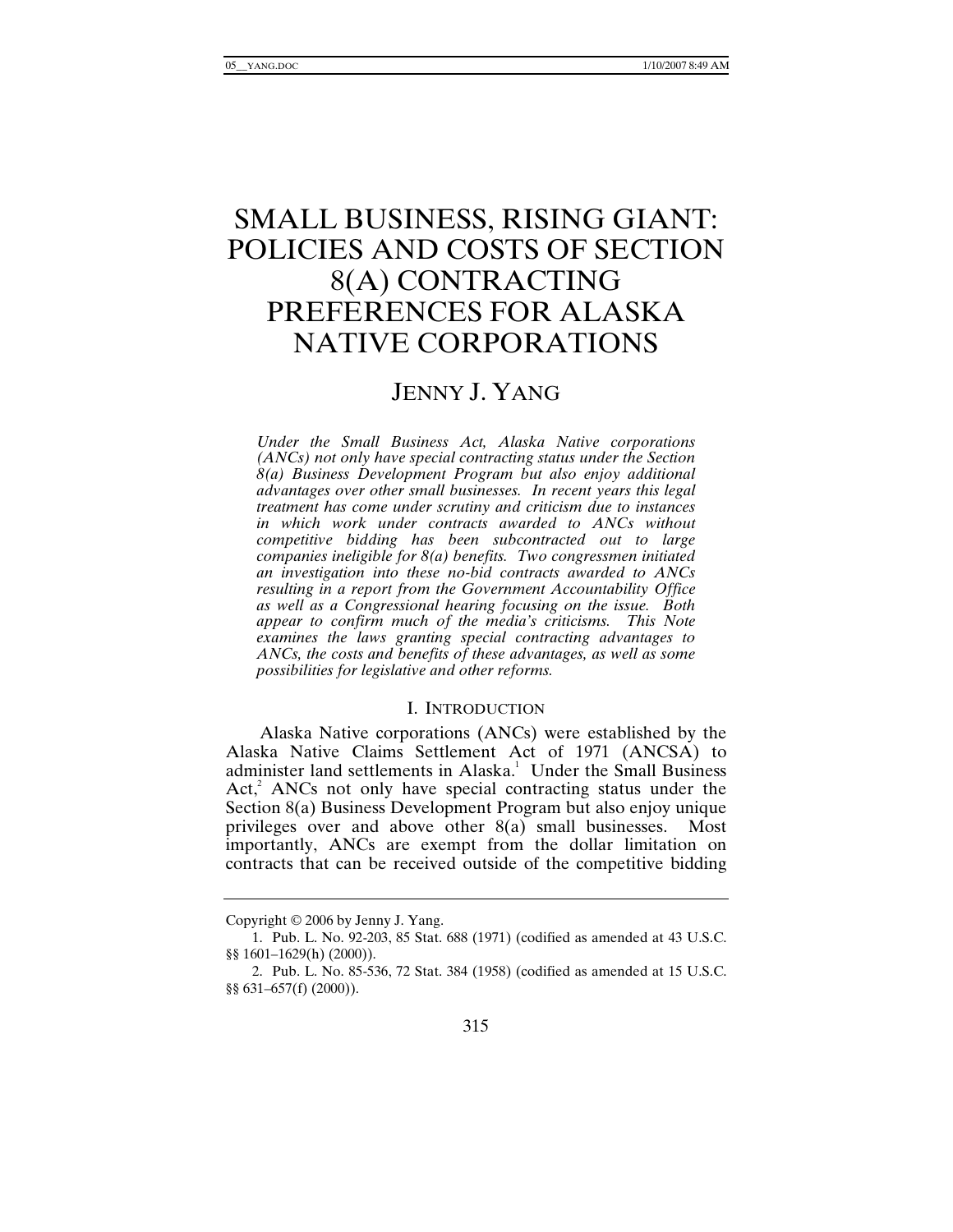process that is applicable to other  $8(a)$  businesses.<sup>3</sup> In the past two years, this legal treatment has drawn intense, mostly negative media attention. In addition, a congressional investigation was spurred by the grant to ANCs, without competition, of large-value defense contracts that were then subcontracted to companies ineligible for  $8(a)$  benefits.<sup>4</sup>

This Note will describe the legal edge that ANCs enjoy in receiving valuable government contracts and will discuss instances of alleged abuse. The Note will also show that while significant potential exists for this edge to improve the economic status of Alaska Natives, the unique access of ANCs to government contracts undermines the policy of competitive access, imposes high costs on taxpayers, and excludes other small and minority businesses' access to federal procurement dollars, while fostering a dependency by ANCs that obstructs true business development and independence and renders balanced reform difficult. Part II provides a brief background on the history of the legal establishment and economic performance of ANCs; Part III explains the legal substance of the contracting advantages for ANCs in the 8(a) Program; Part IV examines how these advantages are used in practice, focusing on the subcontracting practices which have drawn media scrutiny and a congressional investigation; Part V describes the results of the investigation; and Part VI analyzes the benefits and costs of the ANC preferences, some possible remedies to address the problems associated with the costs, and the potential difficulty of finding a balanced solution.

#### II. BACKGROUND ON ANCS

Any discussion of ANCs and their economic status today necessitates a brief overview of their legal creation under ANCSA. At a time when the legal validity of aboriginal rights and claims to lands within the state was unclear, ANCSA was drafted partly in response to rising pressures to settle these claims so that development and transportation of the state's oil resources could proceed in legal safety.<sup>5</sup> ANCSA extinguished all claims based on

 <sup>3. 13</sup> C.F.R. § 124.506(b) (2006).

<sup>4</sup>*. See, e.g.*, Michael Scherer, *Little Big Companies: How Did Corporations Like Halliburton Get Millions in Government Contracts Designated for Small Minority Businesses?* MOTHER JONES, Jan./Feb. 2005, at 26, *available at* http://www.motherjones.com/commentary/notebook/2005/01/11\_400.html.

<sup>5</sup>*. See* FELIX S. COHEN ET AL., FELIX S. COHEN'S HANDBOOK OF FEDERAL INDIAN LAW ch. 14 § A (1982); *see also* Ben Summit, *The Alaska Native Claims Settlement Act (ANCSA): Friend or Foe in the Struggle to Recover Alaska Native Heritage*, 14 T.M. COOLEY L. REV. 607, 613–14 (1997).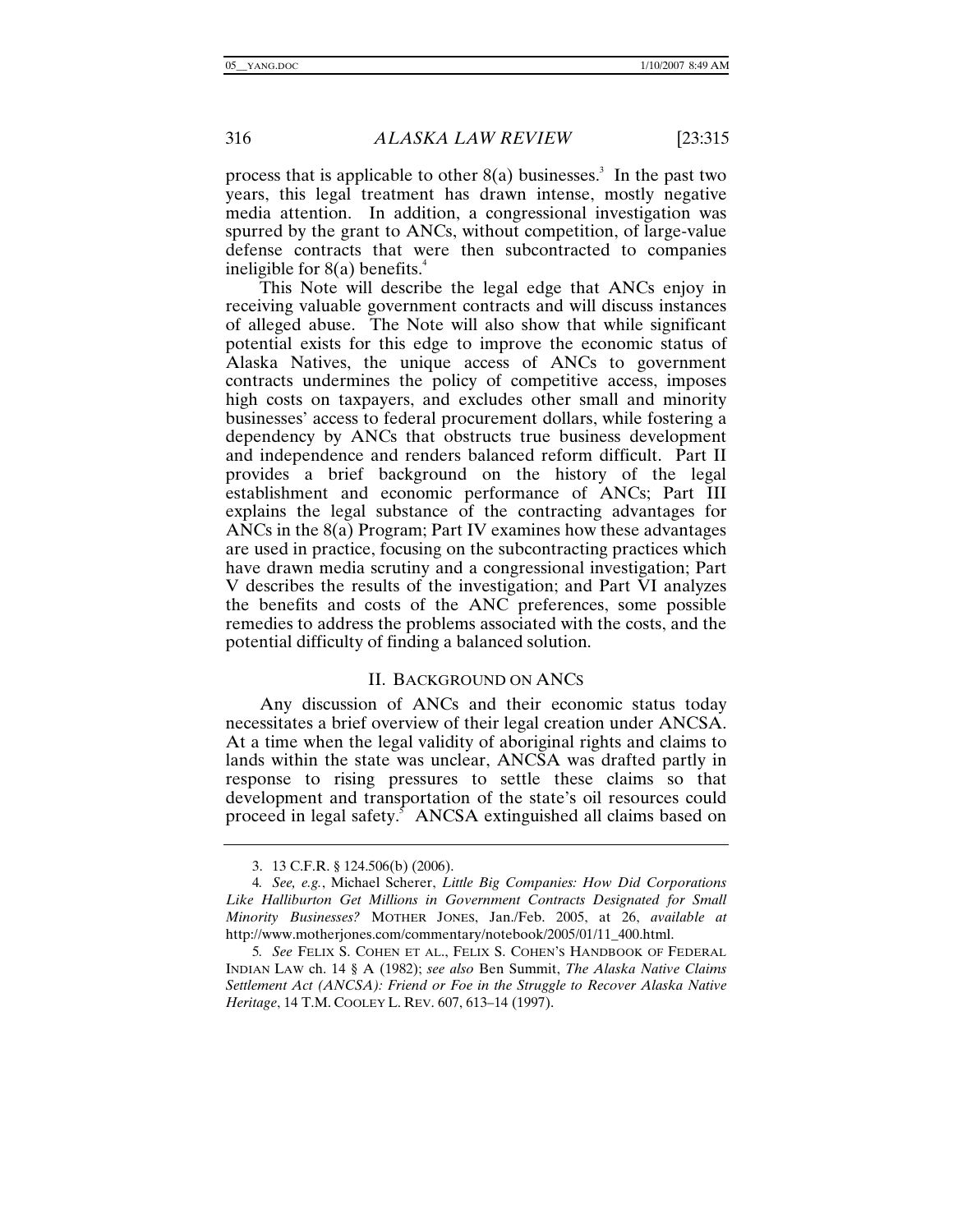aboriginal rights to land in Alaska by Alaska Natives against the federal and state governments,<sup>6</sup> and, in turn, it distributed forty million acres of the land to Alaska Natives.<sup>7</sup> A "Native" was defined as a United States citizen who is "one-fourth degree or more Alaska Indian . . . Eskimo, or Aleut blood, or combination thereof."<sup>8</sup> Broadly speaking, ANCSA mandated that the Secretary of the Interior divide lands in Alaska into twelve regions, each including Alaska Natives with "a common heritage and sharing common interests."<sup>9</sup> Twelve "regional corporations" and over two hundred "village corporations" were created to select lands for use within the twelve regions, as well as to administer their share of the monetary grant.<sup>10</sup> A thirteenth regional corporation was created for nonresident natives, and it received money but no land.<sup>11</sup> The village corporations were to first select twenty-two million acres from the thirty-eight million granted under the law, and the regional corporations were to select the remaining sixteen million acres.<sup>12</sup> These sixteen million acres were required to be These sixteen million acres were required to be redistributed to the villages.<sup>13</sup> Under the law, all resident Alaska Natives received one hundred shares of stock in one of the twelve regional corporations and also became shareholders in the village corporations that were organized for their respective villages. $14$ ANCSA also distributed \$462.5 million of congressional appropriations funds and  $$500$  million in oil royalties<sup>15</sup> to the thirteen regional corporations, which were in turn required to

10*. See* 43 U.S.C. §§ 1606–1607 (2000); COHEN ET AL., *supra* note 5, ch. 14 § A.

11*. See* 43 U.S.C. § 1606(c), 1606(i). The thirteen regional corporations are: AHTNA, Inc., Arctic Slope Regional Corporation, Bering Straights Native Corporation, Bristol Bay Native Corporation, Calista Corporation, Chugach Alaska Corporation, Cook Inlet Region, Inc., Cook Inlet Tribal Council, Doyon, Limited, Koniag, Inc., Sealaska Corporation, Sitnasuak Native Corporation, and Thirteenth Regional Corporation. Alaska Native Corporations, Organizations and Informational Resources, http://www.alaskans.com/alaskanative (last visited Nov. 26, 2006).

 <sup>6. 43</sup> U.S.C. § 1603 (2000).

<sup>7</sup>*. See* 43 U.S.C. § 1611 (2000).

 <sup>8. 43</sup> U.S.C. § 1602(b) (2000).

 <sup>9. 43</sup> U.S.C. § 1606(a) (2000); *see* COHEN ET AL., *supra* note 5, ch. 14 § A.

<sup>12</sup>*. See* 43 U.S.C. § 1611.

<sup>13</sup>*. See* 43 U.S.C. § 1611(a)–(b).

<sup>14</sup>*. See* 43 U.S.C. §§ 1606(g), 1607.

 <sup>15. 43</sup> U.S.C. § 1605 (2000).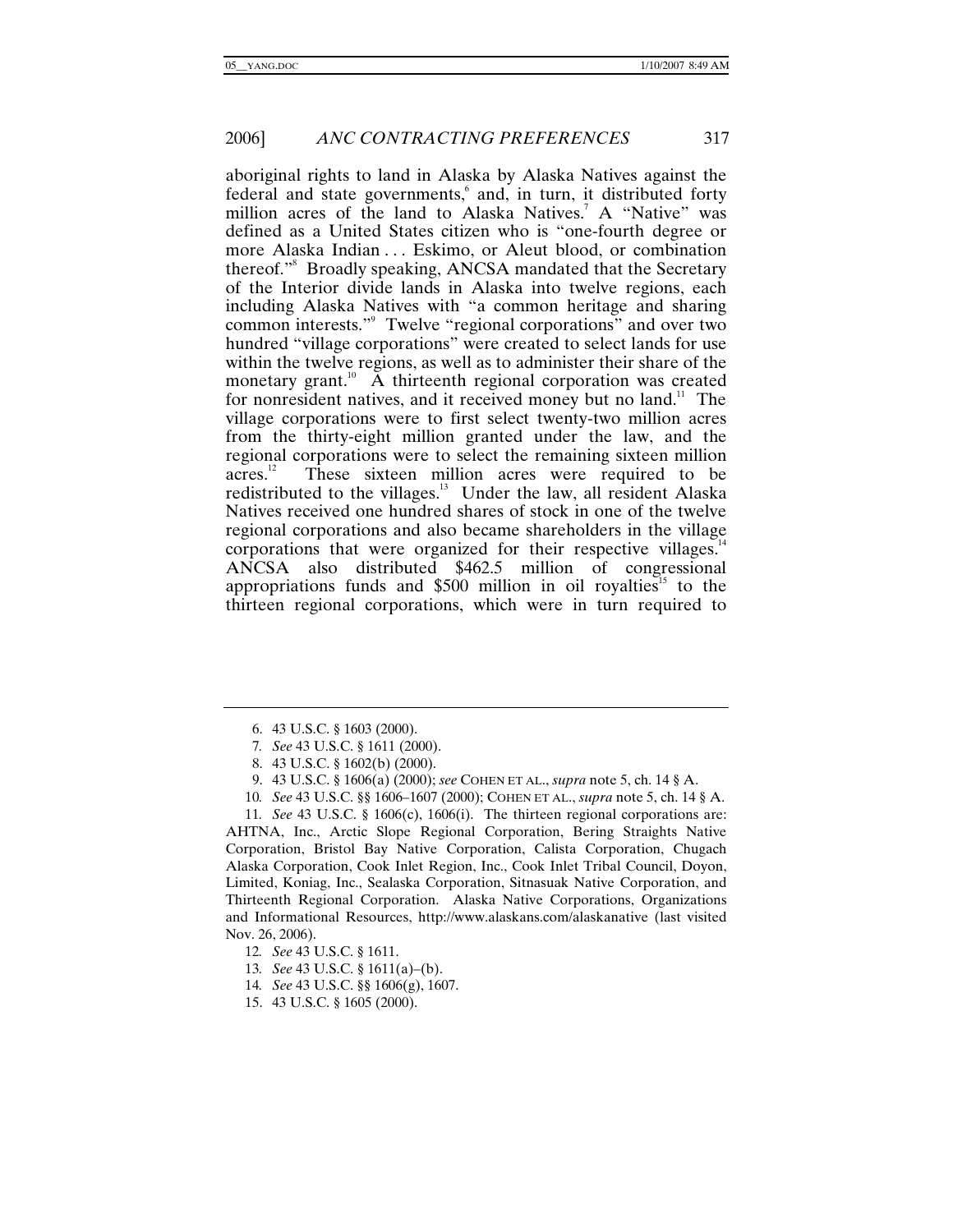distribute the funds to the village corporations and to their shareholders who had no ownership in any village corporation.<sup>16</sup>

The economic performance of ANCs during the two decades after their creation was "surprisingly poor" with collective losses of \$380 million by  $1993$ .<sup>17</sup> Far from fulfilling their "impressive task of improving the social and economic status of Alaska Natives,"<sup>18</sup> most of the ANCs generally teetered on the edge of insolvency until the early 1990s due to the inflation in the  $1970s$ ,<sup>19</sup> the costs of compliance with ANCSA, and the costly litigation over its ambiguous provisions.<sup>20</sup> As a result, mergers between village corporations as well as between regional and village corporations became a "tactic for survival."<sup>21</sup> Moreover, it became apparent that the regional corporations experienced widely varying degrees of success despite receiving the same grants of cash and land under  $ANCSA<sup>22</sup>$  With wide ranges in dividend payouts and annual returns, some "provided hundreds of high-wage jobs for their Native shareholders, while others provided none."<sup>23</sup> For instance. as of 1983, Cook Inlet Native Association and NANA, Inc. were generally successful, and Sealaska Corp. came in at 745th on *Fortune*'s list of the largest corporations in America, while Koniag, Inc. was having difficulty covering its bills.<sup>24</sup> Notably, while  $AN\overline{Cs}$ like Bering Strait Native Corp. entered bankruptcy by 1988 after a series of bad local investments and Calista Corp. employed under ten persons by 1991, Cook Inlet Region, Inc. made national broadcasting acquisitions with partners "who were able to take advantage of the Natives' minority status to get prefenences from" the Federal Communications Commission and earned more than

23*. See id.*

<sup>16</sup>*. See* 43 U.S.C. § 1606(j)–(m); COHEN ET AL., *supra* note 5, ch. 14 § A. Hereinafter in this Note, "ANCs" shall refer to both the thirteen regional corporations as well as the village corporations created under ANCSA.

 <sup>17.</sup> Stephen Colt, *Alaska Natives and the "New Harpoon": Economic Performance of the ANCSA Regional Corporations*, 25 J. LAND RESOURCES & ENVTL. L. 155, 155 (2005).

 <sup>18.</sup> Martha Hirschfield, *The Alaska Native Claims Settlement Act: Tribal Sovereignty and the Corporate Form*, 101 YALE L. J. 1331, 1339 (1992).

<sup>19</sup>*. See* Summit, *supra* note 5, at 618.

 <sup>20.</sup> Hirschfield, *supra* note 18, at 1339.

<sup>21</sup>*. Id.*

<sup>22</sup>*. See* Colt, *supra* note 17, at 156.

<sup>24</sup>*. See* Wallace Turner, *Alaska's Native Corporations*, N.Y. TIMES, July 12, 1983, at D5.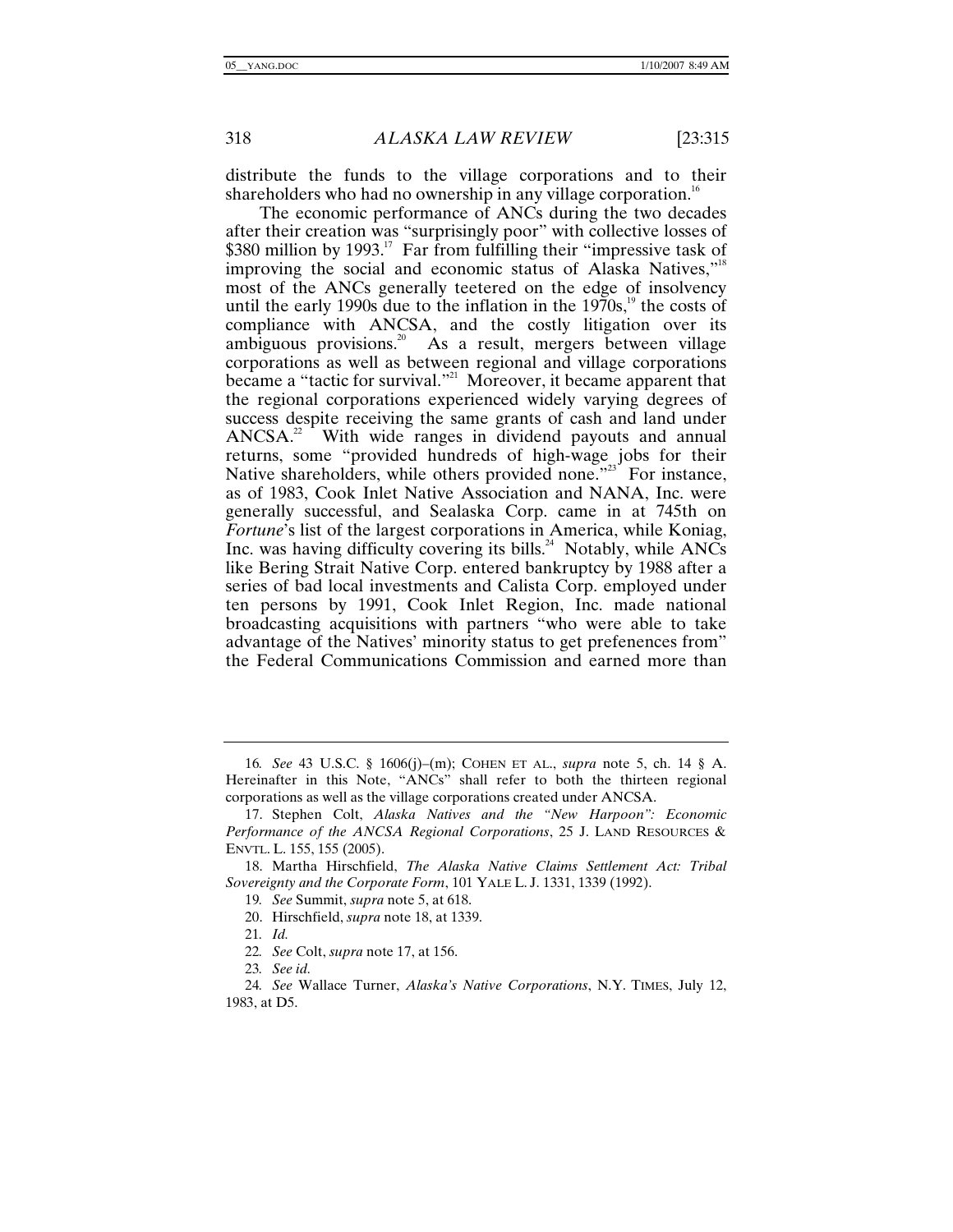"the combined cumulative income of the other eleven regional corporations."<sup>25</sup>

This fledgling state gradually changed, however, when Congress took notice. Michael Brown, a chief executive for one of Arctic Slope Regional Corporation's subsidiaries, lobbied Congress in the 1980s, urging officials to examine the poverty and unemployment prevalent in rural Alaska villages.<sup>26</sup> He found Senator Ted Stevens, who at the time headed the Senate Appropriations Committee, to be particularly receptive.<sup>27</sup> In the 1990s, the ANCs "dramatically improved their financial performance," moving from red to black in terms of cumulative earnings between 1991 and 1998.<sup>28</sup> A professor of economics at the University of Alaska in Anchorage pinpointed their seizure of "opportunities to provide professional and support services under contract to federal agencies" as one of four factors that led to this climb. $^{29}$ 

# III. THE ANC "EDGE"<sup>30</sup>

A. The 8(a) Business Development Program

The federal government's policy of encouraging the participation of small businesses in government contracts was first announced during the Second World War amidst a heightened need to increase the industrial production base.<sup>31</sup> Then, in 1953 the Small Business Administration (SBA) was created to contract with government procurement agencies to provide services and supplies, to subcontract with small businesses, and to encourage subcontracting by prime contractors with small businesses. $32$  This institution was made permanent by the Small Business Act of 1958 ("Act"), which governed all types of procurement not just those

 <sup>25.</sup> Colt, *supra* note 17, at 161–62 (emphasis omitted).

<sup>26</sup>*. See* Scherer, *supra* note 4, at 28; *see also* T. Christian Miller, *Contracts Take Alaska to Iraq*, L.A. TIMES, Mar. 7, 2004, at A1.

<sup>27</sup>*. See* Scherer, *supra* note 4, at 28.

 <sup>28.</sup> Colt, *supra* note 17, at 162–63.

<sup>29</sup>*. Id.*

<sup>30</sup>*. See* Robert O'Harrow, Jr. & Scott Higham, *Alaska Native Corporations Cash In on Contracting Edge*, WASH. POST, Nov. 25, 2004, at A1.

 <sup>31.</sup> Small Business Assistance Act of 1942, Pub. L. No. 77-603, 56 Stat. 351 (1942); *see* 48 JOHN C. MCBRIDE & THOMAS J. TOUHEY, GOVERNMENT CONTRACTS: CYCLOPEDIC GUIDE TO LAW, ADMINISTRATION, PROCEDURE § 48.10 (2005).

 <sup>32.</sup> Small Business Act of 1953, Pub. L. No. 83-163, 67 Stat. 232 (1953).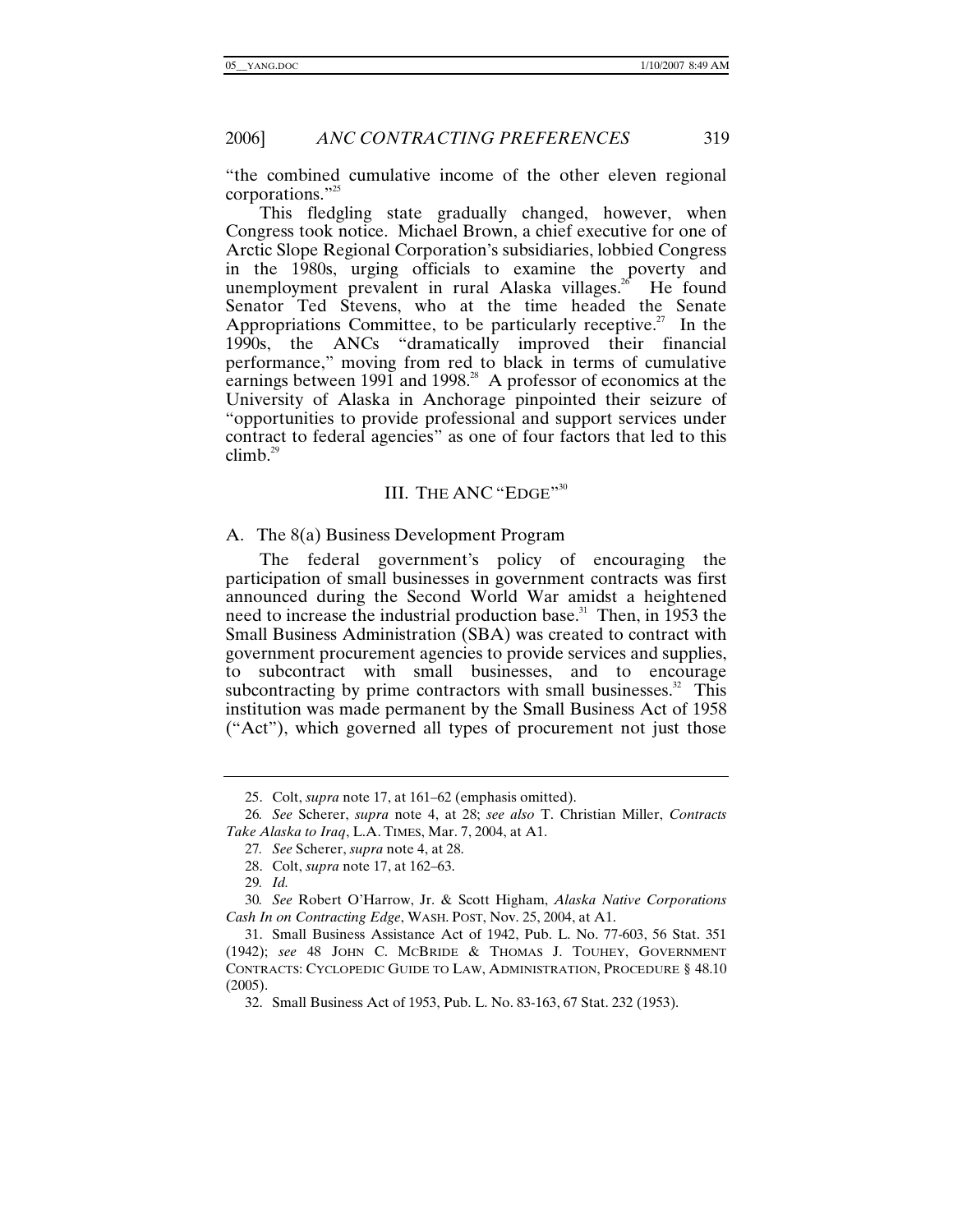related to civil defense. $33$  Under the Act, a "small-business" concern" was defined as a business "independently owned and operated and which is not dominant in its field of operation."34

The Act created a "Minority Small Business and Capital Ownership Development" program,<sup>35</sup> commonly known as the  $8(a)$ Business Development or 8(a) BD Program, in order "to assist eligible small disadvantaged business concerns compete in the American economy through business development."<sup>36</sup> Under the 8(a) Program, the SBA has the power to contract with federal procurement agencies, departments, and officers to provide goods and services and to "arrange for the performance of such procurement contracts by negotiating or otherwise letting subcontracts to socially and economically disadvantaged small business concerns."<sup>37</sup> The phrase "negotiating or otherwise letting subcontracts" has been interpreted to mean that the SBA may award contracts to 8(a) Program small businesses without using the competitive bidding process mandated $38$  for the usual awards of federal procurement contracts.<sup>39</sup> These subcontracts may thus be awarded either on a sole-source basis directly to a specific small business within the 8(a) Program or on a competitive basis in a competition restricted to  $8(a)$  small businesses.<sup>40</sup>

Under the procedures set out by the SBA, there are three basic ways for a government procurement agency's contracting officer to offer an 8(a) contract: (1) through competition among all 8(a) businesses that submit an offer; (2) as an open requirement, which means on a sole-source basis but without the nomination of a specific business; or (3) on a sole-source basis, offered on behalf of a specific business, in which case the procuring agency identifies in

38*. See* 41 U.S.C. § 253(a) (2000) (stating that a procurement agency must obtain "full and open competition through the use of competitive procedures" to procure property and services); 41 U.S.C.  $\S 253(c)(5)$  (stating that a procurement agency may dispense with competitive procedures when a statute "expressly authorizes or requires that the procurement be made. . .from a specified source").

39*. See* Ray Baillie Trash Hauling, Inc. v. Kleppe, 477 F.2d 696, 708–09 (5th Cir. 1973) (holding that "section  $8(a) \ldots$  clearly constitutes specific statutory authority to dispense with competition" and thus, "subcontracts under the section 8(a) program may be awarded on a noncompetitive basis").

40*. See* 15 U.S.C. § 637(a)(1)(C)–(D).

 <sup>33.</sup> Small Business Act of 1958, Pub. L. No. 85-536, 72 Stat. 384 (1958) (codified as amended at 15 U.S.C. §§ 631–657(f) (2000)).

 <sup>34. 15</sup> U.S.C. § 632(a)(1) (2000).

<sup>35</sup>*. See* 15 U.S.C. § 636(j)(10) (2000).

 <sup>36. 13</sup> C.F.R. § 124.1 (2006).

 <sup>37. 15</sup> U.S.C. § 637(a)(1)(A)–(B) (2000); *see also* 13 C.F.R. § 124.501(a).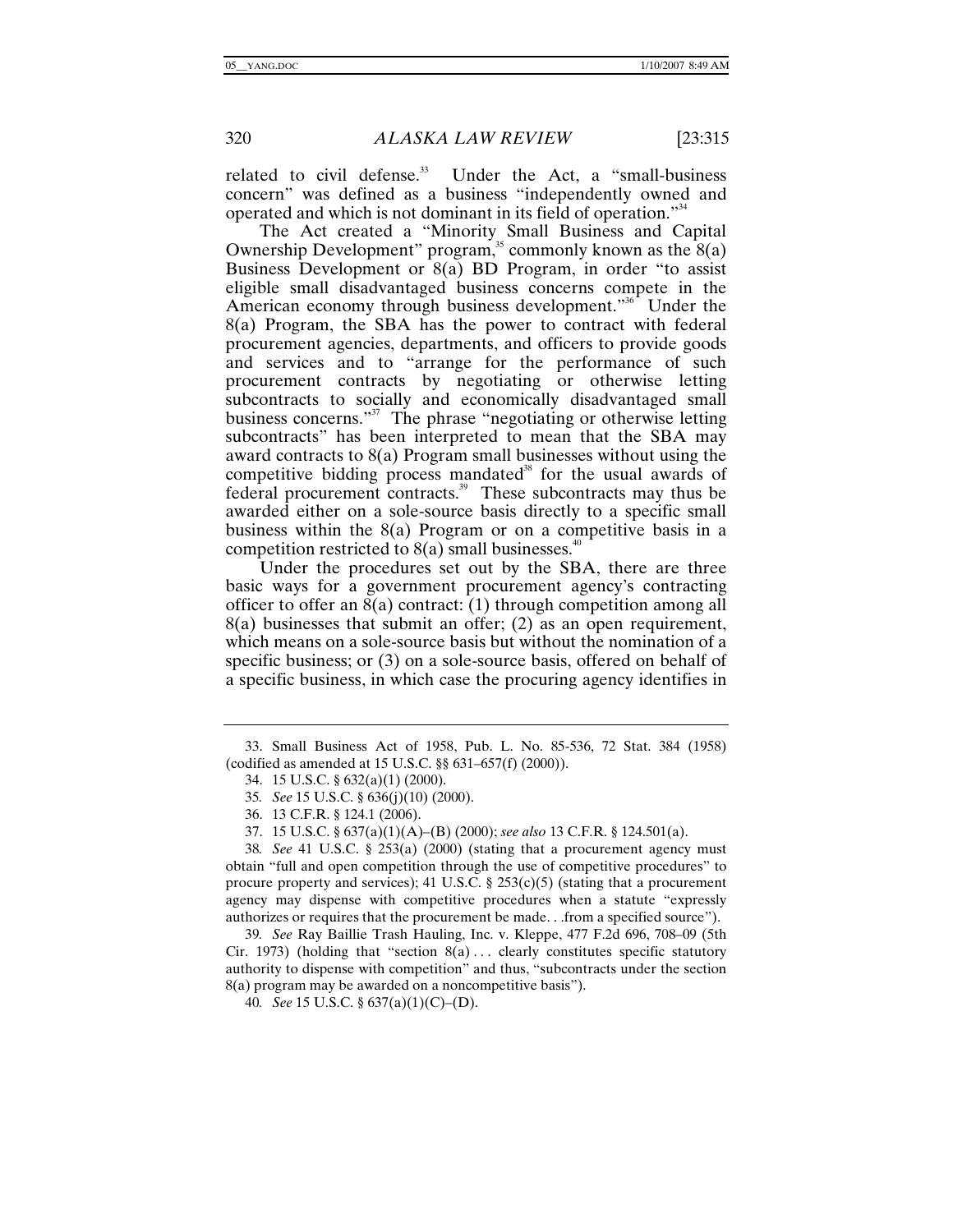its letter a specific 8(a) business that it nominates to receive the award.<sup>41</sup> In the first case, the SBA then accepts the procurement contract on behalf of the entire 8(a) Program, and the procuring agency conducts the competition and evaluates offers received in accordance with the procedures set out in the Federal Acquisition Regulations, $42$  which govern usual competitive government contracts.<sup>43</sup> In the second case, the SBA selects an  $8(a)$  business to receive the sole-source award, and in the third case, the SBA determines whether the nominated participant is an appropriate match for the sole-source award and may either negotiate the contract terms on behalf of the 8(a) business or authorize direct negotiations between the procuring agency and the  $8(a)$  business.<sup>44</sup> In practice, when an 8(a) business becomes informed of a procuring agency's interest in offering a particular contract, it may "pitch" or market itself to the agency to be nominated for the  $award.<sup>45</sup>$ 

Federal agencies are encouraged to offer contracts to minority businesses under the 8(a) Program because the Act also requires the President to establish annual set-aside goals for contracts awarded by all federal agencies to various classifications of small businesses, including small businesses under the  $8(a)$  Program. <sup>46</sup> Specifically, the head of each federal agency is to set the agency's own goals, not to drop below an annual minimum of five percent of the total value of contracts and subcontracts issued by that agency.<sup>47</sup>

# B. Legal Substance of Preferences for ANCs

Pursuant to its powers under the  $Act<sub>1</sub><sup>48</sup>$  the SBA has issued regulations that contain the legal substance of the preferences for ANCs.<sup>49</sup> The edge ANCs enjoy above other  $8(a)$  businesses consists primarily of their near automatic eligibility for the program

<sup>41</sup>*. See* 13 C.F.R. § 124.502(a)–(b).

 <sup>42. 48</sup> C.F.R. ch. 1. (2005).

<sup>43</sup>*. See* 13 C.F.R. § 124.507(a).

<sup>44</sup>*. See* 13 C.F.R. §§ 124.503(a)(2), 124.503(c), 124.503(d).

<sup>45</sup>*. See* T. Christian Miller, *Army Outsources Security Positions*, ANCHORAGE DAILY NEWS, Aug. 13, 2004, ¶ 29 *available at* http://www.adn.com/front/ story/5421063p-5357044c.html.

<sup>46</sup>*. See* 15 U.S.C. § 644(g) (2000).

<sup>47</sup>*. Id*.

 <sup>48. 15</sup> U.S.C. § 634(b)(6) (2000).

 <sup>49. 13</sup> C.F.R. pt. 124.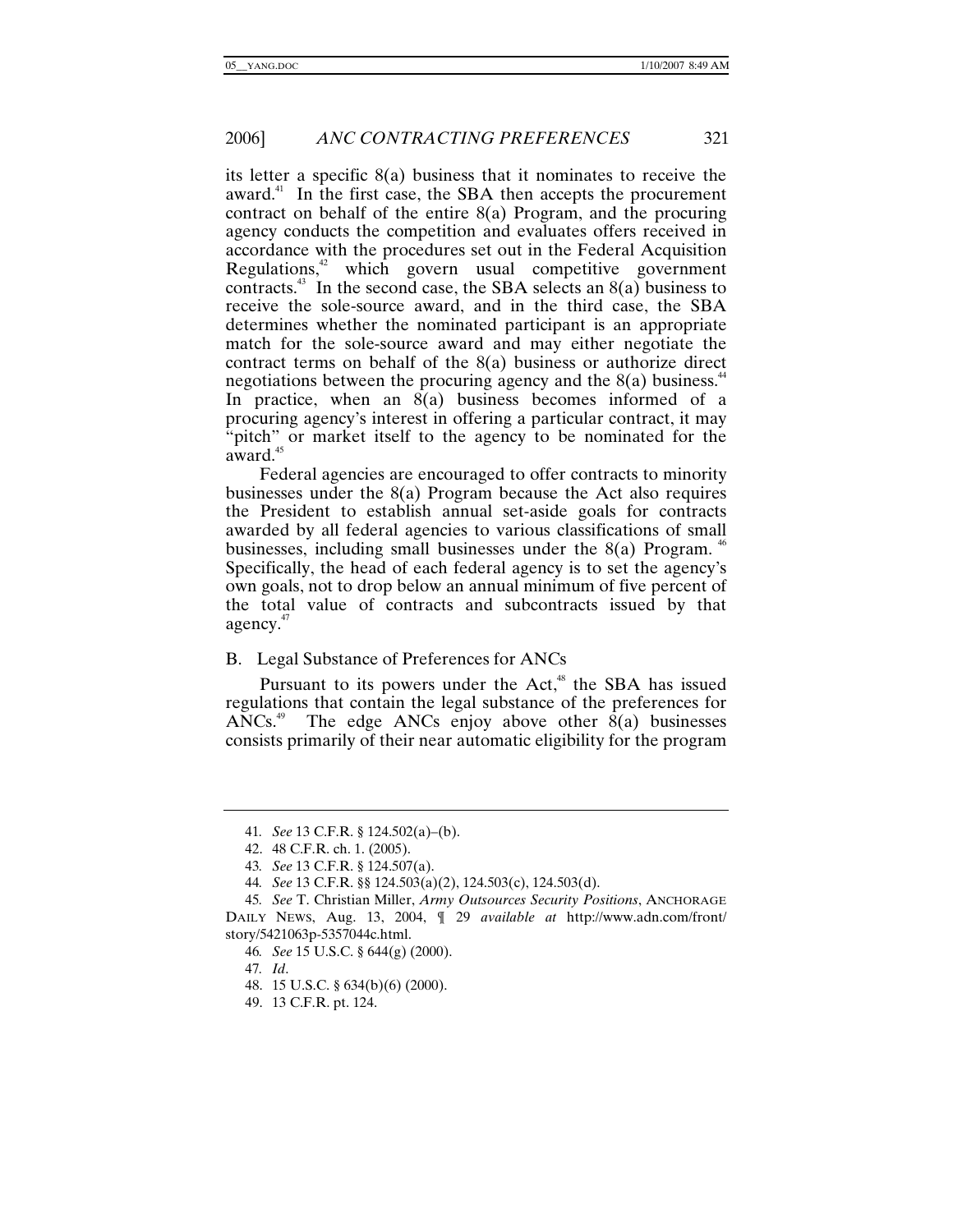and their exemption from the dollar limitation on the amount of awards that may be sole-sourced.<sup>50</sup>

Eligibility for the 8(a) Program has two basic requirements. First, to qualify for participation in the  $8(a)$  Program, a business must qualify as "small" according to size standards set out in a voluminous and complex set of separate regulations, the details of which are beyond the scope of this discussion.<sup>51</sup> Generally which are beyond the scope of this discussion. $51$ speaking, for government procurement purposes, a business concern must meet a variety of size standards based on employee numbers, output or capacity volume, or annual receipts. $52$ 

Second, to qualify for participation in the 8(a) Program, a small business must be "socially and economically disadvantaged," which requires that it is at least fifty-one percent "unconditionally" owned" by and that its "management and daily business operations" are controlled by: (1) "one or more socially and economically disadvantaged individuals," (2) an "economically disadvantaged Indian tribe (or a wholly owned business entity of such a tribe)," or (3) "an economically disadvantaged Native Hawaiian organization.<sup>"53</sup> "Indian tribe" is defined as "any Indian tribe, band, nation, or other organized group or community of Indians, including any Alaska Native village or regional or village corporation."54 The Regulations explicitly define "Alaska Native Corporation" as those created under ANCSA.<sup>55</sup>

As a special subgroup, business concerns owned by Indian tribes, ANCs, Native Hawaiian Organizations (NHOs), and Community Development Corporations (CDCs) are entitled to some benefits over and above most  $8(a)$  businesses.<sup>56</sup> For example,

54. 15 U.S.C. § 637(a)(13); *see also* 13 C.F.R. § 124.3.

55. 13 C.F.R. § 124.3.

56*. Compare* 13 C.F.R. §§ 124.105–108 (ownership, control, potential for success, and good character requirements) *with* §§ 124.109–111 (requirements with

<sup>50</sup>*. See* 43 U.S.C. § 1626(e)(1) (2000); 13 C.F.R. §§ 124.109(a)(2),  $124.109(a)(4)$ ,  $124.506$ . A full discussion of these preferences follows.

<sup>51</sup>*. See generally* 13 C.F.R. pt. 121 (2006).

<sup>52</sup>*. See* 13 C.F.R. §§ 121.201, 121.401, 121.402.

 <sup>53. 15</sup> U.S.C. § 637(a)(4) (2000); *see also* 13 C.F.R. §§ 124.105–106. In addition, the applicant must have "reasonable prospects for success in competing in the private sector if admitted" to the program as well as demonstrate good character. 13 C.F.R. §§ 124.107–108(a). "Economically disadvantaged individuals are those socially disadvantaged individuals whose ability to compete in the free enterprise system has been impaired due to diminished capital and credit opportunities as compared to others in the same business area who are not socially disadvantaged." 15 U.S.C. § 637(a)(6). To show oneself "economically disadvantaged," individuals must submit a narrative statement and personal financial information. 13 C.F.R. § 124.104.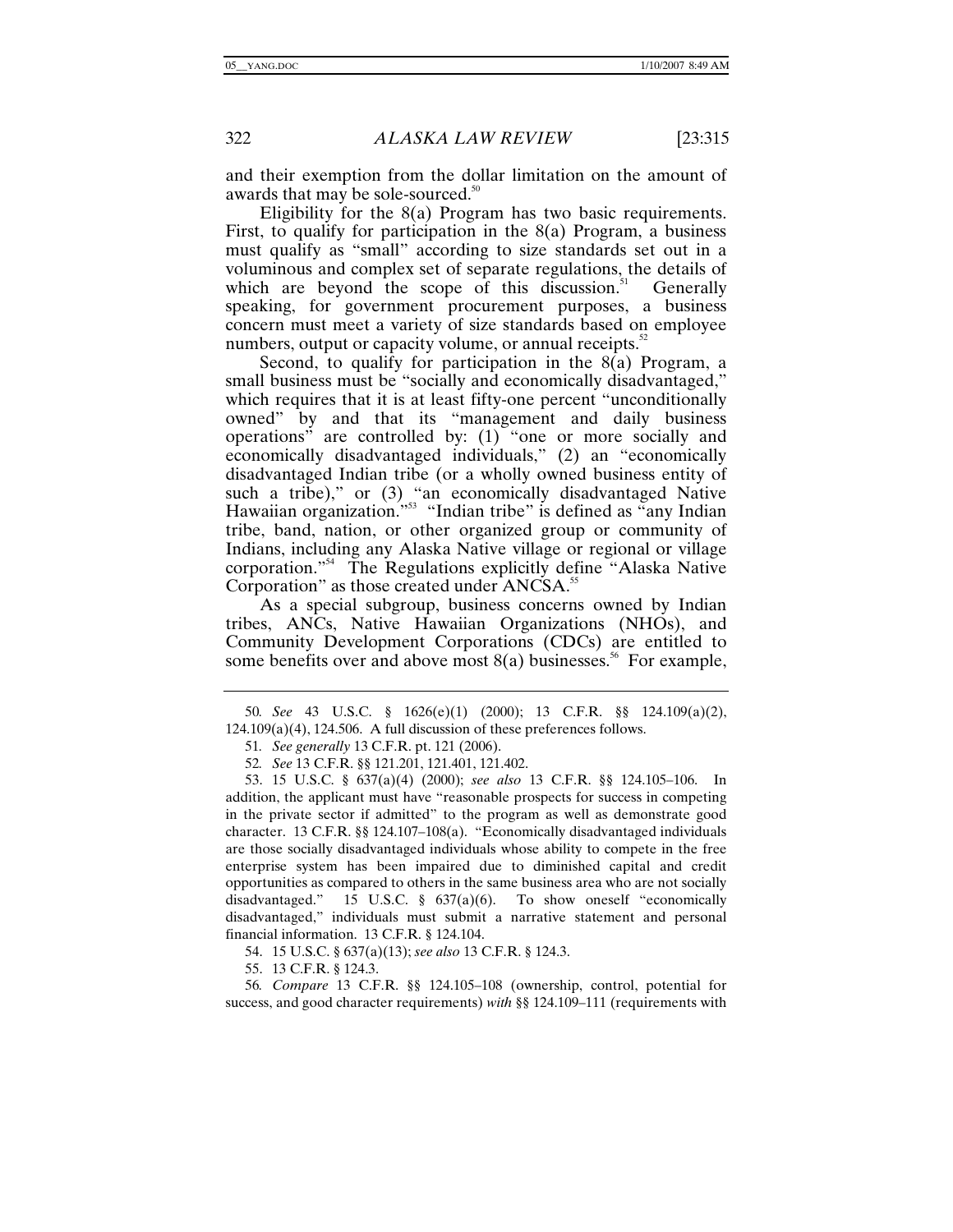they all benefit from a special exemption from the affiliate rule in size determinations. In determining the size of most  $8(a)$ businesses, the SBA includes the employees, receipts, or other measures of size for all the business's foreign and domestic affiliates.<sup>57</sup> For businesses owned and controlled by ANCs and Indian tribes, however, the size of the business is "determined independently without regard to its affiliation with the tribe, any entity of the tribal government, or any other business enterprise owned by the tribe," unless one of these businesses might obtain "a substantial unfair competitive advantage . . . . "<sup>58</sup> Similar rules apply to businesses owned by NHOs and  $\overrightarrow{CDCs}$ .<sup>59</sup> Therefore, businesses owned by ANCs, Indian tribes, NHOs, and CDCs are less likely to be ineligible on account of size. $60$ 

Moreover, the structure of the definition of "socially and economically disadvantaged" indicates that those businesses falling under categories (2) and (3) are effectively exempted from demonstrating social disadvantage. Under these guidelines demonstrating social disadvantage. $61$ Native Americans (including American Indians, Eskimos, Aleuts, and Native Hawaiians), Black Americans, Hispanic Americans, and Asian Pacific Americans are all presumed to be "socially disadvantaged."<sup>62</sup> Individuals not belonging to these groups must demonstrate their social disadvantage through a long list of evidentiary requirements.<sup>63</sup> Those individuals not belonging to one of these groups are clearly at a disadvantage as the burden is shifted to them to prove that they qualify as disadvantaged.

Furthermore, they all are exempt from the requirement that persons conducting the 8(a) business's management and daily operations be disadvantaged persons as defined under the regulations.<sup>64</sup> So, while the regulations require that a tribally-

- 61*. See* 13 C.F.R. § 124.109.
- 62. 13 C.F.R. § 124.103(b).
- 63*. See* 13 C.F.R. § 124.103(c).
- 64. 13 C.F.R. § 124.106.

respect to the same four items for concerns owned by Indian tribes, NHOs, and CDCs, respectively).

 <sup>57. 13</sup> C.F.R. § 121.103(a)(6).

 <sup>58. 13</sup> C.F.R. § 124.109(c)(2)(iii).

 <sup>59. 13</sup> C.F.R. §§ 124.110(b), 124.111(c).

<sup>60</sup>*. See* Size Appeals of: Valenzuela Eng'g, Inc. and Curry Contracting Co., No. 4151 (SBA Office of Hearings and Appeals Feb. 23, 1996), *available at* http://www.sba.gov/oha/allcases/sizecases/siz-4151.txt (denying a size protest against SMI, a wholly-owned subsidiary of The Aleut Corp., a regional corporation, that was based on a claim that it was affiliated with another wholly owned subsidiary of The Aleut Corp.).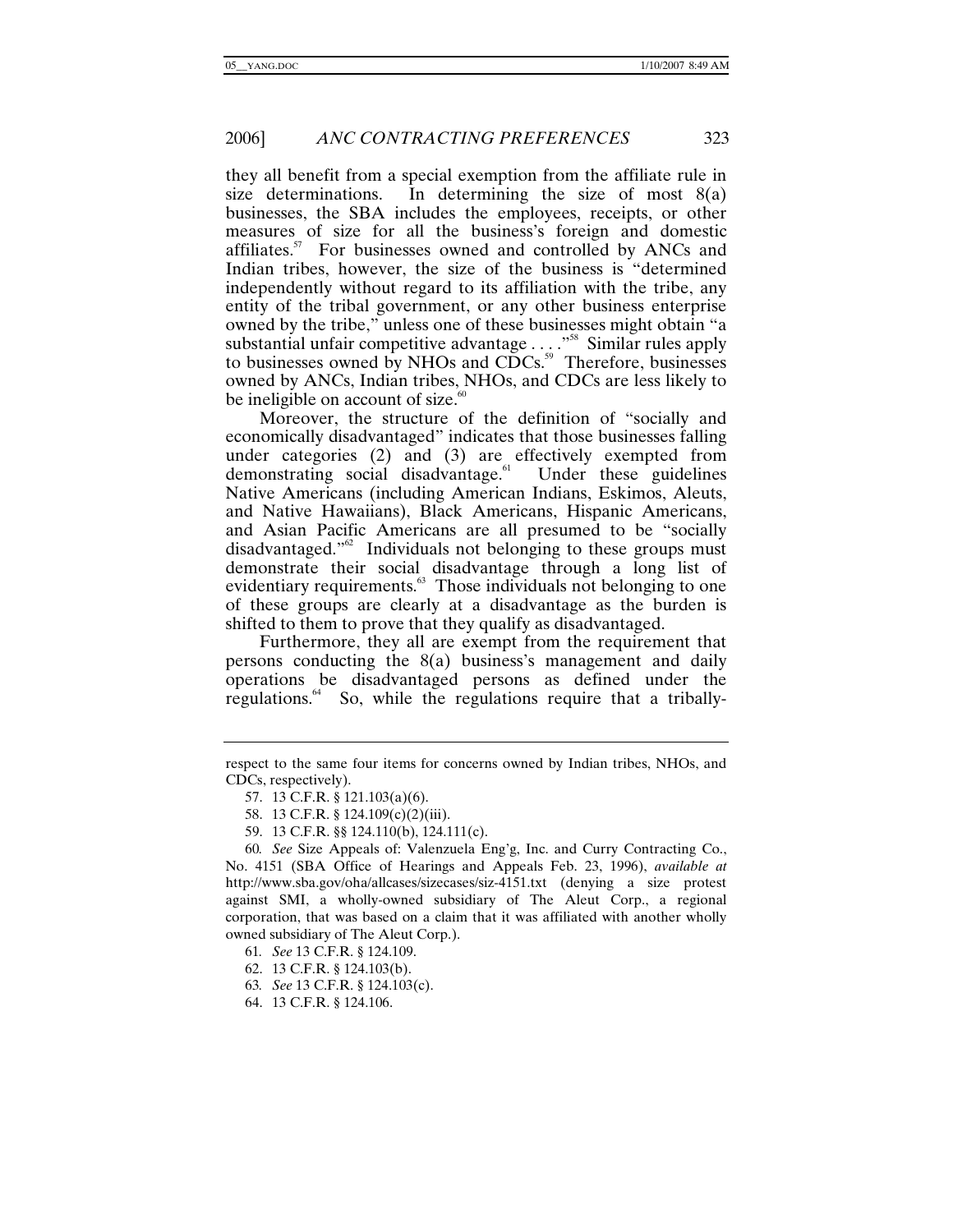owned business be controlled by the tribe through a disadvantaged individual, non-tribal members may also manage the business if the SBA determines that this is required to assist its development.<sup>65</sup>

Finally, businesses owned by Indian tribes, ANCs, NHOs, and CDCs are all exempt from the limitation on ownership of multiple  $8(a)$  businesses. For most  $8(a)$  businesses, participants may not own more than a ten to twenty percent ownership interest in another  $8(a)$  business.<sup>66</sup> Indian tribes, ANCs, NHOs, and CDCs, however, are prohibited only from owning more than fifty-one percent of another 8(a) business in the same primary line of business. $67$  Additionally, they may own an unlimited number of other 8(a) businesses that are in a different primary line of business, even if those other businesses have a secondary line of business identical to the primary business of the original 8(a) company.<sup>68</sup>

Additionally, businesses owned by ANCs and Indian tribes enjoy particularly preferential status. While the language of the provisions governing NHOs and CDCs still requires them to meet all eligibility criteria that apply to  $8(a)$  businesses—as long as those criteria do not conflict with the special provisions for them—the provisions governing businesses owned by Indian tribes and ANCs contain no similar language. $\frac{69}{5}$  This effectively means that NHOs and CDCs are subject to much more detailed requirements than Indian tribes and  $\triangle NCS$ .<sup>70</sup>

Even among tribally-owned businesses, businesses owned by ANCs enjoy unique eligibility benefits that make them a very specific and small group of especially privileged  $8(a)$  beneficiaries.<sup>71</sup> Like other businesses owned by Indian tribes, businesses owned by ANCs must meet size requirements applicable to all 8(a) participants.<sup>72</sup> But while Indian tribe-owned businesses must establish economic disadvantage, ANCs and the businesses they own by a majority are automatically deemed to be economically

 <sup>65. 13</sup> C.F.R. § 124.109(c)(4).

<sup>66</sup>*. See* 13 C.F.R. § 124.105(g)–(h). The precise percentage of this limitation depends on disadvantaged status and other circumstances. *Id.*

 <sup>67. 13</sup> C.F.R. §§124.109(c)(3)(ii), 124.110(c), 124.111(d).

 <sup>68. 13</sup> C.F.R. §§ 124.109(c)(3)(ii), 124.110(c), 124.111(d).

<sup>69</sup>*. Compare* 13 C.F.R. § 124.109 (requiring that ANCs meet only the requirements of § 124.112 to the extent it is not inconsistent) *with* §§ 124.110–111 (requiring that NHOs and CDCs meet the requirements of §§ 124.101–108 and § 124.112 to the extent they are not inconsistent).

<sup>70</sup>*. See* 13 C.F.R. §§ 124.109–111*.*

<sup>71</sup>*. See* 13 C.F.R. § 124.109(a).

 <sup>72. 13</sup> C.F.R. § 124.109(c)(2).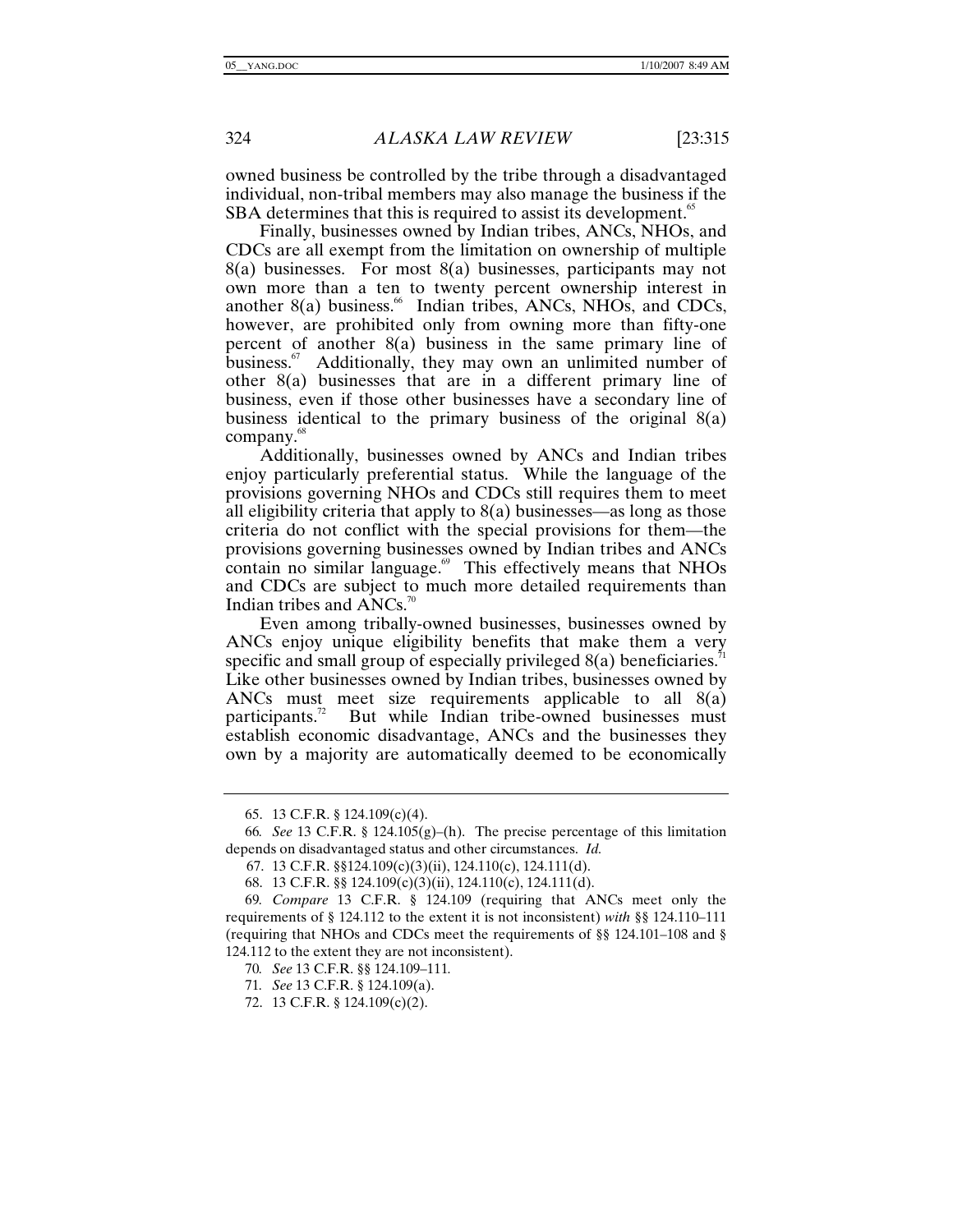disadvantaged under  $ANCSA$ <sup>3</sup>. This is true as long as Alaska Natives or their descendants own "a majority of both the total equity of the ANC and the total voting powers. $"^{74}$ 

Arguably the most powerful preference for ANCs within the 8(a) Program is the exemption from the dollar thresholds for solesource contracts, a benefit available exclusively to businesses owned by Indian tribes and ANCs—not NHOs, CDCs, or any other small or  $8(a)$  business.<sup>75</sup> A contract cannot be sole-sourced (in other words,  $8(a)$ ) businesses must compete for the contract) if: (1) a "reasonable expectation" exists that at least two eligible  $8(a)$ businesses will submit offers at fair market prices; (2) the price of the contract is anticipated to exceed five million dollars for contracts for manufacturing goods and three million dollars for other contracts; and (3) the contract was not accepted by the SBA "for award as a sole-source 8(a) procurement on behalf of a tribally-owned or ANC-owned concern."76 Thus, the structure of these three requirements effectively exempts businesses owned by Indian tribes and ANCs from the dollar limitations on sole-source contracts.<sup>77</sup>

C. Limitations on Constitutional and Procedural Protections

The advantages for ANCs in receiving government contracts are amplified and entrenched by several factors that limit the extent to which outsiders can successfully challenge individual awards made based on those advantages.

*1. Constitutionality.* One potential way to challenge an award made to an ANC is to question the constitutionality of the advantages ANCs and other businesses enjoy under the 8(a) Program on Equal Protection grounds. At least one court has rejected this line of attack.<sup>78</sup>

In 1995, the Supreme Court examined a federal practice of giving monetary incentives for general contractors to hire minority subcontractors.<sup>79</sup> The law at issue presumed "socially and

78*. See* Am. Fed'n of Gov't Employees v. United States (*AFGE*), 330 F.3d 513, 516–17, 520–21 (D.C. Cir. 2003), *cert. denied* 540 U.S. 1088 (2003).

79. Adardand Constructors v. Pena, 515 U.S. 200, 204–05 (1995).

 <sup>73. 43</sup> U.S.C. § 1626(e)(1) (2000); 13 C.F.R. § 124.109(a)(2), (a)(4).

 <sup>74. 13</sup> C.F.R. § 124.109(a)(1), (a)(3).

<sup>75</sup>*. See* 13 C.F.R. § 124.506.

 <sup>76. 13</sup> C.F.R. § 124.506(a)(1).

<sup>77</sup>*. See* 13 C.F.R. § 124.506(b) (explicitly stating that the SBA may award a contract on a sole-source basis to such a business even where the anticipated value exceeds the thresholds).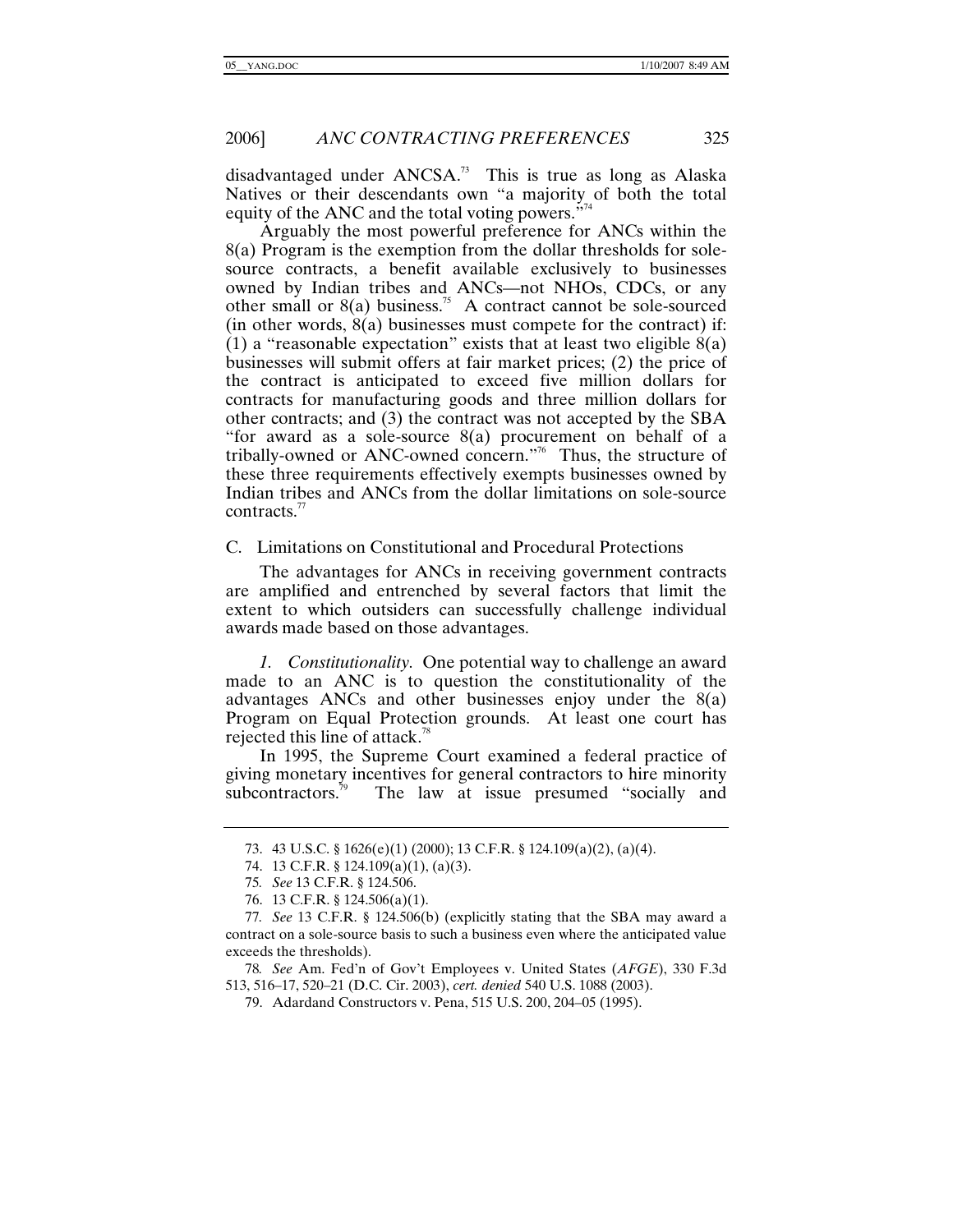economically disadvantaged individuals" to include "Black Americans, Hispanic Americans, Native Americans, Asian Pacific Americans, and other minorities, or any other individual found to be disadvantaged by" section  $8(a)$  of the Act.<sup>80</sup> The Court held that all racial classifications are subject to strict scrutiny and thus must be narrowly tailored to further a compelling government interest.<sup>81</sup> One might thus expect that the application of the 8(a) Program to "Indian tribes" would be subjected, and fatally so, to strict scrutiny. $82$ 

The 8(a) provisions applicable to Indian tribes and ANCs have not been directly challenged. However, a 2003 opinion by the Court of Appeals for the District of Columbia Circuit, *American*  Federation of Government Employees v. United States,<sup>83</sup> makes it unlikely that a court would strike down those provisions on constitutional grounds. *AFGE* upheld a provision of the Defense Appropriations Act of  $2000<sup>84</sup>$  that allowed the federal government to bypass the normal award procedure for civil engineering contracts for firms with fifty-one percent "Native American" ownership.<sup>85</sup> The court held that federal legislation with respect to Indian tribes is a political classification subject to rational scrutiny and that "Native American" in the law at issue actually referred to members of federally recognized Indian tribes, a political classification.<sup>86</sup> At least two scholarly discussions have critized this distinction between racial and political classification of "Indian tribes."<sup>87</sup> Further, the Act clearly contemplates its own Further, the Act clearly contemplates its own classification as one based on minority racial groups.<sup>88</sup> Thus, even through the Supreme Court has denied certiorari, flaws in the

83. 330 F.3d 513 (D.C. Cir. 2003), *cert. denied* 540 U.S. 1088 (2003).

84. Pub. L. No. 106-79, § 8014(3) (1999).

85*. AFGE*, 330 F.3d at 516, 523.

86*. Id.* at 520–21.

87*. See* Jessica Lynn Clark, *AFGE v. United States: The D.C. Circuit's Preferential Treatment of the Native American Preference in Government Contract Awards*, 34 PUB. CONT. L.J. 379, 398–404 (2005); Margaret B. Williams, *Recent Decision of the United States Court of Appeals for the District of Columbia Circuit: CHAPTER: Constitutional Law*, 72 GEO. WASH. L. REV. 983, 1000–03 (2004).

88*. See* 13 C.F.R. § 124.103(a) (2006) ("Socially disadvantaged individuals are those who have been subjected to racial or ethnic prejudice or cultural bias within American society . . . .").

<sup>80</sup>*. Id.* at 205.

<sup>81</sup>*. Id.* at 227.

<sup>82</sup>*. See* 13 C.F.R. § 124.109 (applying different criteria to business concerns owned by Indian tribes and ANCs).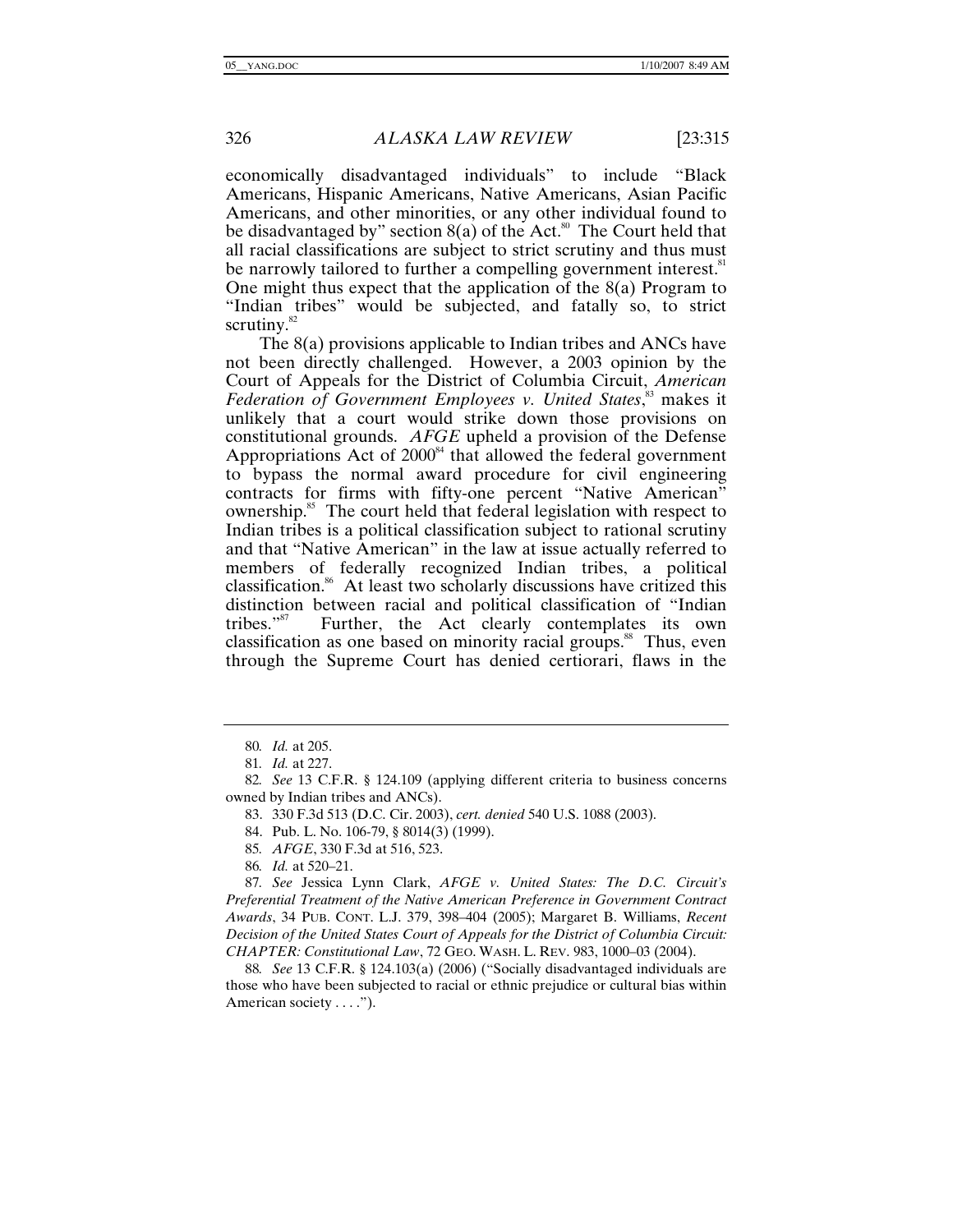2006] *ANC CONTRACTING PREFERENCES* 327

*AFGE* court's reasoning might leave the 8(a) Program open to future constitutional challenge.<sup>89</sup>

*2. Protests.* Another possibility for curbing the impact of the ANC edge is for other small and 8(a) businesses to protest particular awards of contracts to ANCs. This approach is subject to several limitations, however, and is, in general, unlikely to succeed.

For instance, the only challenge known to this author to a contract awarded to an ANC partnered with a large corporation on the grounds that the combined entity no longer qualifies as a "small" business was rejected.<sup>90</sup> A small business receiving an  $8(a)$ contract and its subcontractor are treated as joint venturers and thus are affiliates for the purposes of size determination if: (1) the subcontractor "performs primary and vital requirements of a contract" or (2) the prime contractor is "unusually reliant" upon it, determined with respect to a set of factors such as who manages the contract and what percentage of the work is subcontracted.<sup>91</sup> Thus, if a subcontractor performs too much of the work under the contract, the joint venture between it and an ANC may exceed small business size limitations.<sup>92</sup> However, the only known protest based on this argument has been unsuccessful on this point. A wholly-owned subsidiary of The Aleut Corp. subcontracted an award from the Air Force to Lockheed, a large business which then performed twenty percent of the labor under the contract.<sup>93</sup> The SBA Office of Hearings and Appeals rejected a protester's claim that the Alaska Native subsidiary would be unusually reliant on Lockheed and thus determined that they were not affiliates for size determination purposes. The office emphasized that the subsidiary managed the contract and was responsible for the bulk

94*. Id.* 

 <sup>89. 540</sup> U.S. 1088 (2003). Of course, even if these advantages are subject to strict scrutiny, they might be deemed to serve a compelling purpose. *See* Carole Goldberg, *American Indians and "Preferential" Treatment*, 49 UCLA L. REV. 943, 955–56 (2002).

<sup>90</sup>*. See* Size Appeals of: Valenzuela Eng'g, Inc. and Curry Contracting Co., No. 4151 (SBA Office of Hearings and Appeals Feb. 23, 1996), *available at* http://www.sba.gov/oha/allcases/sizecases/siz-4151.txt.

 <sup>91. 13</sup> C.F.R. § 121.103(h)(4) (2006).

<sup>92</sup>*. Id.*

 <sup>93.</sup> Size Appeals of: Valenzuela Eng'g, Inc. and Curry Contracting Co., No. 4151 (SBA Office of Hearings and Appeals Feb. 23, 1996), *available at* http://www.sba.gov/oha/allcases/sizecases/siz-4151.txt.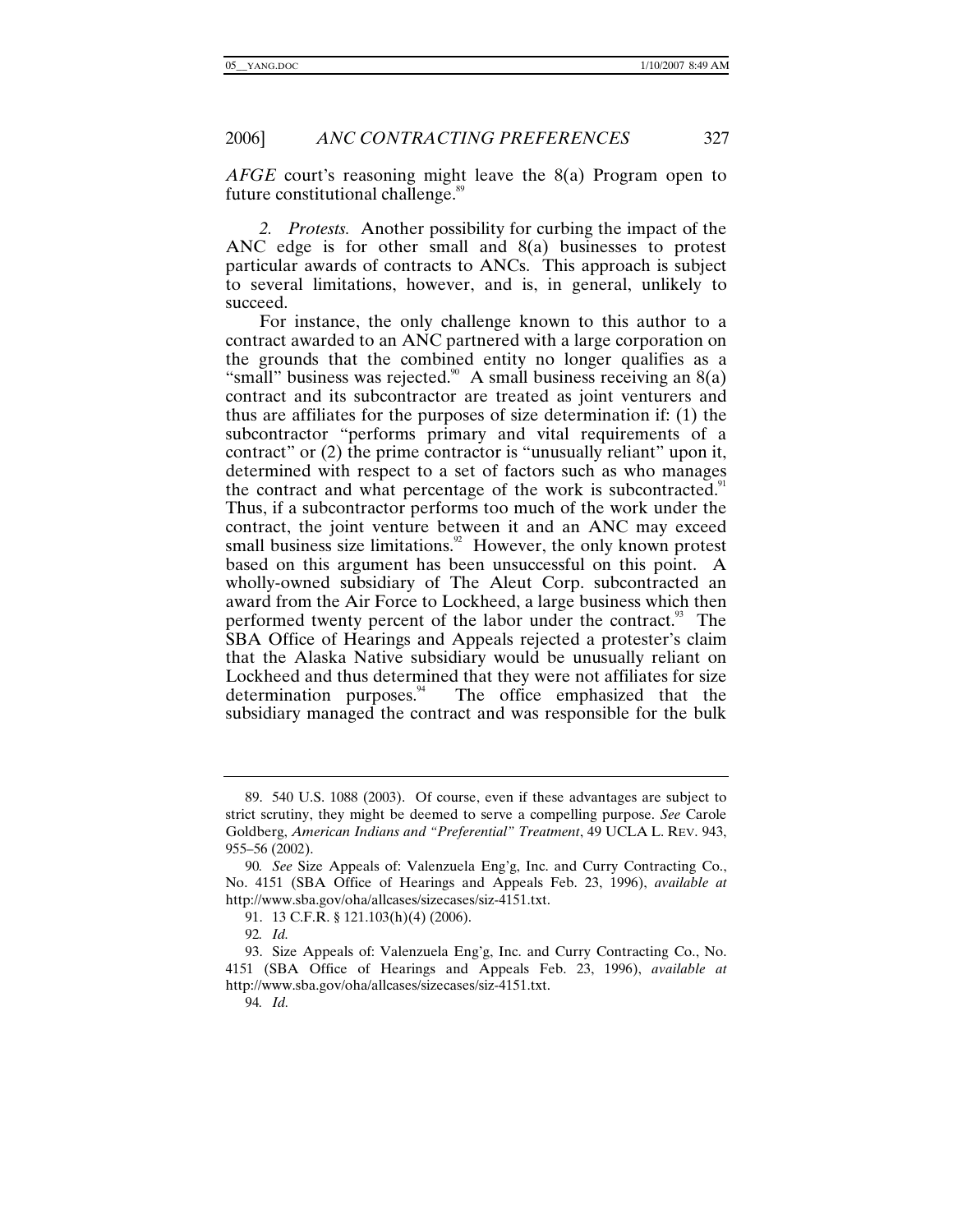of the work, and thus it performed "the vital and primary tasks of the contract."<sup>95</sup>

Another limitation on potential challenges to contracts awarded to ANCs is the inability of "any other party" to challenge the eligibility of an  $8(a)$  business for an  $8(a)$  contract before the SBA "or any administrative forum," in a bid or other protest. $96$ This means that no competing contractor can challenge the eligibility of an ANC for a particular contract.  $\frac{97}{2}$ 

Finally, the threshold for review of decisions to award contracts to  $8(a)$  businesses is stacked high against a non- $8(a)$ business wishing to protest the decision, even where the non-8(a) business had been performing that contract for a long time. The Comptroller General, which handles certain government contract protests, takes the position that the SBA and contracting agencies have "broad discretion" to select procurement contracts for the  $8(a)$  Program.<sup>98</sup> As a result, it will decline to hear any protest that a contract should not have been placed in the 8(a) Program unless the protester meets a burden of showing that the officials acted in bad faith or violated a specific law or regulation.<sup>99</sup>

This barrier to protest can be seen in how easy it is for an incumbent non-8(a) business performing an existing contract with an agency to lose that contract to an ANC when there are changes to the contract. Under its own regulations, the SBA does not accept a contract into the 8(a) Program if it would have an "adverse impact" on another small business.<sup>100</sup> Such impact is presumed to exist where an incumbent small business had been performing the contract, unless changes to the contract effect a price change of at least twenty-five percent, in which case the contract is considered a "new requirement" and the protection for the incumbent does not apply.<sup> $\phi$ 1</sup> In at least two cases where incumbent contractors protested the award of their contract to an ANC under the 8(a) Program, they lost under the heavily deferential standard of review despite close disputes about whether

97*. See id.*

 98. OMNI Gov't Servs., Nos. B-297240.2; B-297240.3; B-297240.4 (Comp. Gen. Mar. 22, 2006), *available at* http://www.gao.gov/decisions/bidpro/2972402.pdf; Catapult Technology, Ltd., Nos. B-294936; B-294936.2 (Comp. Gen. Jan. 13, 2005), *available at* http://www.gao.gov/decisions/bidpro/294936.pdf.

 99. Catapult Technology, Ltd., Nos. B-294936; B-294936.2 (Comp. Gen. Jan. 13, 2005), *available at* http://www.gao.gov/decisions/bidpro/294936.pdf.

100. 13 C.F.R. § 124.504(c).

101. 13 C.F.R. § 124.504(c)(1)(ii)(C).

<sup>95</sup>*. Id.*

 <sup>96. 13</sup> C.F.R. § 124.517(a).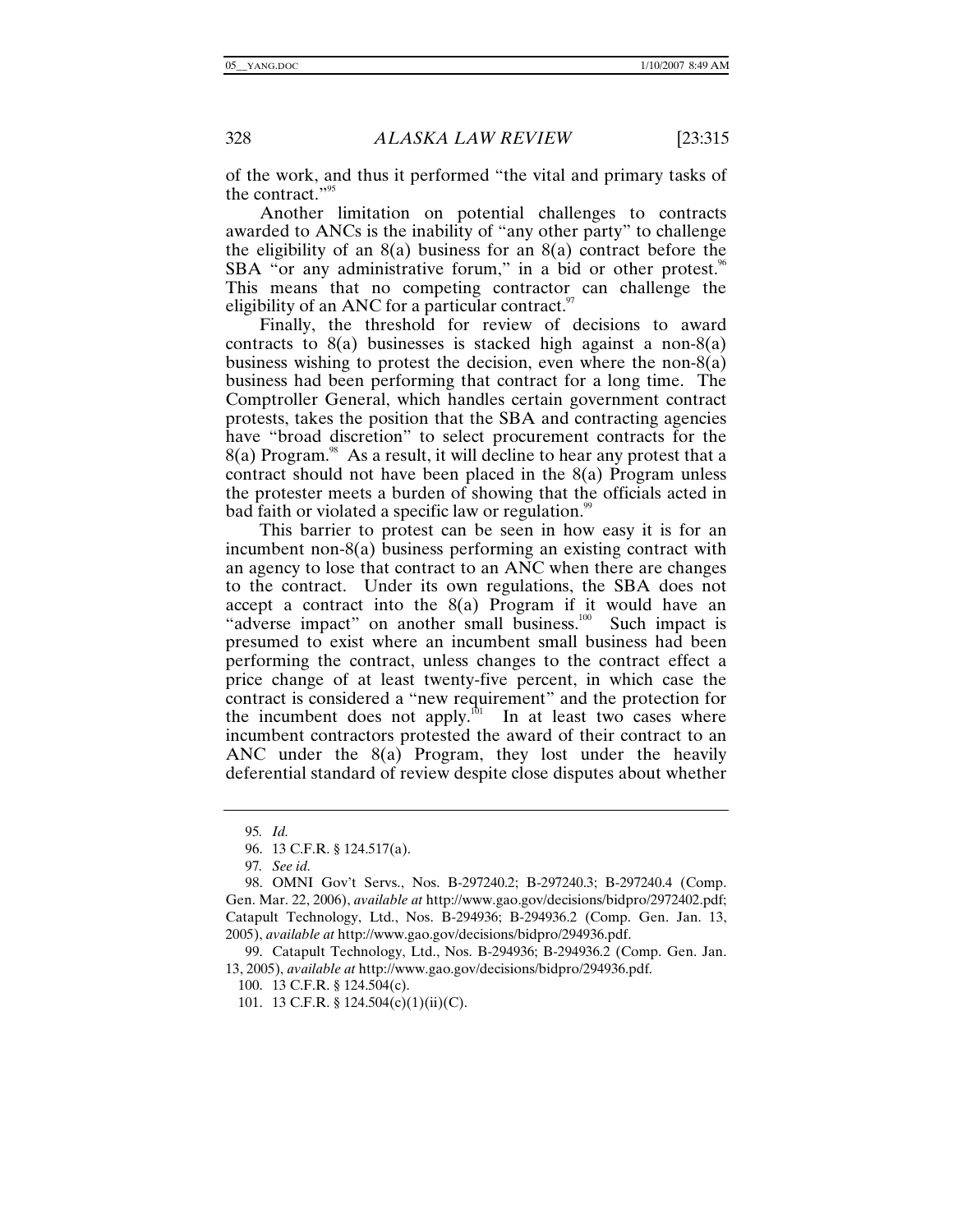the requirement was "new."102 In one case, the SBA even admitted that it had failed to perform an adverse impact analysis as required by its own regulations, but the Comptroller General denied the protest on grounds that the failure did not prejudice the protester. $103$  Even if the SBA had performed such an analysis, the Comptroller General concluded, deference is owed to the SBA's interpretation of its own regulations.104 The SBA interpretation gives the SBA discretion to find adverse impact not to exist even if the presumption for adverse impact is met.105 These unsuccessful challenges indicate that a heavily deferential standard of review limits the usefulness of the protest system for incumbents losing contracts to ANCs under the 8(a) Program.

#### IV. 8(A) ADVANTAGES IN PRACTICE

The use of the ANC edge in the award and performance of sole-source government contracts has been a mixed story of ragsto-riches and loophole exploitation.<sup>106</sup> The advantages available to ANCs and other tribally-owned corporations have been thought to be responsible for a large jump in the value of  $8(a)$  contracts in recent years, which doubled from \$5.6 billion in 2002 to \$10.1 billion just one year later.<sup>107</sup> The size of the contracts awarded to ANCs and their partners has been a surprise relative to the original visions for the program. Contracting officials at the Pentagon, for instance, thought the exemptions for ANCs would be used to procure "occasional small contracts, not as a way to bypass federal competitive-bidding rules for \$100 million projects" for "everything under the sun."<sup>108</sup> Government contracts to native-owned Government contracts to native-owned

O'Harrow & Higham, *supra* note 30, at A1.

<sup>102</sup>*. See* OMNI Gov't Servs., Nos. B-297240.2; B-297240.3; B-297240.4 (Comp. Gen. Mar. 22, 2006), *available at* http://www.gao.gov/decisions/bidpro/2972402.pdf; Catapult Technology, Ltd., Nos. B-294936; B-294936.2 (Comp. Gen. Jan. 13, 2005), *available at* http://www.gao.gov/decisions/bidpro/294936.pdf (denying such protests).

<sup>103</sup>*. See* OMNI Gov't Servs., Nos. B-297240.2; B-297240.3; B-297240.4 (Comp. Gen. Mar. 22, 2006), *available at* http://www.gao.gov/decisions/bidpro/2972402.pdf.

<sup>104</sup>*. Id.* 105*. Id*.

<sup>106</sup>*. Compare, e.g.*, Allison Connolly, *A Tiny Alutiiq Village in Alaska is Reaping Millions in Defense Contracts in Hampton Roads and Throughout the Country as a Result of Laws Giving Its Company Preferential Treatment as Restitution for Lost Land*, THE VIRGINIAN-PILOT, July 17, 2005, at A1, *with*

 <sup>107.</sup> Jim Snyder, *Native Corporation Trade Association Forms*, THE HILL, Feb. 9, 2005, at 15.

<sup>108</sup>*. See* Scherer, *supra* note 4, at 28.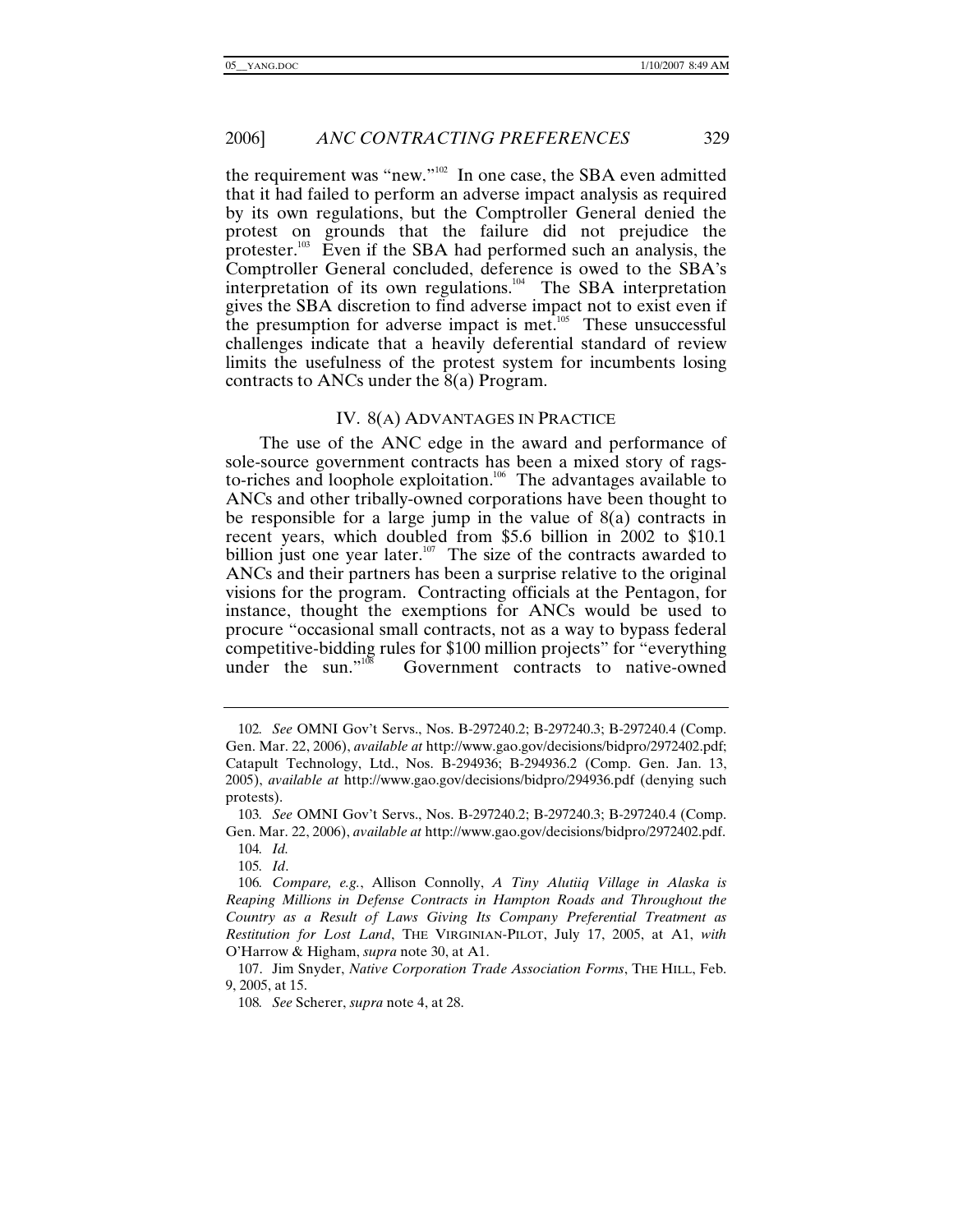companies rose steadily between 1999 and 2003 and spiked sharply in 2003, with the vast majority of the value of the contracts being sole-sourced.<sup>109</sup> By 2003, when native corporations received \$1.3 billion in such sole-sourced contracts, accounting for almost fifteen percent of the 8(a) Program, the advantages and exemptions for ANCs have made some small village corporations "rising giant[s] in the world of federal contracting." $110$ 

The public attention in the past year and a half, however, has been much more focused on a few high-profile cases of alleged abuse of exclusive  $8(a)$  privileges by ANCs and their partners.<sup>111</sup> Three themes seem to run through the recent flurry of public discussion of ANCs and their 8(a) edge that may explain the antagonistic atmosphere in mainstream media. First, as will become clear in the discussion to follow, many of the most highprofile ANC contracts have been awarded by the Department of Defense. Neal Fried, an economist at Alaska's Department of Labor, has noted that ANCs depending on Alaska's natural resources have struggled while "those that have joined the war effort have thrived.<sup> $5\text{12}$ </sup> Since that agency annually doles out the "bulk of federal acquisition dollars," any tendency to grant contracts to ANCs somewhat reflects a trend in government procurement as a whole.<sup>113</sup>

Second, the fact that many of the largest contract awards have been for work in security and defense implicates a heightened degree of public concern in the post-September 11 world. Several subsidiaries of ANCs have been sole-source awarded million-dollar contracts issued by the Department of Defense for military and reconstruction work in Iraq and Afghanistan as well as at home.<sup>114</sup> For example, days after September 11, a \$2.2 billion contract for management of information technology systems issued by the National Geospatial Intelligence Agency was sole-sourced to Chenega and Arctic Slope, two of the thirteen regional corporations, an award that "raised eyebrows."<sup>115</sup> Moreover, in 2002, the Customs Service awarded a \$500 million contract for

<sup>109</sup>*. See id.* (Chart: Government Contracts to Tribal Companies).

<sup>110</sup>*. See id.* at 26.

<sup>111</sup>*. See, e.g.*, O'Harrow & Higham, *supra* note 30, at A1; Miller, *supra* note 26, at A1; Turner, *supra* note 24, at D5.

 <sup>112.</sup> Connolly, *supra* note 106, at A1.

 <sup>113.</sup> Major Thomas J. Hasty, III, *Minority Business Enterprise Development and the Small Business Administration's 8(a) Program: Past, Present, and (Is There a) Future?* 145 MIL. L. REV. 1, 87 (1994).

<sup>114</sup>*. See* Scherer, *supra* note 4, at 28–29.

 <sup>115.</sup> Connolly, *supra* note 106, at A1.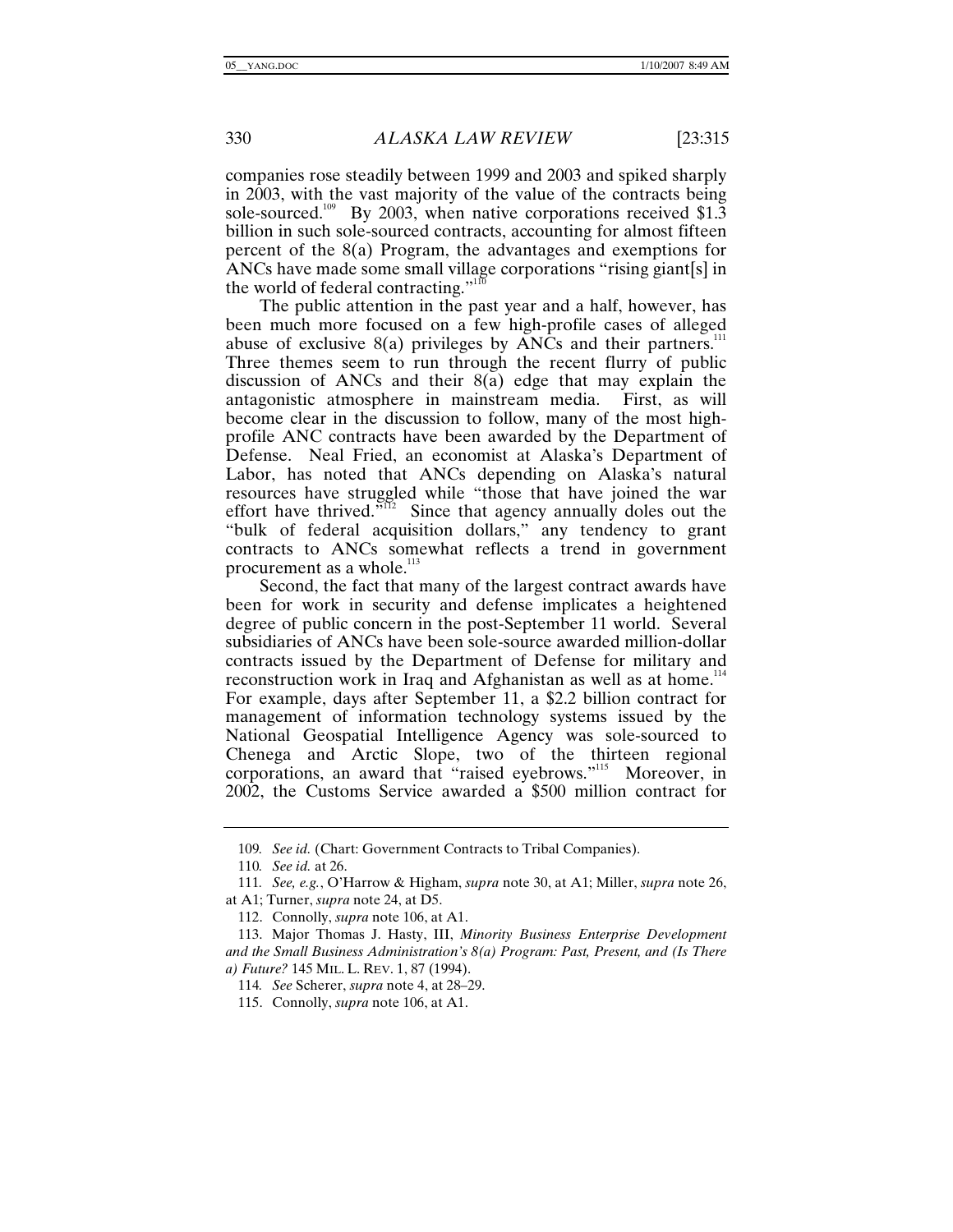maintenance of customs inspection equipment on a sole-source basis to Chenega Technology Services Corp.<sup>116</sup> Chenega Corp., as noted by *The Washington Post*, had "little experience" doing this type of work, prompting it to subcontract to big companies with no native ownership.<sup>117</sup>

The third factor fueling negative media attention is the ANCs' use of large multinational corporations as subcontractors. For example, over \$225 million in military construction contracts were awarded to Olgoonik Corporation, a village corporation based in the small village of Wainwright, Alaska.<sup>118</sup> Much of the work under these contracts is being performed not by Wainwright natives but by Olgoonik's partner, Halliburton.<sup>119</sup>

The role of these large corporate entities illustrates the primary criticism of the ANC edge: that it creates a loophole through which corporate entities that would not themselves qualify for small or minority business assistance may, without competition, access work under contracts of unlimited dollar value by becoming a subcontractor for an ANC.<sup>120</sup> For instance, two names that surface time and again in media discussion of ANCs' government contracting advantages are Wackenhut Services and Vance International. These large security firms which have been subcontracted by Alutiiq Security and Technology, a subsidiary of Afognak Native Corp., and Chenega Corp., respectively, to fulfill defense contracts issued by the Pentagon to install guards at military bases across the country.<sup>121</sup> Specifically, Wackenhut serves as Alutiiq's subcontractor, and, while they jointly recruit security guards, they specify in the contract that fifty-one percent of them are to be considered Alutiiq employees and the other forty-nine percent Wackenhut employees.<sup>122</sup> Critics charge that allowing ANCs to subcontract with the likes of Wackenhut and Vance, which otherwise would not qualify for small business government contracting advantages, has created a loophole through which these large non-minority and non-disadvantaged corporations are able to

 <sup>116.</sup> O'Harrow & Higham, *supra* note 30, at A1.

<sup>117</sup>*. Id.* 

<sup>118</sup>*. See* Scherer, *supra* note 4, at 26.

<sup>119</sup>*. Id.*

<sup>120</sup>*. See* Leslie Wayne, *Security for the Homeland, Made in Alaska*, N.Y. TIMES, Aug. 12, 2004, at C1.

<sup>121</sup>*. Id.*; T. Christian Miller, *Army Turns to Private Guards*, L.A. TIMES, Aug. 12, 2004, at A1; Jay Price & Joseph Neff, *Tribes Reap No-Bid Deals*, THE NEWS & OBSERVER (Raleigh, NC), Nov. 28, 2004, at A1.

 <sup>122.</sup> Miller, *supra* note 121, at A1.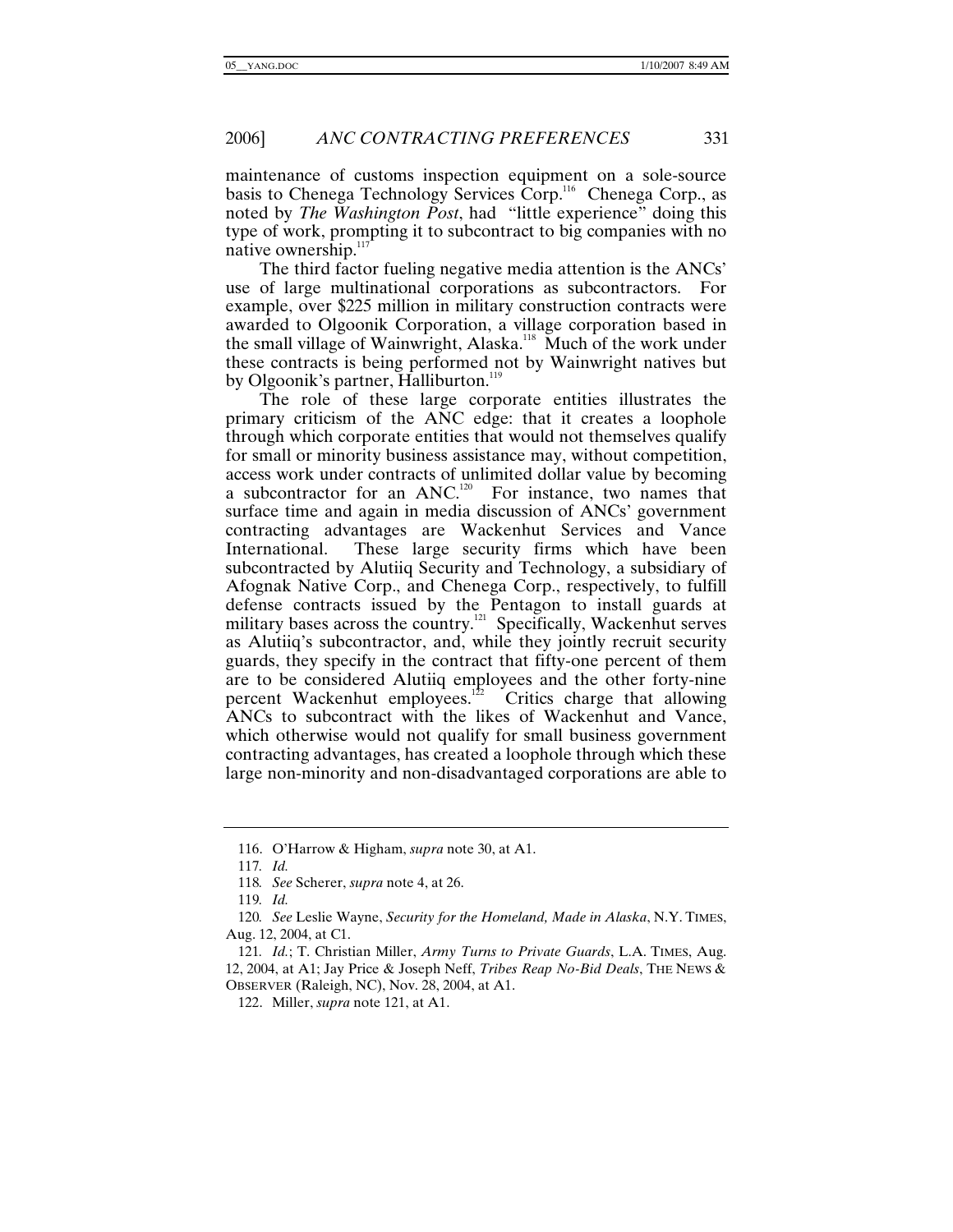access enormous government contracts noncompetitively.<sup>123</sup> So, when the Pentagon awarded a contract with a face value of \$194 million (and which could be worth up to \$500 million with the exercise of options) to provide security guards at military bases to the Alutiiq/Wackenhut and Chenega/Vance joint ventures without using competitive bidding, it was not constrained by the dollar threshold on contracts that could be sole-sourced in this manner because the ANC recipients are exempt from such limitations. $124$ Thus Wackenhut and Vance have been called the "main beneficiaries" of these deals because by partnering with ANCs, they can access these multi-million dollar contracts on a sole-source basis. $125$ 

Such partnerships are indeed a smart move for both firms involved, as the ANC might lack experience that its large subcontracting partner can provide in return for access to the contract. Thus "Alutiiq provided the contracting speed, and Wackenhut provided the experience."<sup>126</sup> With the boom in contracts awarded to ANCs in recent years, partnerships between these corporations and large multinational businesses also "skyrocketed," in a phenomenon described by federal procurement experts as "a loophole gone wild."<sup>127</sup> Thus, critics complain that a law intended to benefit ANCs is being used to extend special advantages to non-disadvantaged corporations.<sup>128</sup> Military officials cite the urgency with which private security manpower is needed to replace the soldiers being shipped overseas to Iraq, but critics respond that "in the long run," the no-bid nature of these contracts is accompanied by "no accountability, no oversight and no alternatives if the performance is not good."129

To further arm critics on this point, both Wackenhut and Vance have lost bids on other military contracts when forced to bid competitively.130 Thus these are not only corporations that do not qualify for small or minority business assistance, but they are also corporations that have failed to perform adequately in the competitive process, implying that they are now accessing valuable contracts they might not deserve.<sup>131</sup> To add fuel to the fire, as well

 <sup>123.</sup> Wayne, *supra* note 120, at C1.

<sup>124</sup>*. Id.*; 13 C.F.R. § 124.506(b) (2006).

 <sup>125.</sup> Wayne, *supra* note 120, at C1.

 <sup>126.</sup> Miller, *supra* note 121, at A1.

 <sup>127.</sup> Scherer, *supra* note 4, at 26.

 <sup>128.</sup> Wayne, *supra* note 120, at C1.

<sup>129</sup>*. Id.*

<sup>130</sup>*. Id.*; Scherer, *supra* note 4, at 28.

<sup>131</sup>*. Id.*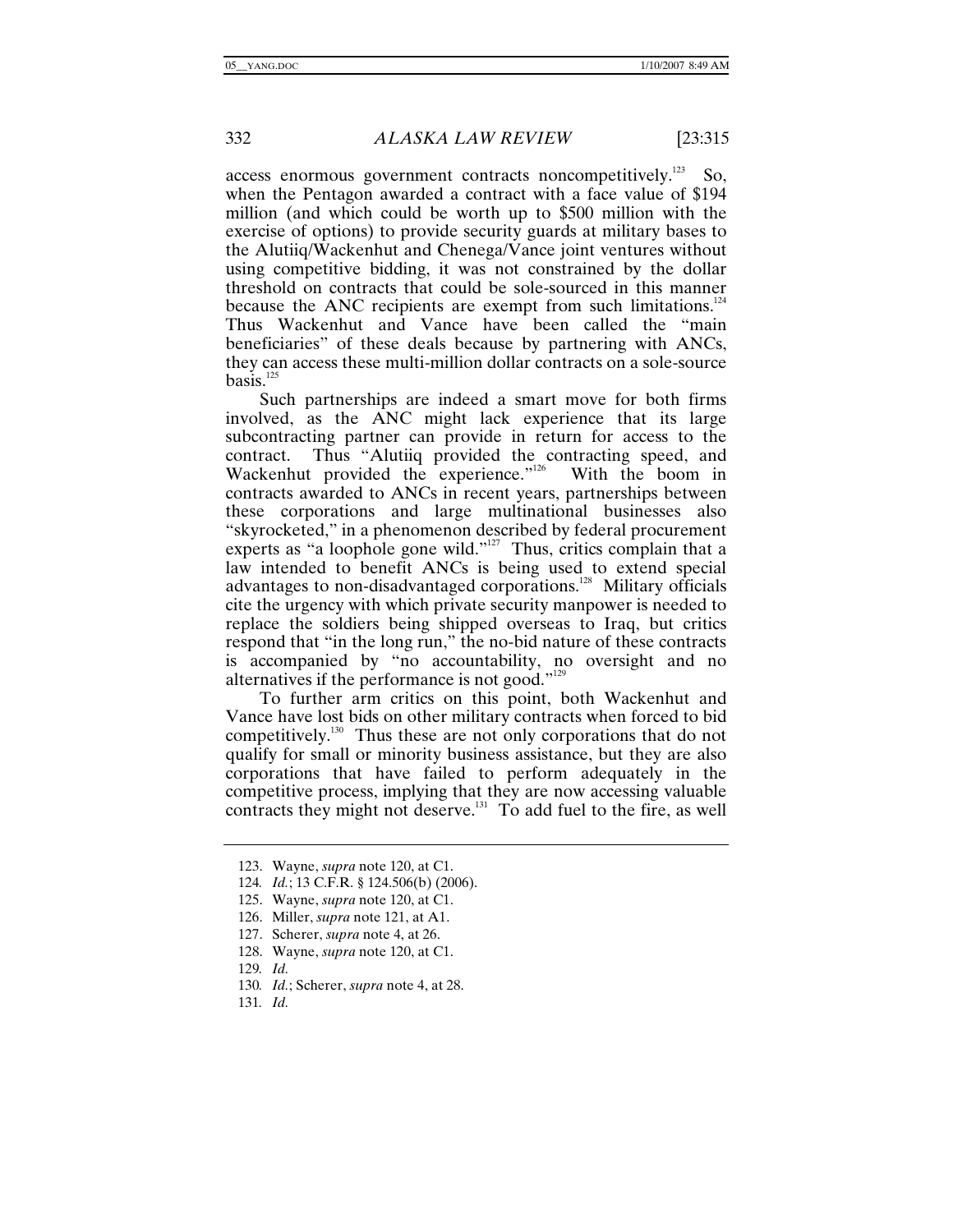as another layer of aggravation for watchdog organizations, $132$ Wackenhut's foreign ownership and questions of its competency have led to concerns about the appropriateness of awarding it important national-security contracts.<sup>133</sup> For instance, Wackenhut had previously been "reprimanded for underperforming" on its other federal contracts at the time it received the Pentagon deal.<sup>134</sup>

The strength of these criticisms has, in at least two instances, "stymied" no-bid contracts of this nature. In 2004, a forty million dollar contract issued by the Energy Department to provide security services in Idaho nuclear laboratories was initially solesourced to Alutiiq and Wackenhut.<sup>135</sup> The contract was later withdrawn after Idaho congressmen opposed the deal, pointing out that Wackenhut was accessing the work without competition.<sup>136</sup> That same year, the Transportation Security Administration abandoned plans to sole-source a technology maintenance contract to Chenega and decided to open it for competitive bidding because "the competitive bidding process provides the right avenue to a contractor that will provide the government the best value" and thus is what the agency should do as "good stewards of the taxpayers' dollars." $137$ 

The culmination, perhaps, of the public scrutiny into ANC contracting advantages took place in March of 2005 when Representative Thomas M. Davis III (R-Virginia), Chairman of the House Government Reform Committee, and Representative Henry A. Waxman (D-California) jointly signed letters to the Government Accountability Office (GAO) requesting an investigation of defense and military contracts awarded to  $\text{ANCs.}^{138}$ In similar letters to the Department of Homeland Security (DHS), the Pentagon, and the State Department, they requested  $\frac{1}{2}$  documents and information on such contracts.<sup>139</sup> The two letters

<sup>132</sup>*. See* Serv. Employees Int'l Union, *Case Study, Alutiiq's 'back-door deal' with Wackenhut*, http://www.ancwatch.org (click "Case Study" in the left-hand list) (last visited Nov. 7, 2006).

 <sup>133.</sup> Wayne, *supra* note 120, at C1.

 <sup>134.</sup> Scherer, *supra* note 4, at 28.

 <sup>135.</sup> Wayne, *supra* note 120, at C1; Press Release, PR Newswire, After Criticism, U.S. Energy Dep't. Opts to Keep Idaho Nuclear Lab Security In-House (May 6, 2004).

<sup>136</sup>*. Id.*

 <sup>137.</sup> Robert O'Harrow, Jr., *TSA Reconsiders Technology Contract*, WASH. POST, Nov. 30, 2004, at A4.

 <sup>138.</sup> Scott Higham & Robert O'Harrow, Jr., *Probe of Security Contracts Sought*, WASH. POST, Mar. 5, 2005, at A4.

<sup>139</sup>*. Id.*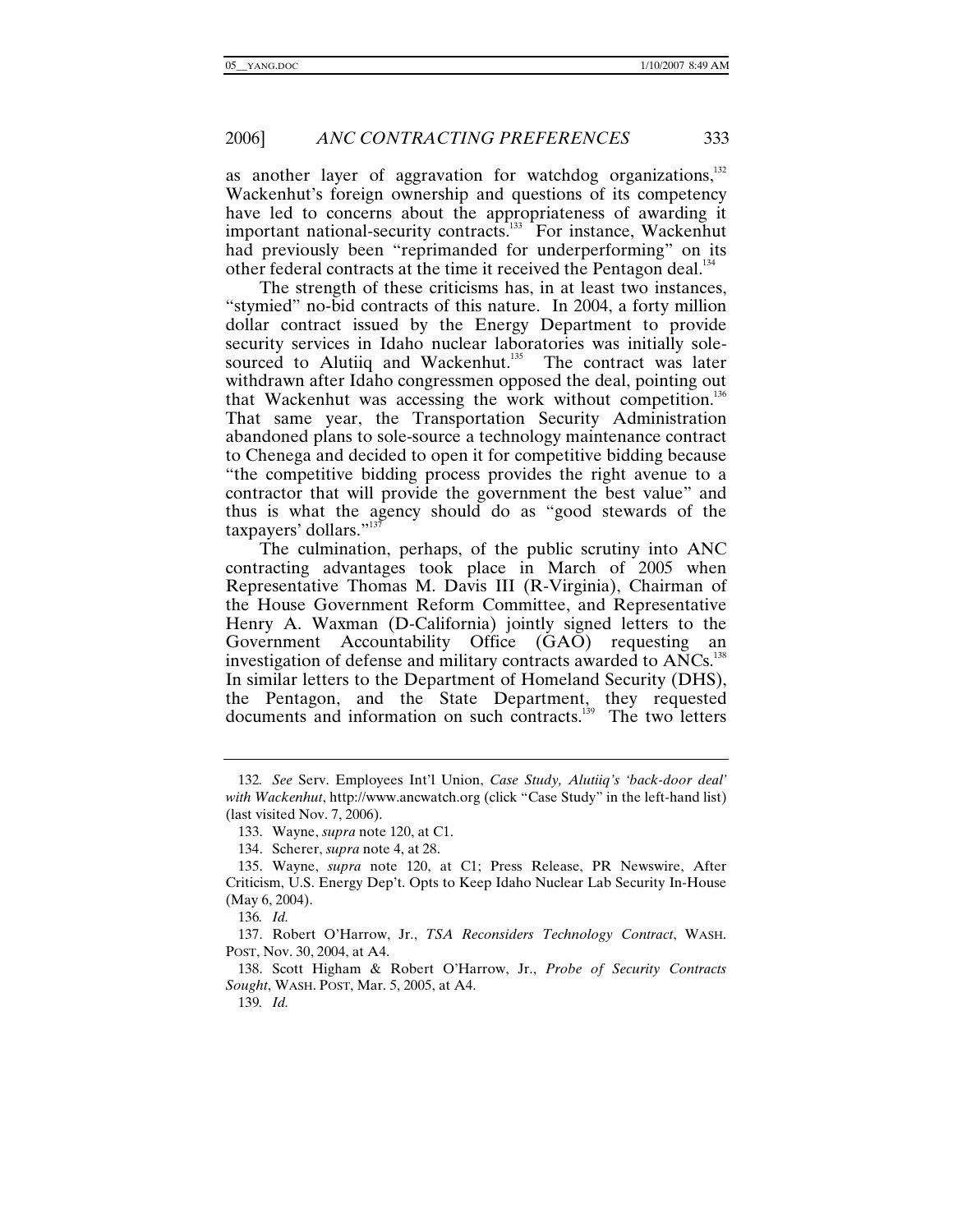single out ANCs as the recipients of sole-source federal contracts that have increased in number and value, $140$  a phenomenon said to raise "important questions about whether the interests of the taxpayer are being protected."<sup>141</sup> The letter sent to the DHS, the Pentagon, and the State Department requested audits, price reasonableness assessments, and reports for sole-source contracts awarded to ANCs by several defense agencies.<sup>142</sup> The letter also specifically requested documents, especially performance especially performance assessments and decisions or justification documents, for several of the high-profile, large-dollar-value contracts to ANCs, including: the \$2.2 billion contract by the National Geospatial Intelligence Agency to Chenega and Arctic Slope, the Army contracts to Alutiiq/Wackenhut and Chenega/Vance for security guards, the Customs Service's \$500 million contract for maintenance of customs inspection services awarded to Chenega Technology Services Corporation, the Transportation Security Administration to Chenega in 2004, and the \$225 million contracts to Olgoonik for military base construction work.<sup>143</sup> Additionally, the letter to the GAO was accompanied by a list of specific questions requested for review by the GAO, including how many native Alaskans were employed by the ANCs to work under the contracts, whether federal officials could be sure that the price of contracts to ANCs was reasonable, and what the impact of ANC contracts was on "native Alaskan" employment, income, education, and economic  $development.<sup>144</sup>$ 

# V. ANSWERS FROM THE HILL

Starting in the spring of 2006, the government began issuing responses that appeared to echo and confirm the media's

 <sup>140.</sup> Letter from Tom Davis, House Representative and Chairman of the House Comm. on Gov't Reform, and Henry A. Waxman, Ranking Minority Member of the House Comm. on Gov't Reform, to David M. Walker, U.S. Comptroller Gen. (Mar. 4, 2005) *available at* http://www.democrats.reform. house.gov/Documents/20040204161047-71446.pdf [hereinafter *Letter to GAO*]; Letter from Tom Davis, House Representative and Chairman of the House Comm. on Gov't Reform, and Henry A. Waxman, Ranking Minority Member of the House Comm. on Gov't Reform, to Donald H. Rumsfeld, Sec'y of Def., Michael Chertoff, Sec'y of Homeland Sec., and Condoleezza Rice, Sec'y of State (Mar. 4, 2005) *available at* http://www.democrats.reform.house.gov/Documents/ 20050304160958-87063.pdf [hereinafter *Letter to DHS, DOD, and State Dept*.]

<sup>141</sup>*. Letter to DHS, DOD, and State Dept.*, *supra* note 140, at 1.

<sup>142</sup>*. Id.* at 2–4.

<sup>143</sup>*. Id.*

<sup>144</sup>*. Letter to GAO*, *supra* note 140, at 3–4.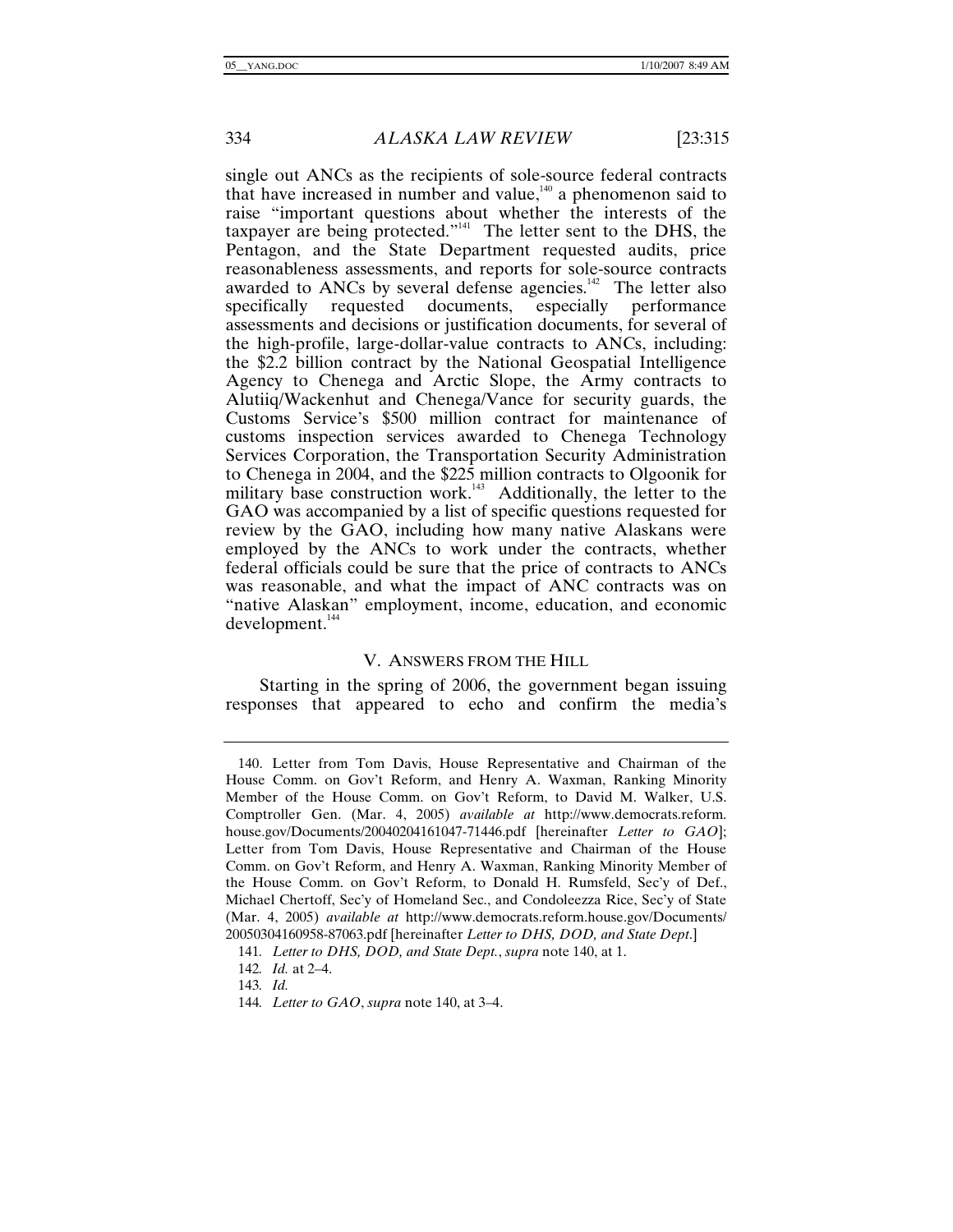suspicions and grievances toward the ANC edge. In April, two separate reports from the GAO singled out ANCs in citing inadequate oversight in government contracting, one in response to questions about the Army's management of its acquisition program,<sup>145</sup> and the other in response to the letters of Representatives Davis and Waxman.<sup>146</sup> Then, in June, a Representatives Davis and Waxman.<sup>146</sup> congressional hearing was convened to answer the issues raised by the latter of these reports.<sup>147</sup>

The April 2006 GAO report charged that the Army had relied heavily and inappropriately on 8(a) sole-source contracts for its program of supplying security guards to military installations in the U.S.<sup>148</sup> According to the GAO's findings, two of the four firms providing security personnel under these guard contracts are ANCs, and the Army sole-sourced contracts totaling \$495 million to these two ANCs.149 The criticism focused on the fact that the Army did this even though: (1) competitive procedural alternatives were available that were not conclusively shown to be more burdensome than sole-sourcing; (2) the ANCs were of dubitable qualification to provide the contract personnel; and (3) competitive contracts the Army used at the same time cost less.<sup>150</sup> The report also zeroed in on the ANCs' practice of subcontracting up to fortynine percent of the work to large security firms, citing that \$200 million had been subcontracted under the guard contracts as of December 2005.<sup>151</sup> The report further criticized the adequacy of the security guards being supplied under the Army's contracts, pointing to evidence of inadequacy in screening procedures and training of the personnel.152 Though these portions of the report

 <sup>145.</sup> U.S. GOV'T ACCOUNTABILITY OFFICE, ARMY'S GUARD PROGRAM REQUIRES GREATER OVERSIGHT AND REASSESSMENT OF ACQUISITION APPROACH, GAO-06-284 (2006), *available at* http://www.gao.gov/new.items/ d06284.pdf [hereinafter GAO GUARD PROGRAM REPORT].

 <sup>146.</sup> U.S. GOV'T ACCOUNTABILITY OFFICE, INCREASED USE OF ALASKA NATIVE CORPORATIONS' SPECIAL 8(A) PROVISIONS CALLS FOR TAILORED OVERSIGHT, GAO-06-399 (2006), *available at* http://www.gao.gov/new.items/ d06399.pdf [hereinafter GAO 8(A) REPORT].

<sup>147</sup>*. See Northern Lights and Procurement Plights: The Effect of the ANC Program on Federal Procurement and Alaska Native Corporations Before the H. Comm. on Government Reform and the H. Comm. on Small Business*, 109th Cong. (2006) (opening statement of Chairman Tom Davis), *available at* http://reform.house.gov/GovReform/Hearings/EventSingle.aspx?EventID=45302.

 <sup>148.</sup> GAO GUARD PROGRAM REPORT, *supra* note 145, at 2.

<sup>149</sup>*. Id.* at 8, 9.

<sup>150</sup>*. Id.* at 9, 13–14.

<sup>151</sup>*. Id.* at 15.

<sup>152</sup>*. Id.* at 16, 20.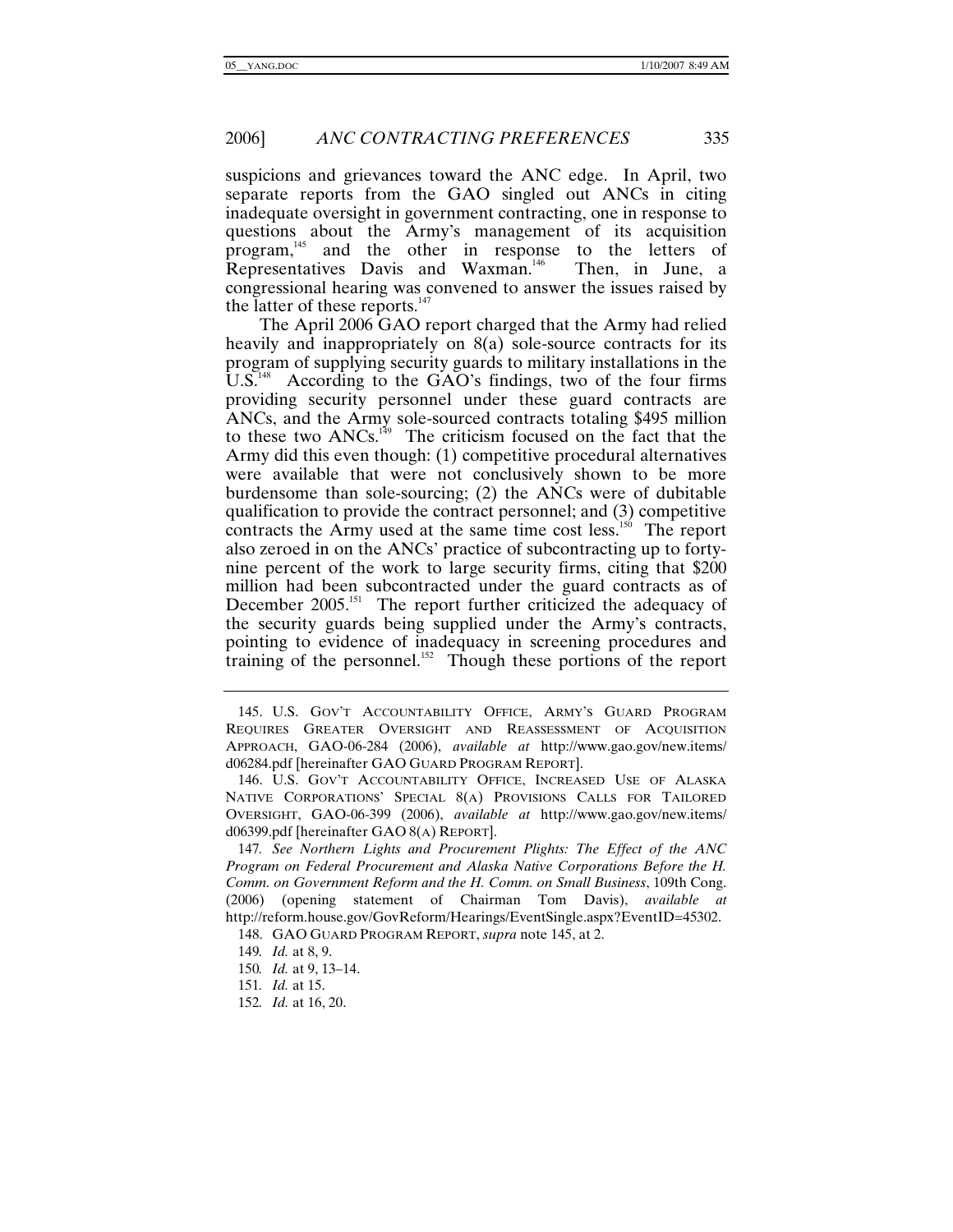did not single out ANCs, the implication that the inadequacies of the personnel can be traced to the inadequacy of the ANCs' performance seems quite clear given the report's emphasis on the Army's heavy reliance on ANCs for these contracts.<sup>153</sup> The GAO concluded by calling for stronger Army oversight of its contracting process and urged among six other recommendations that the Army "reassess its acquisition strategy for contract security guards," and, in particular, that it use competitive procedures for contracts in the future. $154$ 

The GAO report in response to the letters of Representatives Davis and Waxman followed slightly over two weeks later and reflected broader concerns over ANC participation in the 8(a) Program.<sup>155</sup> The report provided some concrete data on ANC participation in federal 8(a) contracts, painting a picture that seemed to substantiate the media perception that the 8(a) Program is a substantial part of the life of an ANC and that ANCs, in turn, dominate the 8(a) landscape. According to the GAO's findings, 4.6 billion total federal dollars were obligated to ANCs from 2000 to 2004, 63%, or \$2.9 billion, of which were through the 8(a) Program;  $77\%$ <sup>156</sup> of that \$2.9 billion were sole-source awards.<sup>157</sup> Moreover, the ANC share of the  $8(a)$  pie appears to be growing as  $8(a)$  dollars to ANCs increased from \$265 million in 2000 to \$1.1 billion in 2004, representing a growth from 5% to 13% of total 8(a) dollars devoted to ANCs.<sup>158</sup>

The central conclusion of the GAO report, however, is that oversight by contracting agencies is unduly lax, particularly in enforcing limitations on subcontracting of awards sole-sourced to ANCs under the  $8(a)$  Program.<sup>159</sup> Rather than pointing to ANCs or the firms who subcontract with them as abusers of the system, the GAO focused on the inadequate oversight of contracting officials, who are "confused about whose responsibility it is to monitor compliance with the subcontracting limitations," as well as "unclear<br>about how to monitor" such limitations.<sup>160</sup> The GAO also about how to monitor" such limitations. $160$ 

157*. Id.*

158*. Id.* at 11–12.

159*. Id.* at 21 (finding "almost no evidence that the agencies are effectively monitoring compliance with this requirement, particularly where 8(a) ANC firms have partnered with large firms").

160*. Id.* at 21–22.

<sup>153</sup>*. Id.* at 9.

<sup>154</sup>*. Id.* at 32–33.

 <sup>155.</sup> GAO 8(A) REPORT, *supra* note 146.

 <sup>156.</sup> The seventy-seven percent figure reflects GAO analysis of six different agencies. *Id.* at 11.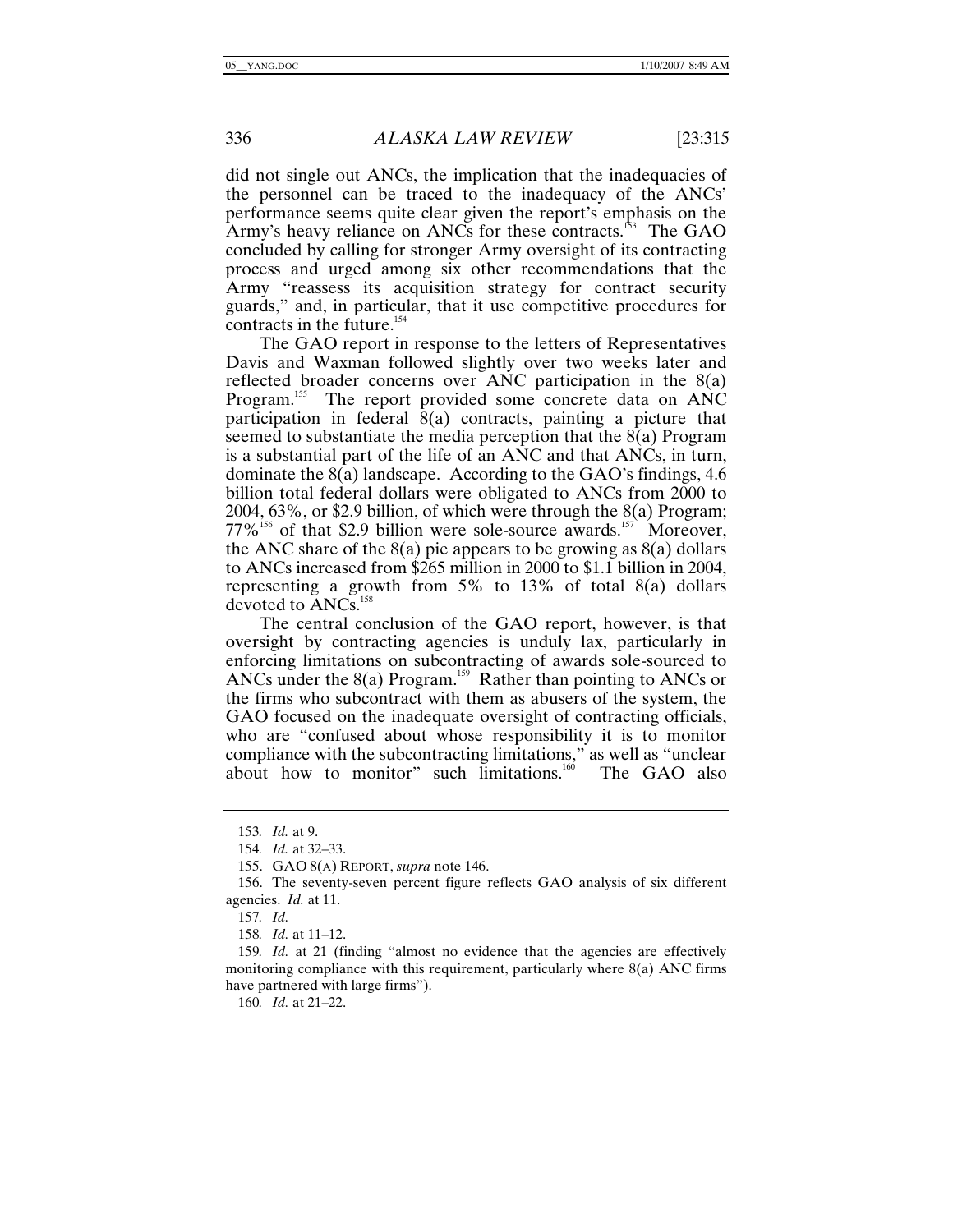suggested that there is some conscious circumvention of the system, citing contracting officers who say they are often approached directly by large firms wanting to "partner" with  $ANCs$ <sup>161</sup> Additionally, there was as at least one allegation of a "pass-through" contract in which an agency awarded the contract to an ANC with the explicit requirement that a large firm, which it actually wanted to use but to which it could not sole-source, do "most of the work" as a subcontractor.<sup>162</sup> The report also suggests that some contracting agencies consider contracts with ANCs to be an "open checkbook" and that they expect few checks on compliance with the rules.<sup>163</sup>

Blame also fell on the SBA. The GAO admonished the SBA for failing to ensure that ANCs' multiple subsidiaries were not generating 8(a) revenue in the same primary lines of business, which the regulations prohibit, $164$  failing to protect other incumbent small businesses from losing contracts to sole-source opportunities to ANCs, failing to make size determinations with sufficient reference to whether admitting an ANC into the 8(a) Program would produce unfair competitive advantage,<sup>165</sup> failing to sufficiently monitor whether large firms are taking undue advantage of partnership relationships with ANCs, and failing to maintain adequate information on ANCs and their 8(a) activities in general.<sup>166</sup>

The GAO report concluded by calling upon the SBA to "tailor its regulations and policies as well as to provide greater oversight in practice" and for contracting agencies to "ensure that [ANCs] are operating in the program as intended."<sup>167</sup> Several operating in the program as intended." $167$  Several recommendations require the SBA to revise its regulations and policies to amend the shortcomings pointed out in the report, while requiring specific contracting agencies to develop guidance for ensuring contract compliance.<sup>16</sup>

164*. See* 13 C.F.R. § 124.109(c)(3)(ii) (2006).

165*. See* 13 C.F.R. § 124.109(c)(2)(iii).

166. GAO 8(A) REPORT, *supra* note 146, at 33.

167*. Id.* at 39.

168*. Id.* at 40–41.

<sup>161</sup>*. Id.* at 22–23.

<sup>162</sup>*. Id.*

<sup>163</sup>*. Id.* at 17. One contracting officer was quoted describing contracting with ANCs as an "open checkbook," referring to the lack of dollar limitations. *Id*. Another contracting officer was quoted as saying he would be "'laughed out of the office'" for attempting to terminate an ANC contract for lack of compliance with subcontracting limitations. *Id.* at 23.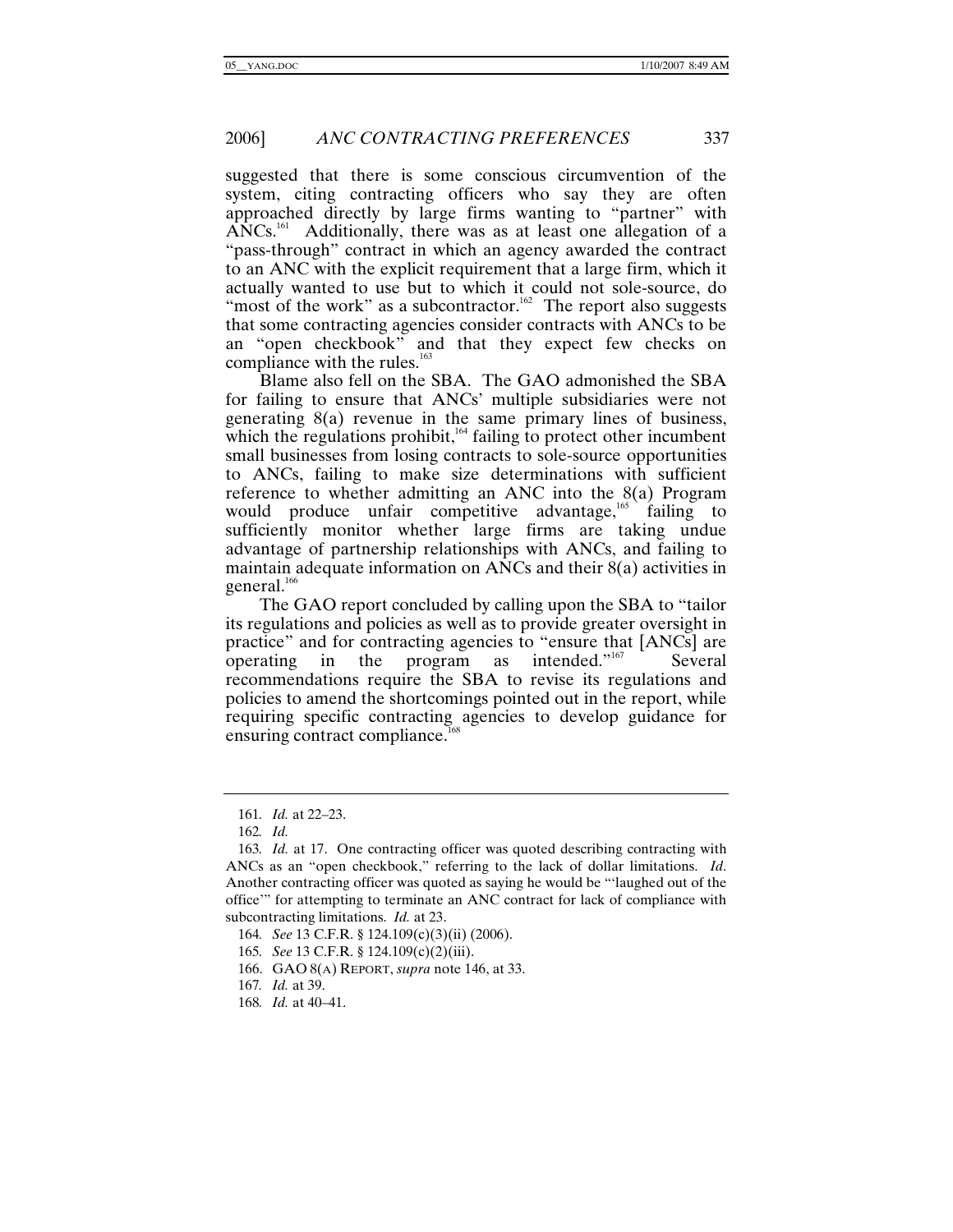Though the SBA expressly disagreed with and criticized some of the recommendations,<sup>169</sup> three days after the release of the final GAO report, it quietly published a proposed package of five amendments to the  $8(a)$  Program regulations.<sup>170</sup> One of these amendments would change the rules to exclude sole-source contracts to joint ventures between a tribally-owned business or ANC within the 8(a) Program and "other concerns" from the exemption from the dollar limitation on sole-source contracts.<sup>171</sup> Another amendment would permit NHOs to secure defense contracts above the competitive threshold.<sup>172</sup> As for the part involving NHOs, the Department of Defense has followed through cooperatively by adopting, in June 2006, a final rule amending its own acquisition regulations to permit awarding sole-source contracts to NHOs above the five million and three million dollar thresholds.<sup>173</sup> It remains to be seen whether the recommendation to exclude joint ventures from the dollar limit exemption will be adopted.174

Yet another GAO report was released in May that tangentially addressed the ANC edge in an investigation of waste in contracting, concluding that the Army Corps of Engineers solesourced a \$39.5 million contract for construction of classrooms in the wake of Hurricane Katrina in 2005 despite being in possession of information that the classrooms should have cost much less.<sup>175</sup> The Corps, the GAO concluded, "could have, but failed to, negotiate a lower price."176

# VI. POLICIES, COSTS, BENEFITS, AND SOLUTIONS

These results of the congressional investigations as well as the volume of negative media attention on the ANC edge call for an

176*. Id.* at 2.

<sup>169</sup>*. Id.* app. II at 53–54.

 <sup>170. 8(</sup>a) Business Development/Small Disadvantaged Business Status Determinations, 71 Fed. Reg. 23,498 (Apr. 24, 2006).

<sup>171</sup>*. Id.*

<sup>172</sup>*. Id.*

 <sup>173.</sup> Defense Federal Acquisition Regulation Supplement; Sole Source 8(a) Awards to Small Business Concerns Owned by Native Hawaiian Organizations, 71 Fed. Reg. 34,831 (June 16, 2006) (to be codified at 48 C.F.R. § 219.805-1).

 <sup>174.</sup> The proposal package is accompanied by no legal deadline. *See* 8(a) Business Development/Small Disadvantaged Business Status Determinations, 71 Fed. Reg. at 23,498.

 <sup>175.</sup> U.S. GOV'T ACCOUNTABILITY OFFICE, HURRICANE KATRINA, ARMY CORPS OF ENGINEERS CONTRACT FOR MISSISSIPPI CLASSROOMS, GAO-06-454 (2006), at 1–2.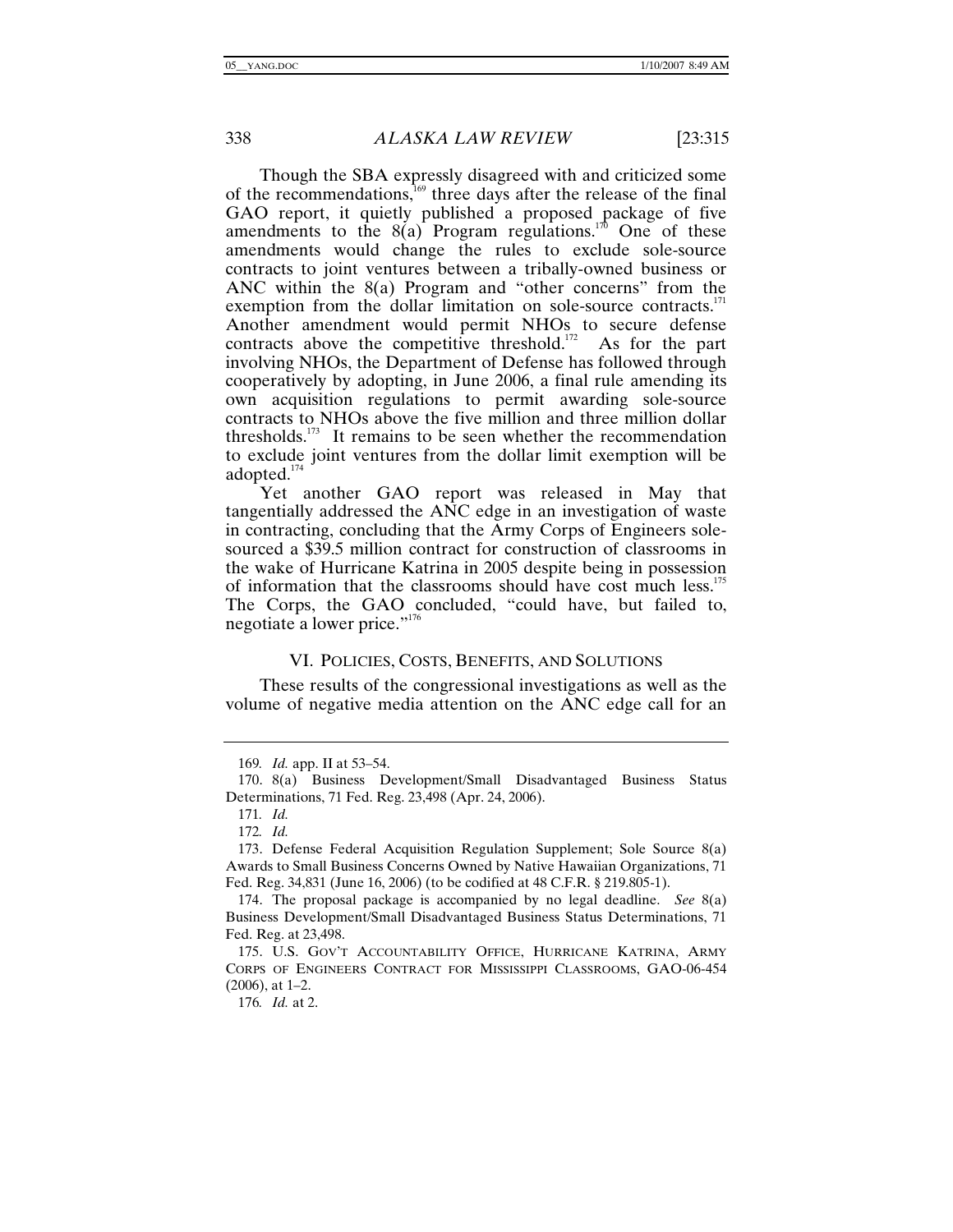evaluation of whether the edge is still, or ever was, justified, both as a policy and in terms of its costs. This question is inherently complex because it requires balancing several distinct interests that cannot be ordered and may not be compatible. These include the interests of Alaska Natives (especially those in Alaska's still impoverished rural villages), the interests of other small and disadvantaged businesses, the interests of taxpayers, the interest in having affirmative action that is fair, and the interest in maintaining competition in federal procurement. Such a multifaceted issue does not present an easy solution, such as the complete removal of the ANCs from the 8(a) Program, as some have indeed suggested.<sup>177</sup> The remainder of this Note is an attempt to untangle the various competing interests involved in the controversy over the ANC edge, in order to: (1) ask whether the edge makes good sense both as a policy and in terms of costs and benefits and (2) evaluate some possible solutions. Ultimately, this Note will show that the most serious flaw of the ANC edge is that it fosters a dependency by ANCs that is not only problematic policy-wise and cost-wise, but that also makes any balanced remedies difficult.

A. Consistency with the Policy of the Act and the 8(a) Program

*1. Unique Power to Circumvent Competition.* The powerful exemption of ANCs from the dollar limitation on amounts they can receive on a sole-source basis makes them more disconnected than other 8(a) businesses from the Act's policy of promoting competition.<sup>178</sup> The Act as a whole, as well as the  $8(a)$  Program itself, embodies Congress's underlying policy of promoting competition in federal procurement by fostering the ability of small and minority businesses to participate in that competitive process.179 For instance, the Act was premised on the idea that developing the potential of small businesses is essential to free

<sup>177</sup>*. See Northern Lights and Procurement Plights, The Effect of the ANC Program on Federal Procurement and Alaska Native Corporations Before the H. Comm. on Gov't Reform and the H. Comm. on Small Business*, 109th Cong. (2006) (statement of Harry C. Alford, President/CEO, National Black Chamber of Commerce, Inc.), *available at* http://reform.house.gov/UploadedFiles/NBCC%20- %20Alford%20Testimony.pdf [hereinafter Alford Statement]; Nat'l Indian Bus. Ass'n., *Senator Kerry's Staff Scrutinizes Congressional Investigation of Alaska Native Corporations*, http://www.nibanetwork.org/ANC%20Article.htm (last visited Oct. 2, 2006) [hereinafter Nat'l Indian Bus. Ass'n.].

<sup>178</sup>*. See* 15 U.S.C. § 631(a), 631(f)(2) (2000).

<sup>179</sup>*. See id.*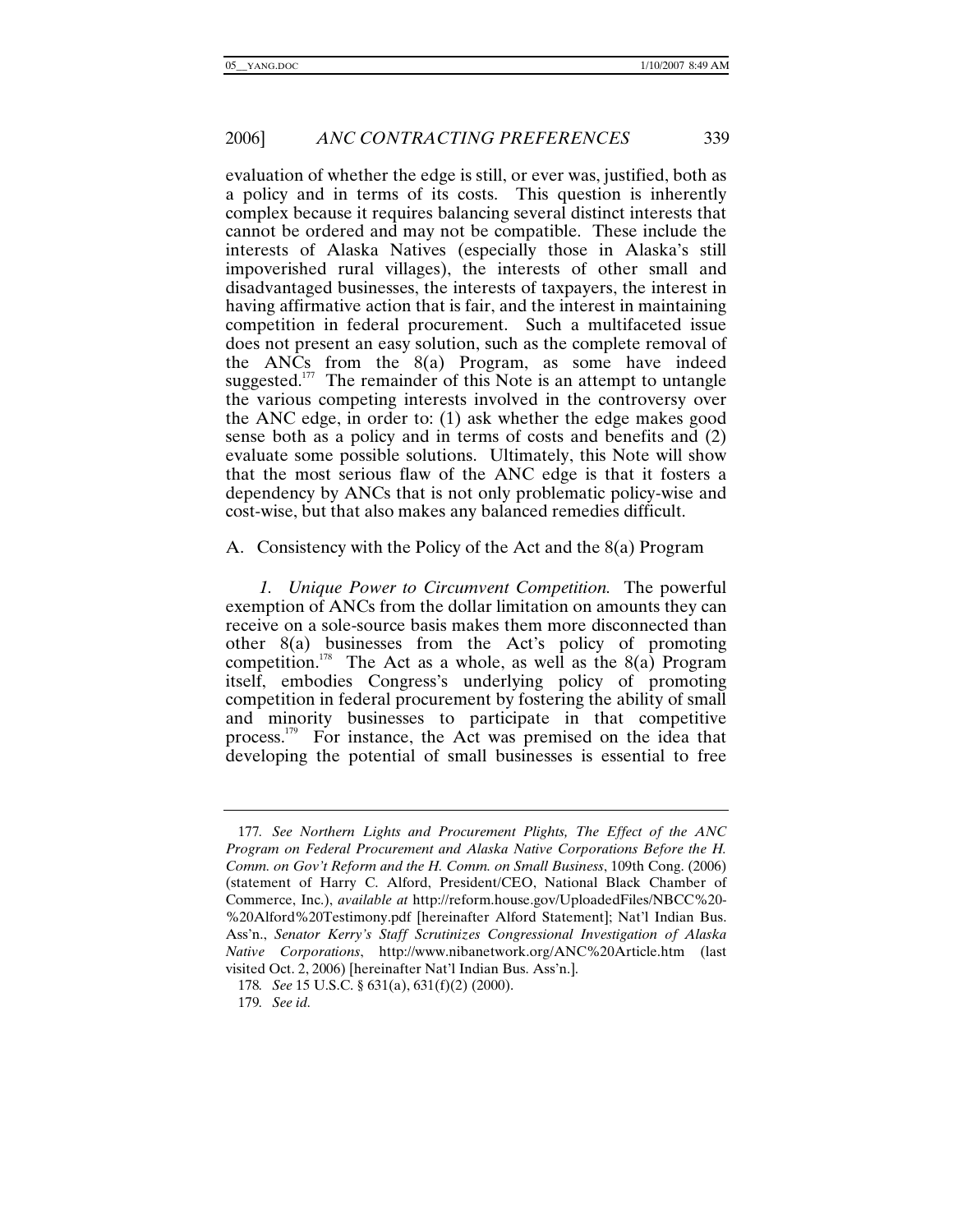competition in private enterprise.<sup>180</sup> Thus, it sought to ensure that "a fair proportion" of federal contracts is allotted to these small businesses.<sup>181</sup> The 8(a) Program specifically was to serve as a "tool for developing business ownership among groups that own and control little productive capital."<sup>182</sup> The goal of advancing such development was also to encourage "competition among such suppliers  $\dots$ <sup>183</sup> Thus, the purpose of the 8(a) Program was grounded not in a minority preference policy but in a competition policy of helping small, disadvantaged businesses "compete on an equal basis."<sup>184</sup>

ANCs, like other 8(a) businesses, are able to circumvent the competitive process for government contracts by receiving solesource awards, and their ability to receive such awards without dollar limitation allows them to achieve that circumvention to a greater extent than other  $8(a)$  businesses.<sup>185</sup> As a matter of policy, this exemption from the dollar limitation is the most significant benefit for ANCs and other tribally-owned businesses because it marks the deepest cut into the ideal of "free competitive enterprise."186 Specifically, the dollar limitation threshold serves as an important limitation on the ability of most 8(a) businesses to circumvent the competitive process for government contracts and receive them directly. Exempting ANCs and other tribally-owned businesses from that limitation places them further away than other 8(a) businesses from compliance with the policy goal of free competitive enterprise that was behind the Act and the 8(a) Program.<sup>187</sup> Almost as if to highlight this question, the SBA explicitly declares that no requirement exists that a procurement be "competed whenever possible before it can be accepted on a solesource basis for a tribally-owned or ANC-owned concern."<sup>188</sup>

*2. Fostering Dependent ANCs.* Furthermore, the use of the ANC edge in practice indicates that the rationales that justify the

- 184. 15 U.S.C. § 631(f)(2).
- 185*. See* 13 C.F.R. § 124.506(b) (2006).
- 186. 15 U.S.C. § 631(a).
- 187*. See* 15 U.S.C. § 631(f)(2).

 188. 13 C.F.R. § 124.506(b). The provision clarifies that, while a contract cannot be removed from competition once it has already been placed there, it can be granted to an Indian- or ANC-owned corporation without ever going through standard competitive procedures.

<sup>180</sup>*. See* 15 U.S.C. § 631(a).

<sup>181</sup>*. Id.*

 <sup>182. 15</sup> U.S.C. § 631(d)(2)(A)(vi).

 <sup>183. 15</sup> U.S.C. § 631(f)(1).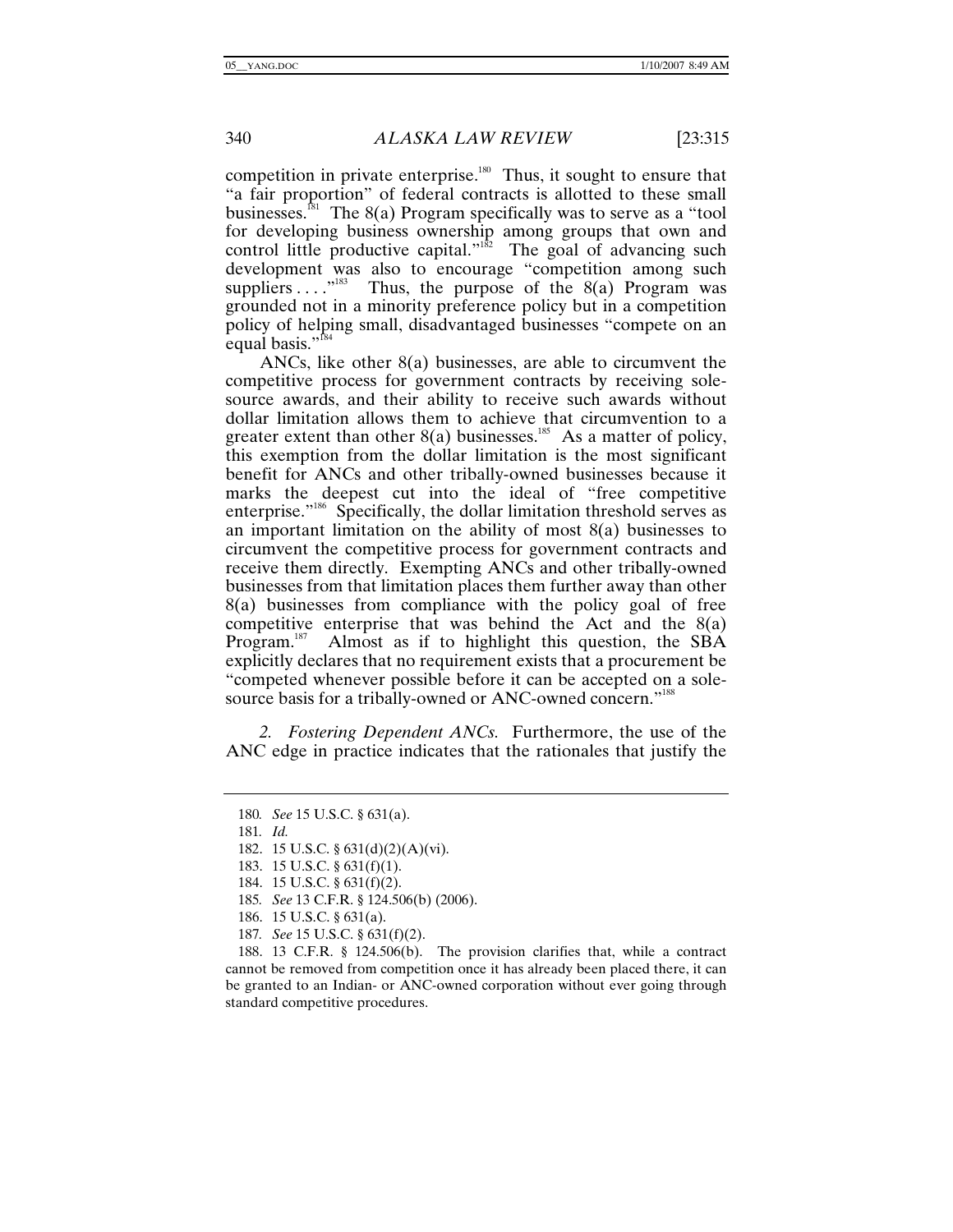ability of 8(a) businesses to circumvent the competitive process are not met in the case of ANCs.<sup>189</sup> The  $8(a)$  Program allows for solesourcing of awards to eligible businesses to "promote the business development of" such businesses in order to train them to "compete on an equal basis in the American economy."<sup>190</sup> This rationale is premised on Congress's belief that, at the time of the Act's passage, small businesses were incapable of receiving federal contracts through the competitive process and that encouraging their participation in procurement by permitting them to partially circumvent that process would allow them to eventually become self-sufficient, viable businesses capable of competing effectively in the marketplace.191 Consistent with this rationale, small businesses that participate in the program "graduate" after nine years of participation,<sup>192</sup> or earlier if the SBA determines that they have "demonstrated the ability to compete in the marketplace without assistance" or that they are no longer economically disadvantaged.<sup>193</sup> In general, they are not then eligible to re-enroll into the program.<sup>194</sup>

In the case of ANCs, however, the legal advantages that allow ANCs to receive enormous contracts without going through the competitive process cultivate a dependency on those advantages.<sup>195</sup> For instance, at least one commentator has pointed out that the ability to access sole-source contracts with no dollar limitation "reduce[s] the incentive to develop the skills, infrastructure and core competencies that are necessary to become a viable business in a competitive market" and that this actually constitutes a "disservice to ANCs" because the companies' future generations are not being "prepared for the day when ANCs no longer receive special treatment or must compete with hungrier firms."<sup>196</sup> For example, should an ANC graduate or become so profitable that it no longer qualifies for the 8(a) Program, it will not be able to access multi-million dollar sole-source contracts, yet it will not have

193. 13 C.F.R. § 124.302.

196*. Id.*

<sup>189</sup>*. See* 15 U.S.C. § 631(f)(2).

<sup>190</sup>*. Id.*

<sup>191</sup>*. See* Ray Baillie Trash Hauling, Inc. v. Kleppe, 477 F.2d 696, 708 (5th Cir. 1973).

 <sup>192. 13</sup> C.F.R. § 124.2.

<sup>194</sup>*. See* 13 C.F.R. § 124.108(b) ("Once a concern or a disadvantaged individual upon whom eligibility was based has participated in the  $8(a)$  BD program, neither the concern nor that individual will be eligible again.").

<sup>195</sup>*. See* Dave Nadler, *Contracting Advantages Do Not Prepare Alaska Firms for Future Competition*, Mar. 7, 2005, http://www.fcw.com/article88164-03-06-05.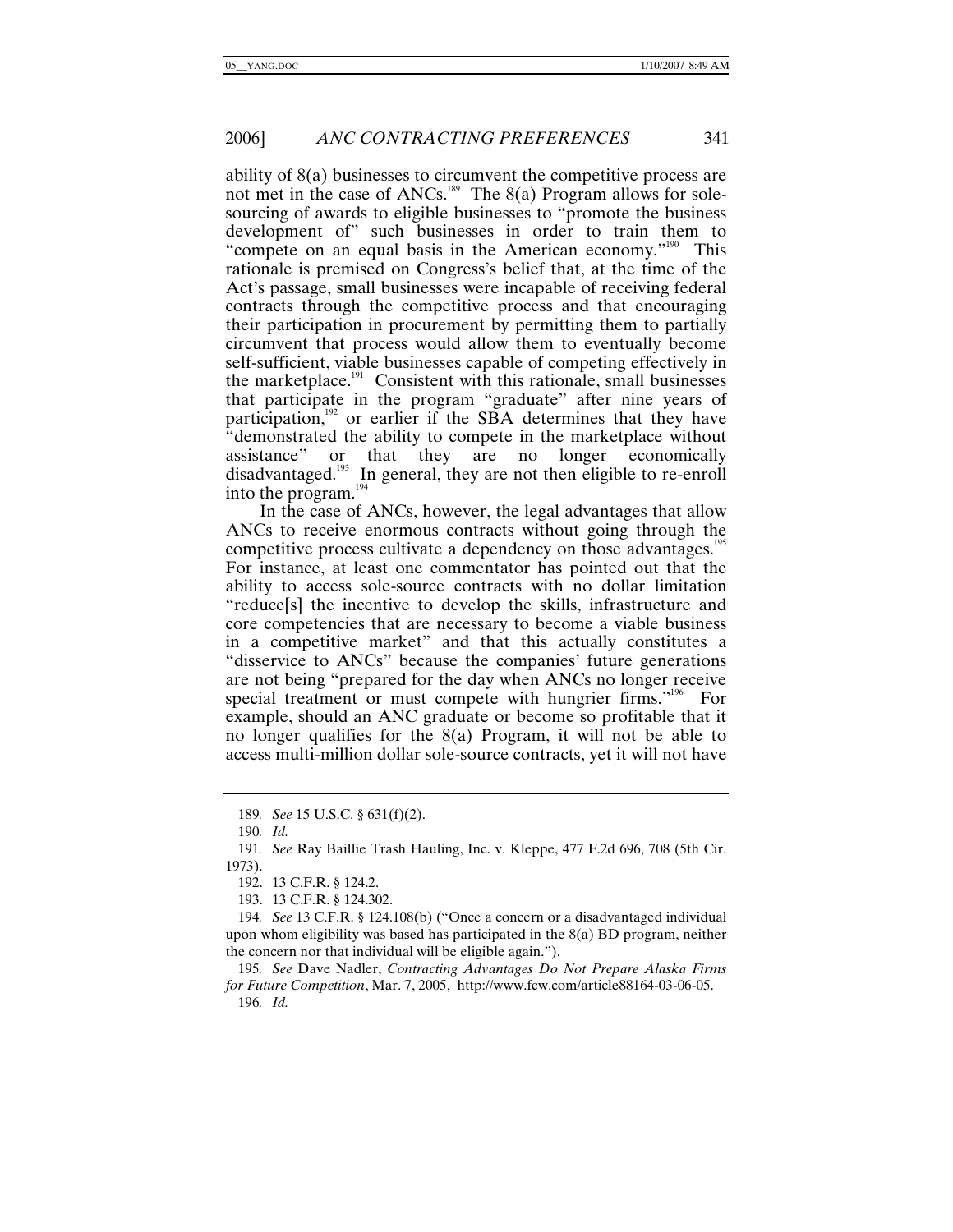developed the building blocks to win these contracts through competitive bidding.<sup>197</sup> This is because the sole-source awards did not train it to compete, and the size of those awards did not force it to supplement its income with other economic activities.<sup>198</sup> Akin to a transfer payment rather than a training program targeted at economic sovereignty, the ANC edge in this way cultivates longterm dependence.

The GAO's 2006 findings shed light on the possibility that some ANCs, having outgrown the sheltered harbor of the 8(a) Program, are nevertheless reluctant to wade into the open waters of competitive contracting. In connection with its conclusions on SBA oversight, the GAO focused a substantial portion of its report on the sophistication of ANCs' business practices. For instance, ANCs engage in a variety of structural maneuvers in order to promote their revenue-generating power under the 8(a) Program, including the ownership of several subsidiaries, each of which also participates in the  $8(a)$  Program.<sup>199</sup> They recruit non-Alaska Native outside management to pilot their 8(a) operations (often for compensation that is significantly higher than that of other executives), hire marketing firms to help secure contracts, enter into joint ventures and partnerships with non-8(a) businesses as well as  $8(a)$  businesses, and create holding companies.<sup>200</sup>

It appears from the report that, using these practices, ANCs have pushed the edge that they hold under the 8(a) Program to its legal limits. The report singles out the creation of multiple subsidiaries, each of which participates in the 8(a) Program, as a "Key Practice."201 It also gives examples in which a subsidiary has been created in anticipation of the graduation of an existing subsidiary or the expiration of that subsidiary's 8(a) contract, so that the new subsidiary will take on a "follow-on" contract to essentially continue the work of the former subsidiary under the  $8(a)$  Program.<sup>202</sup> This practice has continued despite the GAO report's less-than-glowing depiction of it. For instance, as recently as August 2006, the National Guard decided to award Bowhead Manufacturing a \$300 million, five-year no-bid contract, just as a

<sup>197</sup>*. See id.*

<sup>198</sup>*. See id.*

<sup>199</sup>*. See* 13 C.F.R. §§ 124.109(c)(3)(ii), 124.110(c), 124.111(d).

 <sup>200.</sup> GAO 8(A) REPORT, *supra* note 146, at 25–32.

<sup>201</sup>*. Id.* at 25.

<sup>202</sup>*. Id.* at 28 tbl. 4.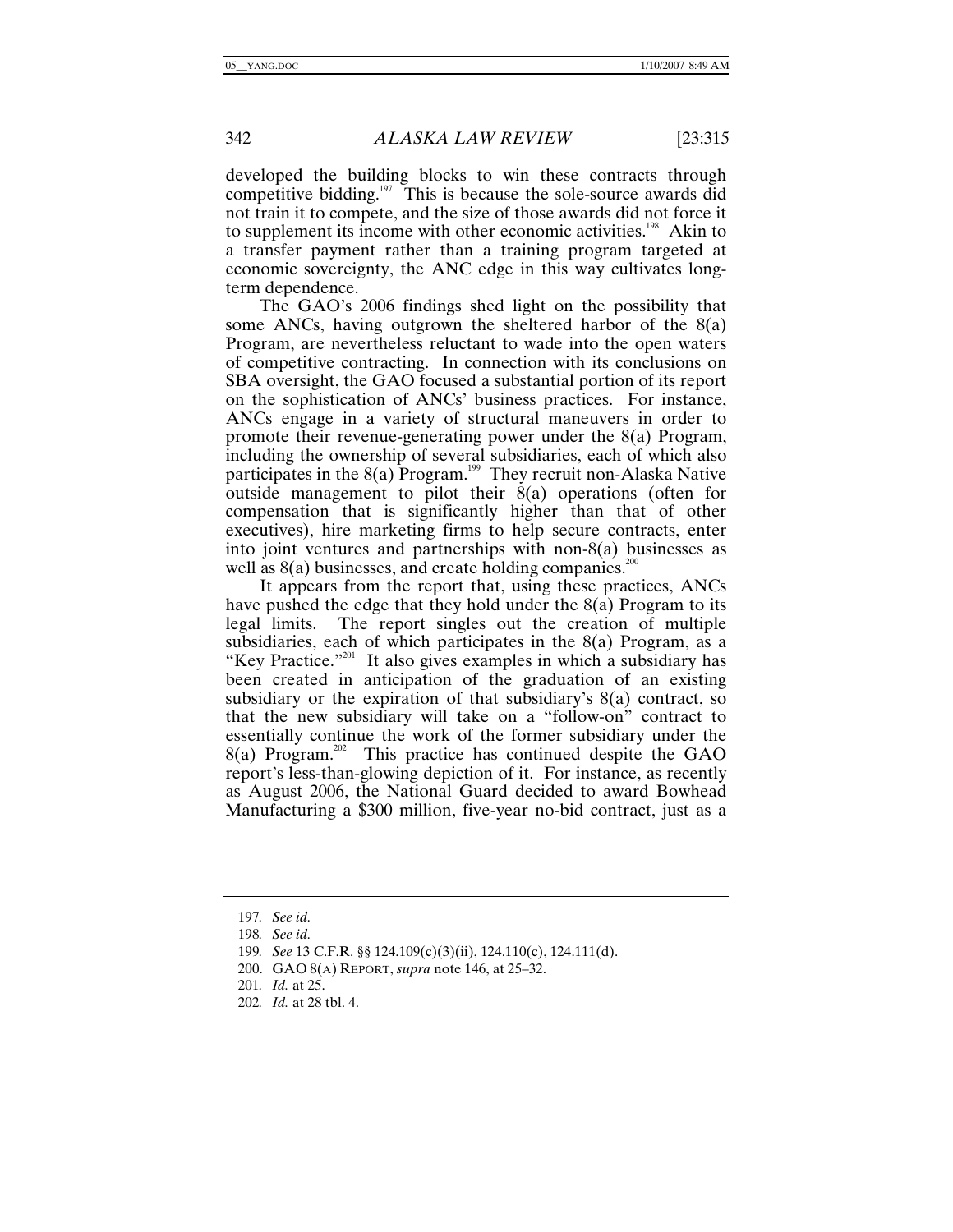\$50 million, five-year no-bid contract with another subsidiary of Bowhead Manufacturing's ANC parent company was expiring.<sup>203</sup>

The GAO's dissection of ANCs' business practices led to the conclusion that the SBA has failed to "tailor[] its policies and practices to account for ANCs'... growth in federal contracting, even though officials recognize that ANCs enter into more complex business relationships than other  $8(a)$  participants.<sup> $204$ </sup> The implication appears to be that as ANCs have developed into sophisticated business entities able to use complex business practices to maximize their revenue-generating power, they have outgrown the protective shelter of the 8(a) Program, which must now be adjusted to be less deferential to them.

The practices of creating subsidiaries to take on follow-on contracts and of creating holding companies<sup>205</sup> have the effect of perpetuating the ANC's benefit from the 8(a) Program when it possibly has outgrown the preference. The circumvention of graduation and other aspects of the 8(a) Program not only diverts 8(a) resources and opportunities away from new small disadvantaged businesses but also hurts the ANCs by delaying their entry into the world of competitive contracting. This can thwart the development of any accompanying drive to prepare their businesses to succeed in that world.

Thus, the ANCs themselves can be said to be adversely impacted by their preferential access to government contracts. The degree to which ANCs and their shareholders may flounder without the ANC edge might be tested in the near future, as the Army decided in April 2006 against renewing its security guard contracts with Chenega Integrated Solutions and Alutiiq Security and Technology in response to the GAO's report on the Army's acquisition program.<sup>206</sup> Both Alutiiq and Chenega have expressed their intent to bid for the contracts competitively following this decision.<sup>207</sup> Whether or not they succeed may provide an isolated but still important indicator of the performance of ANCs in a competitive environment.

 <sup>203.</sup> Pamela Hess, *Analysis: \$300M, No-bid Guard Contract*, UNITED PRESS INT'L, Aug. 16, 2006, *available at* http://www.upi.com/SecurityTerrorism/ view.php?StoryID=20060816-033059-5548r.

 <sup>204.</sup> GAO 8(A) REPORT, *supra* note 146, at 33.

 <sup>205.</sup> ANCs engage in these practices in part to share administrative employees between subsidiaries so that the subsidiaries may maintain a "lean staff" and avoid losing their eligibilty for 8(a) participation due to size. *See id.* at 32.

 <sup>206.</sup> Sam Bishop, *Army Won't Renew Alaska Native Firms' Military Security Contracts*, FAIRBANKS DAILY NEWS-MINER, Apr. 21, 2006.

<sup>207</sup>*. Id.*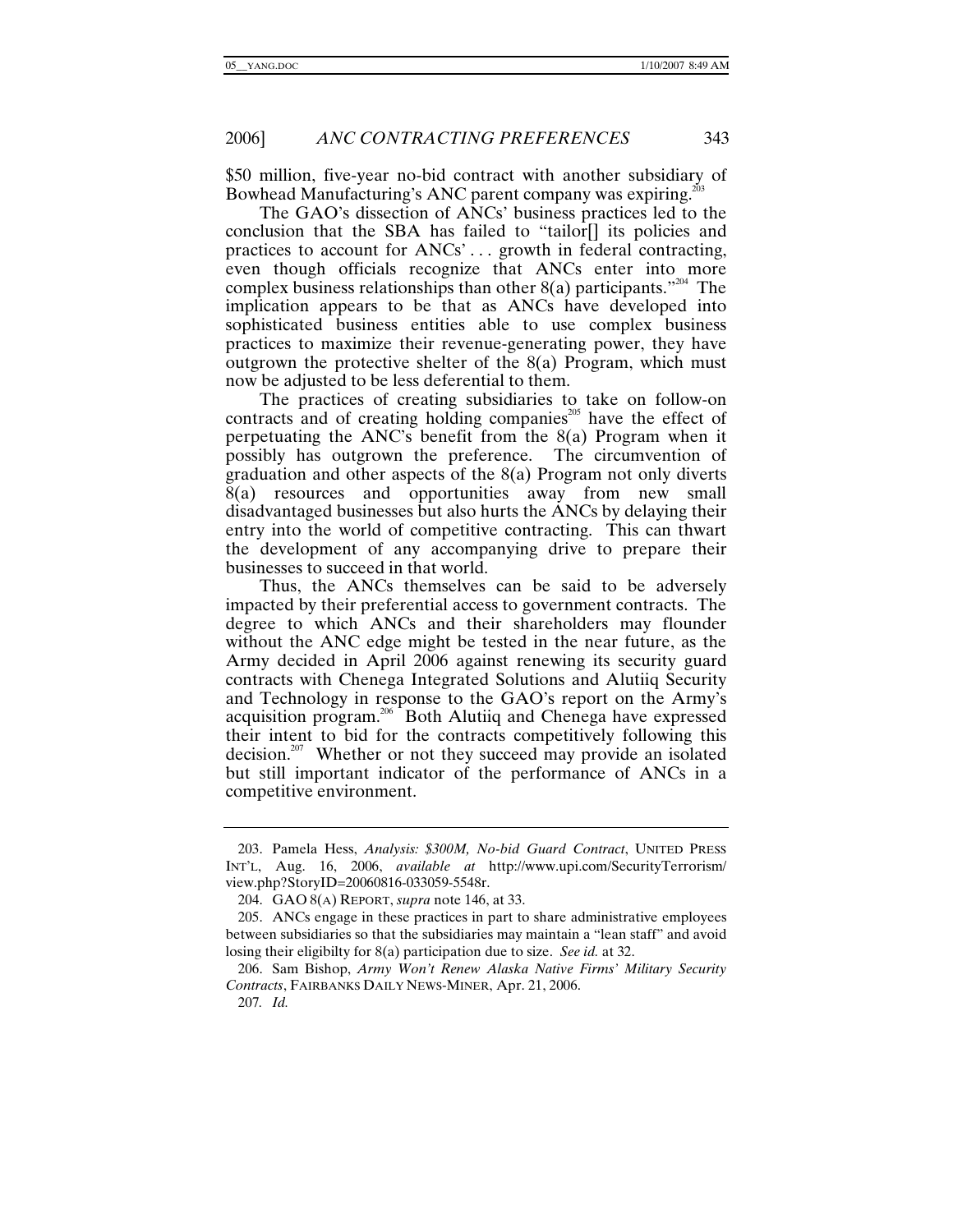Finally, strong dependence on sole-sourced government contracts may ultimately pit the ANCs against each other. These preferences may invoke a race to capture the most lucrative solesource contracts, with intense lobbying between ANCs to be nominated for them. The potential for this race was perhaps foreshadowed by what one commentator called a "scramble for money and power" in which villages and regions were "pitted against one another" by ANCSA provisions that required regional corporations to share natural resource profits with each other.<sup>208</sup>

# B. Costs and Benefits

*1. Impact on Alaska Natives: Increased Jobs and Dividends.* The ANC edge has undeniably created jobs and sent dividend checks to Alaska Natives.<sup>209</sup> Statistics bear out the conclusion that at least some of the dollar power of these contracting successes has flowed back to Alaska Natives in the state. In 2003, for instance, the thirteen regional corporations and the twenty-eight village corporations collectively owned assets of \$2.8 billion; made revenues of \$2.9 billion; employed 10,541 workers within Alaska, 2685 of whom were Alaska Natives; paid \$78 million to shareholders as dividends; contributed \$7 million of charitable donations; and gave \$4.2 million worth of scholarships to over 2000 students.<sup>210</sup> In 2004, fifteen ANCs with  $8(a)$  contracts distributed \$27.14 million in dividends; donated \$5.39 million to cultural programs; and paid \$141 million to 7700 employees within the state, out of  $27,800$  nation-wide employees.<sup>211</sup> Moreover, there have been media reports of success stories involving benefits derived from ANC profits within Alaska.<sup>212</sup> Countering the strong media scrutiny of Alutiiq in its partnership with Wackenhut, for instance, is a lengthy article on the uses of Alutiiq profits, "[m]uch of" which "have gone back to the tribe."<sup>213</sup> From a half-million dollar loss in 2001, Alutiiq's net income exceeded \$20 million in 2004, the year in which it received the defense contract when

 <sup>208.</sup> Summit, *supra* note 5, at 617.

<sup>209</sup>*. See* Margaret Bauman, *Report on Native Corporations Show in Revenue Growth*, ALASKA J. OF COM., Nov. 20, 2005, *available at* http://www.alaska journal.com/stories/112005/loc\_20051120031.shtml.

<sup>210</sup>*. Id.*

 <sup>211.</sup> Press Release, Association of ANCSA Regional Corporation Presidents/CEOs, Alaska Native Corporations Annual Economic Report (July 18, 2005) (*available at* http://www.chugach-ak.com/pdf/7136ANCSA2005report.pdf).

<sup>212</sup>*. See, e.g.*, Connolly, *supra* note 106, at A1.

<sup>213</sup>*. Id.*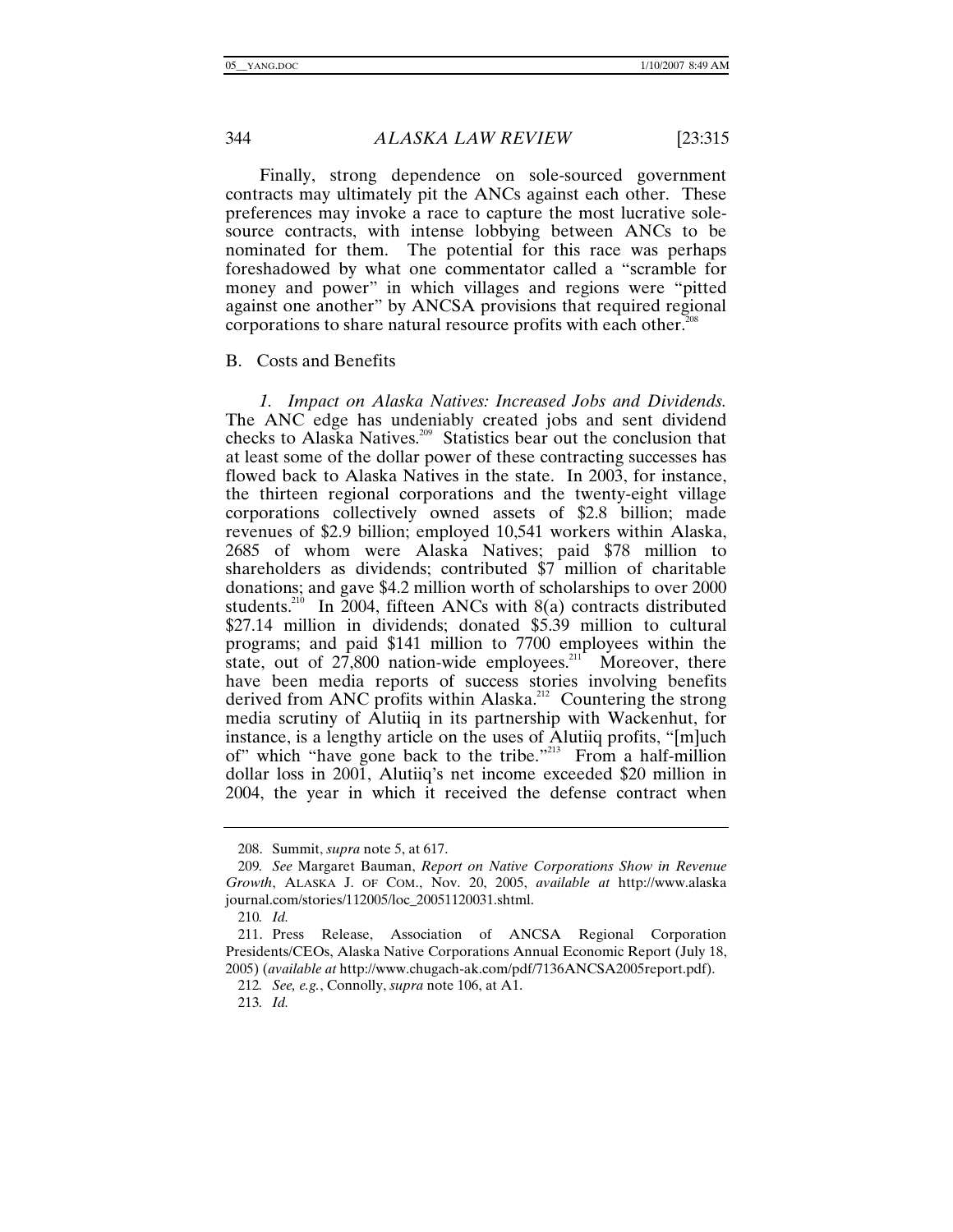partnered with Wackenhut, \$8.8 million of which was distributed in dividends to its  $650$  tribe member shareholders.<sup>214</sup> This translated to \$17,100 for the average shareholder, "enough to buy a car or make a down payment on a house."<sup>215</sup> Profits also go towards teaching young tribe members about the nearly extinct Alutiiq tribe, as well as cultural programs, scholarships that help young tribe members learn about their heritage, and even archeological projects supporting heritage museums.216

Moreover, the ANC edge is in a unique position to provide jobs for Alaska Natives residing within Alaska. For instance, most ANCs provide hiring preferences to Alaska Natives, cast in the form of preferences for Native Americans, Alaska Natives, shareholders, or close relatives of shareholders.<sup>217</sup> These preferences benefit Alaska Natives in two important ways: First, ANC hiring may prove critical to the employment future of a young Alaska Native population, which will face a growing need for jobs in the near future.<sup>218</sup> Second, Alaska Natives practice, and are highly dependent on, a mixed economy which combines "subsistence economies," including activities such as fishing, hunting, and trapping, with modern jobs in construction.<sup>219</sup> Participation in a subsistence economy requires adherence to a traditional lifestyle which makes workers less available for modern jobs during the hunting and fishing seasons.<sup>220</sup> This puts Alaska Natives at a disadvantage relative to incoming non-Natives who do not tend to adhere to such lifestyles when they are competing for jobs with non-Native employers who cannot or do not structure job opportunities "to accommodate this dependence on subsistence." $221$ ANCs, on the other hand, "are uniquely able to structure jobs in a

220*. See* Mills, *supra* note 217, at 408.

<sup>214</sup>*. Id.*

 <sup>215.</sup> Paula Dobbyn, *Some Say No-bid, No-limit Government Commissions for Natives are Unfair*, ANCHORAGE DAILY NEWS, Mar. 19, 2006.

<sup>216</sup>*. See* Connolly, *supra* note 106, at A1.

 <sup>217.</sup> James P. Mills, *The Use of Hiring Preferences by Alaska Native Corporations After* Malabed v. North Slope Borough, 28 SEATTLE U. L. REV. 403, 404 (2005).

 <sup>218.</sup> In 2000, over forty percent of Alaska Natives were below the age of majority, eighteen. *Id.*

 <sup>219.</sup> Lee Huskey, *Alaska's Village Economies*, 24 J. LAND RESOURCES & ENVTL. L. 435, 447–48 (2004) (arguing that subsistence activities are important to the "future of village economies" and "should not be thought of as the economy of last resort"); *see also* Mills, *supra* note 217, at 408.

<sup>221</sup>*. Id.*; *see also* Huskey, *supra* note 219, at 457 (observing that village residents "may choose only limited participation in the labor force because wage work conflicts with subsistence activities").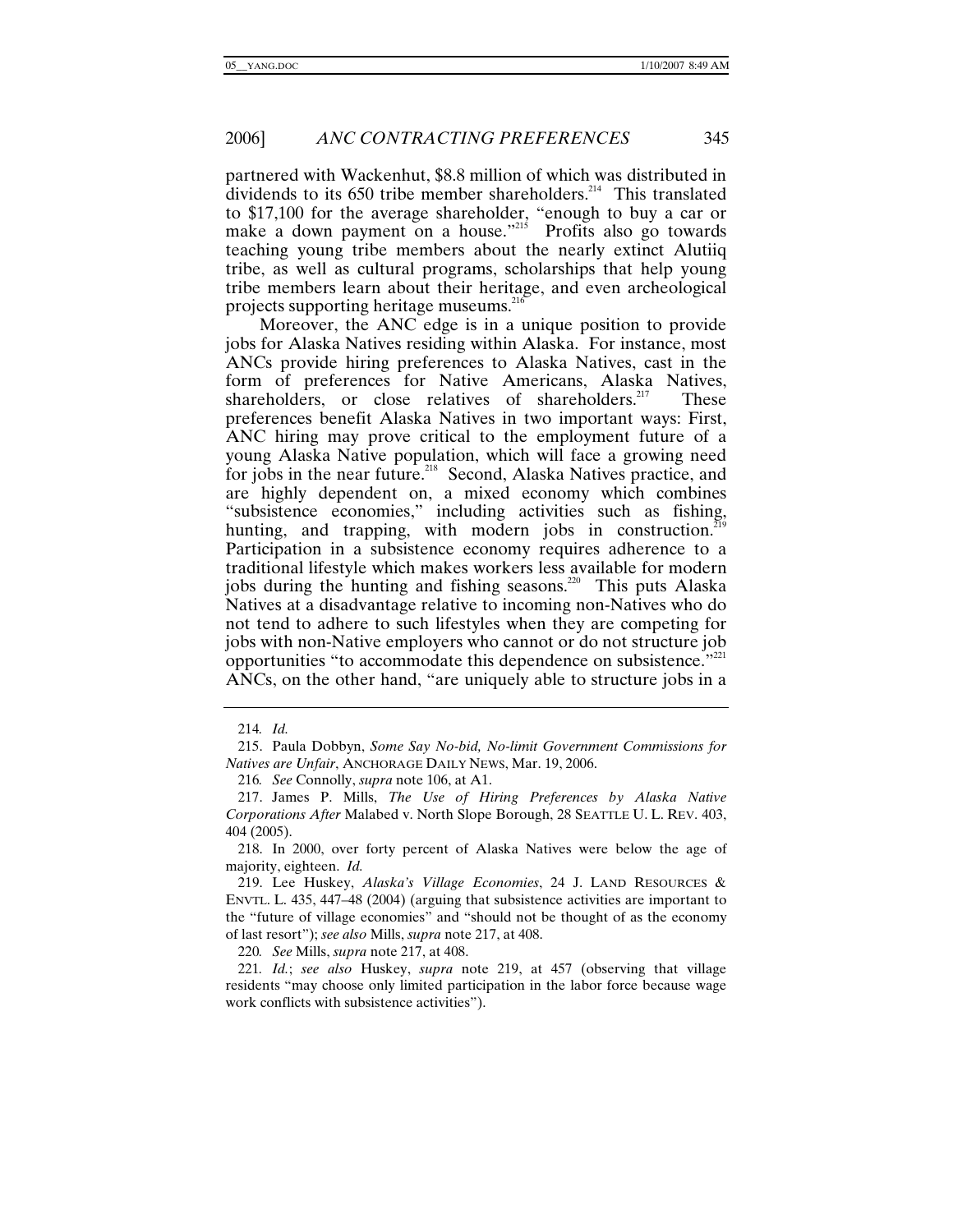manner that is compatible with the subsistence needs of their shareholders and other village residents," because their corporate leaders, drawn from the Native population, "are keenly aware of the needs of the shareholders in their regions and often participate in the subsistence activities themselves. $v^{222}$ 

A second reason that ANCs might be in a unique position to benefit Alaska Natives is related to what at least one economic expert has deemed a limited potential for the efficient economic development of natural resources within rural Alaska.<sup>223</sup> This is due to the principle that the development of local resources can be "economically feasible only if resources can be produced and delivered to market at cost or below the current market price."<sup>224</sup> The total cost of the resources brought to market will be increased by the "small size and remoteness of the villages," which leads to lower economies of scale in production, dependence on imports, and raised transportation costs.<sup>225</sup> Moreover, high costs of capital, due to "increased risk and transaction costs associated with doing business in small, remote places," make investment projects from outside unlikely to earn a competitive rate of return.<sup>226</sup> The lack of profitable investment opportunities within rural areas explains a limited capital flow from outside the state. Thus, with limited potential for economic activities within the state to improve the welfare of rural Alaska, the ANCs' contracting activities on the national and international levels may indeed be the best or most efficient route to achieving that improvement. $227$ 

*2. But Not Enough Jobs and Dividends.* The common view among media commentators, however, seems to be that the ANC edge has not trickled as much benefit down to Alaska Natives as it should have.<sup>228</sup> One specific charge is that ANCs do not hire enough Alaska Natives.<sup>229</sup> For instance, in 2004, only thirty-three of Chenega Corp. and its subsidiaries' 2300 employees were "Native Alaskans."<sup>230</sup> Moreover, a key criticism of ANCs' practice

 <sup>222.</sup> Mills, *supra* note 217, at 409–10.

<sup>223</sup>*. See* Huskey, *supra* note 219, at 456–60.

<sup>224</sup>*. Id.* at 458–59.

<sup>225</sup>*. Id.*

<sup>226</sup>*. Id.* at 459.

<sup>227</sup>*. See id.*

 <sup>228.</sup> Scherer, *supra* note 4, at 26–28 (citing the opinion of a government contracts expert that the ANC edge has produced profits for exploiting companies rather than jobs for Alaska Natives).

<sup>229</sup>*. See* O'Harrow, *supra* note 137, at A04.

<sup>230</sup>*. Id.*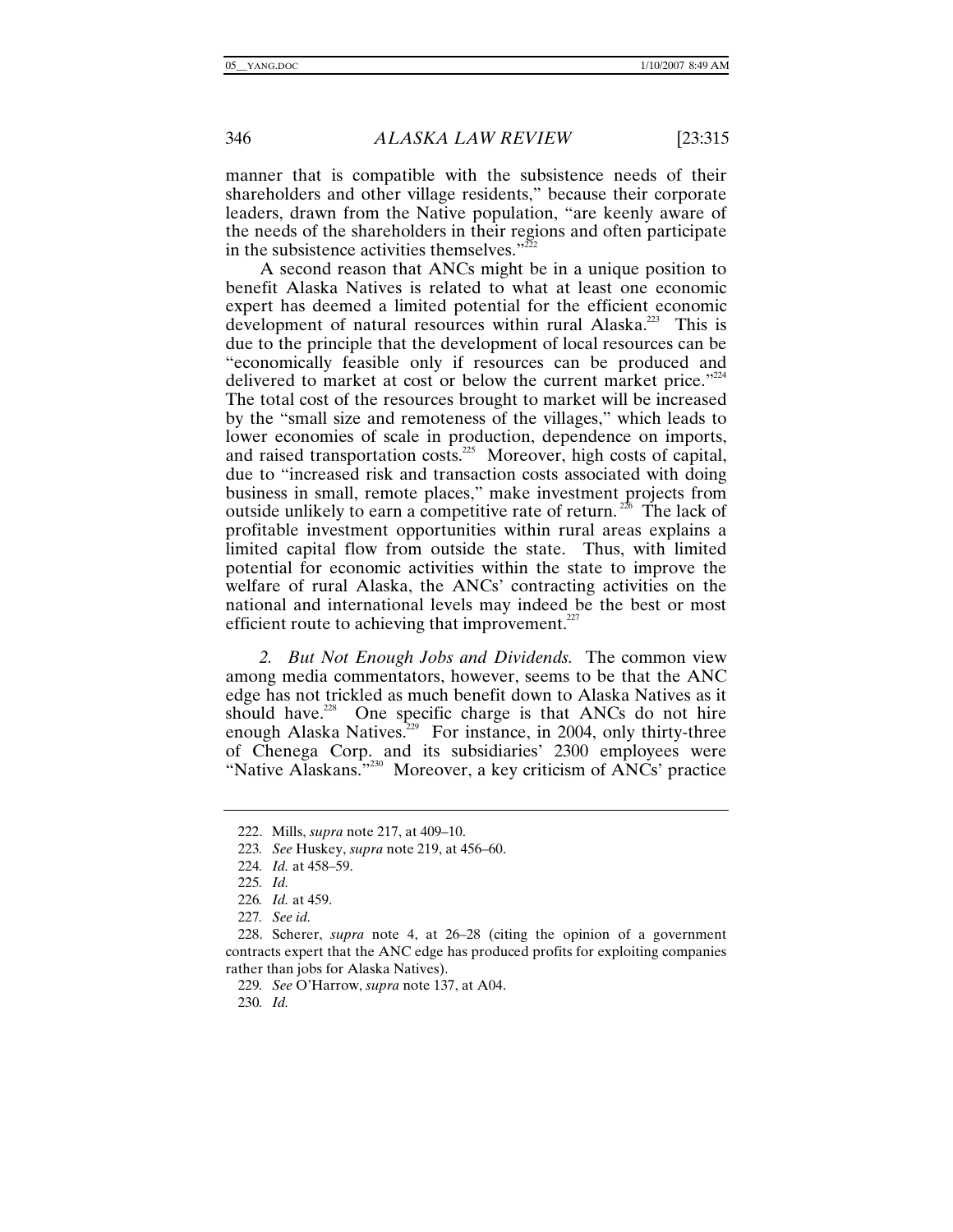of subcontracting to non-Native corporations for performance of the sole-sourced contracts they receive is that, partly as a result of these subcontracts, few or no Alaska Natives are actually employed for the work.<sup>231</sup> The SBA's regulations do not require that Alaska Natives perform the work under a contract to an ANC, and they impose arguably weak limitations on subcontracting by requiring that certain percentages of the work under an 8(a) contract be performed by the 8(a) contractor in order "[t]o assist the business development of"  $8(a)$  businesses.<sup>232</sup> Specifically, an  $8(a)$  business receiving a contract under the Program must perform at least fifty percent of the labor cost of a service contract with its own employees. $233$  Thus, an ANC would be in compliance with these regulations as long as its subcontractor performs no more than forty-nine percent of the work under a contract.<sup>234</sup> For instance, in the Alutiiq/Wackenhut partnership to perform the Army contract for security guard services, the two firms jointly recruited security guards to fulfill the manpower required by the contract, and in their subcontracting agreement they designated fifty-one percent as Alutiiq employees and forty-nine percent as Wackenhut employees.<sup>235</sup> Therefore, though on paper the employment Therefore, though on paper the employment arrangement complies with the requirement that the ANC provide at least fifty percent of the personnel in the contract,<sup>236</sup> no Alaska Native need actually be hired. In fact, Alutiiq itself admitted they only hired one Alaska Native guard.<sup>237</sup> Similarly, Olgoonik Corp. has subcontracted to Halliburton a portion of military construction contracts worth over \$225 million, such that much of the work is being performed not by Wainwright natives but by Halliburton.<sup>238</sup> Critics observe that the contracts are being performed on a national and international level rather than in the communities of the ANCs and that "the only impact on Wainwright has been some funds to remodel the town's hotel and store."<sup>239</sup> These

 <sup>231.</sup> Scherer, *supra* note 4, at 28.

 <sup>232. 13</sup> C.F.R. § 124.510(a) (2006).

 <sup>233.</sup> Other limitations include at least fifty percent of the manufacturing costs of a contract to provide supplies or products, at least fifteen percent of the cost of a contract for general construction with its own employees, and at least twentyfive percent of the cost of a construction contract by special trade contractors. 13 C.F.R. § 125.6(a) (2006).

<sup>234</sup>*. See id.*

 <sup>235.</sup> Miller, *supra* note 45, ¶ 29.

<sup>236</sup>*. See* 13 C.F.R. § 125.6(h).

<sup>237</sup>*. See* Miller, *supra* note 45, ¶ 30.

 <sup>238.</sup> Scherer, *supra* note 4, at 26.

<sup>239</sup>*. Id.*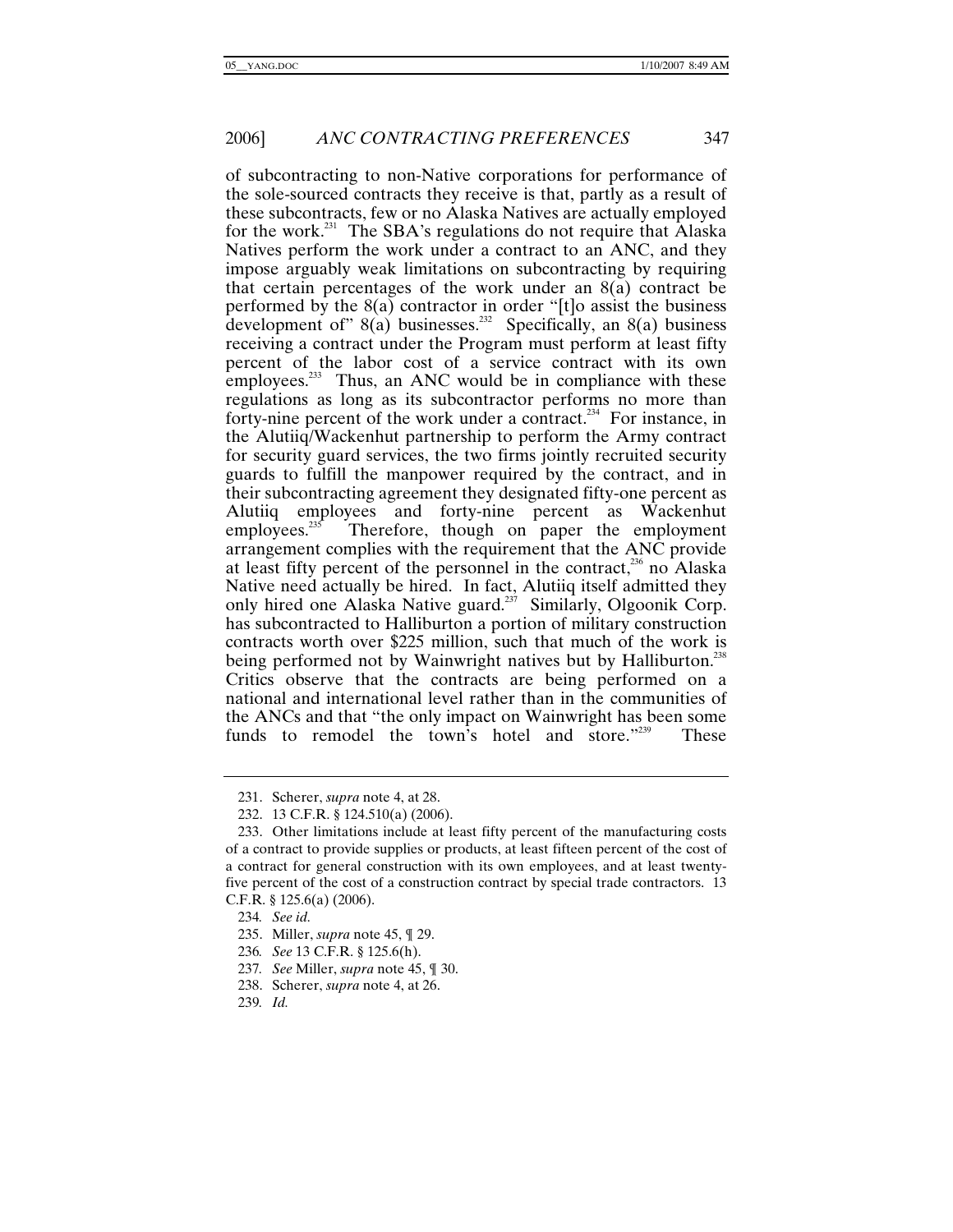subcontracting practices have prompted one expert on federal procurements to proclaim that he sees "little evidence that this produces jobs in Alaska as opposed to profits for those entrepreneurs skillful enough to exploit it."<sup>240</sup>

*3. Padding the Taxpayer Bill.* Another concern with solesource awards is that, due to the lack of competitive bidding, the final contract price is higher than it otherwise would be; thus "without competition it's hard to ensure that taxpayers are getting their money's worth."<sup>241</sup> A government procurement expert has made an observation that strongly supports this argument, pointing out that in many cases where the work is subcontracted out to non-8(a) firms, the ANC is otherwise unable to perform the contract alone.<sup>242</sup> Sole-sourcing such contracts to partnerships like Alutiiq/Wackenhut inflates the contract price from the price that might be obtained if either Alutiiq or Wackenhut were to win the contract through competitive bidding on its own "by adding a layer of overhead."243 Thus, these sole-source awards result in not only reduced competition but also inflated prices, translating into higher costs to taxpayers. The vice president of policy for Taxpayers for Common Sense, for instance, has called ANCs' advantages "a horrible deal for taxpayers."<sup>244</sup>

These charges have largely been borne out by the results of a government inquiry in 2006. The GAO's investigation into the Army's reliance on ANCs in its security guard contract program pointed out that, in a "three-phased approach" to acquisition, the Army contracted with ANCs in an initial phase, used four competitive contracts in a second phase, and in the final phase inexplicably reverted to the ANCs used in the first phase for additional work despite knowledge that the cost per employee of the competitive contracts was twenty-five percent lower than the ANC contracts.<sup>245</sup> The latest development in this charge of The latest development in this charge of "wasteful spending" has taken place in the wake of Hurricane Katrina when Representative Waxman wrote to the GAO again.<sup>246</sup>

<sup>240</sup>*. Id.*

<sup>241</sup>*. Id.*

 <sup>242.</sup> Patience Wait, *Tribal Companies' Edge Stirring a Backlash?* 24, no. 2 GOV'T COMPUTER NEWS 12, Jan. 24, 2005.

<sup>243</sup>*. Id.*

 <sup>244.</sup> O'Harrow & Higham, *supra* note 30, at A1 (internal quotations omitted).

 <sup>245.</sup> GAO GUARD PROGRAM REPORT, *supra* note 145, at 10, 14.

 <sup>246.</sup> Letter from Henry Waxman, Ranking Minority Member, House Comm. on Gov't Reform, to David M. Walker, U.S. Comptroller Gen. (Sept. 13, 2005),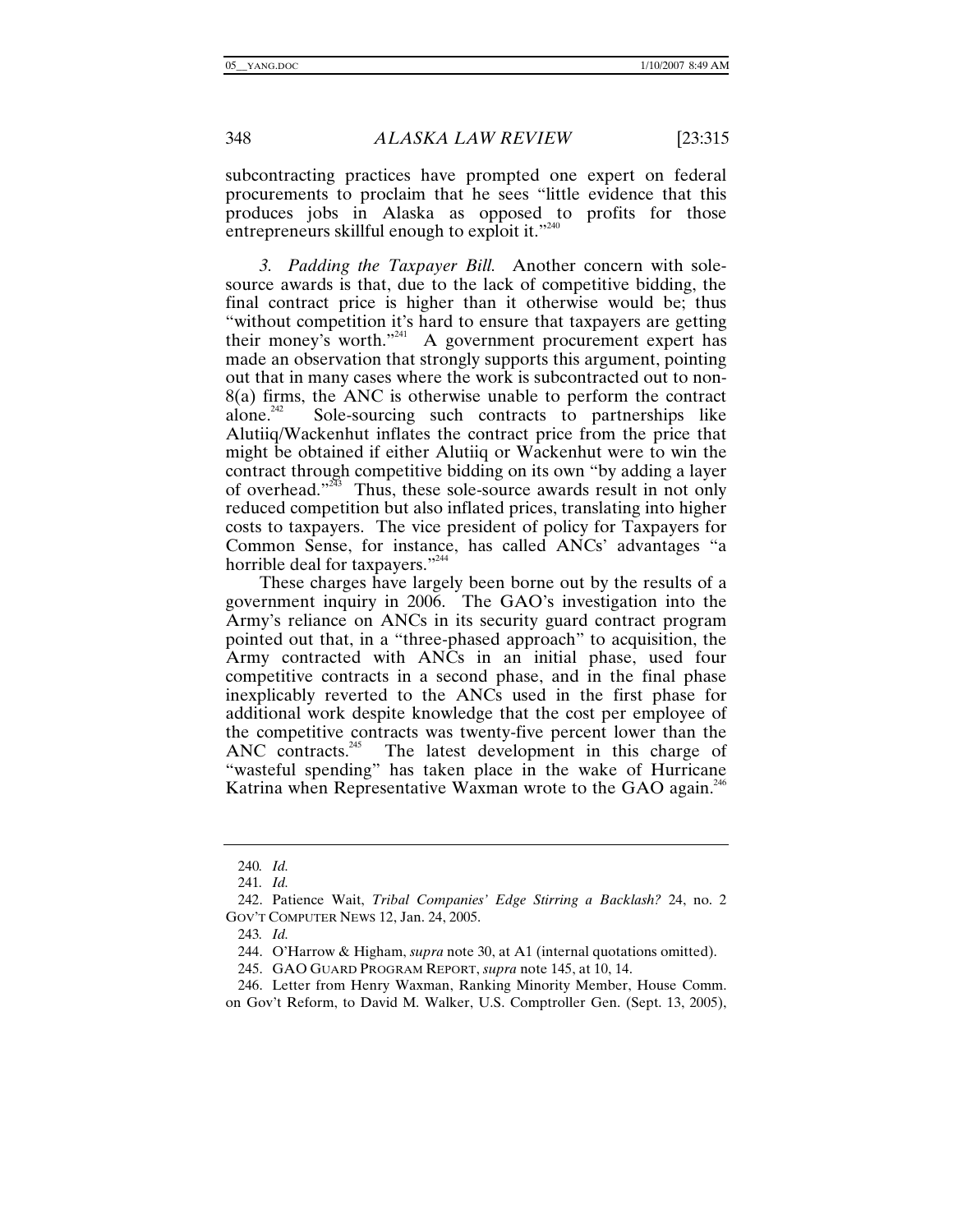He warned that the history of no-bid contracts, especially in Iraq, has led to "[w]aste, fraud, and abuse" that "appear to have squandered hundreds of millions of taxpayer dollars," and that the same appears likely to continue in "contracts for recovery and rebuilding of the devastated Gulf Coast" since the first round of contracts had been issued without competition.<sup>247</sup> He urged the GAO to establish an audit to monitor contract spending for reconstruction.248 His concerns were confirmed by the GAO report in 2006. $^{249}$ 

*4. Excluding Other Small Businesses and 8(a) Businesses.* Other 8(a) businesses that are not owned by ANCs or Indian tribes also allegedly suffer from the advantages granted exclusively to ANCs and tribally-owned firms. They are excluded from contracts they otherwise might have secured through competition as well as subjected to the dollar limitations on the amount of awards they can be sole-sourced.<sup>250</sup> For instance, an African-American or Asian-American-owned business could not be sole-sourced the \$500 million contract that was awarded to Chenega without competition. This creates an exclusionary effect on the access of non-tribally owned  $8(a)$  businesses to contracts of such size.<sup>251</sup> This disadvantage seems to be borne out by statistics. For instance, in 2003, eight tribally owned businesses, including seven ANC subsidiaries, made the list of *Washington Technology*'s Top 25 8(a) businesses in terms of primary contracting dollars in the information technology sector.<sup>252</sup> Tribally owned businesses made the top four of the top twenty-five, and that top four included three subsidiaries of  $ANCs$ <sup>253</sup> A Chenega subsidiary came in at number one primarily due to its \$500 million, ten-year contract awarded by the Department of Homeland Security to provide maintenance and technical support for customs inspection equipment.<sup>254</sup> Moreover,

247*. Id.*

248*. Id.*

250*. See* 13 C.F.R. § 124.506 (2006).

251*. Id.*

253*. Id.*

254*. Id.*

*available at* http://housedemocrats.gov/news/librarydetail.cfm?library\_content\_  $id = 504.$ 

 <sup>249.</sup> U.S. GOV'T ACCOUNTABILITY OFFICE, HURRICANE KATRINA: ARMY CORPS OF ENGINEERS CONTRACT FOR MISSISSIPPI CLASSROOMS 1–2 (2006).

 <sup>252.</sup> Patience Wait, *Tribal Companies Dominate Top 25 8(a)s*, WASH. TECH., Sept. 13, 2004, *available at* http://www.washingtontechnology.com/news/19\_12/ special-report/24486-1.html.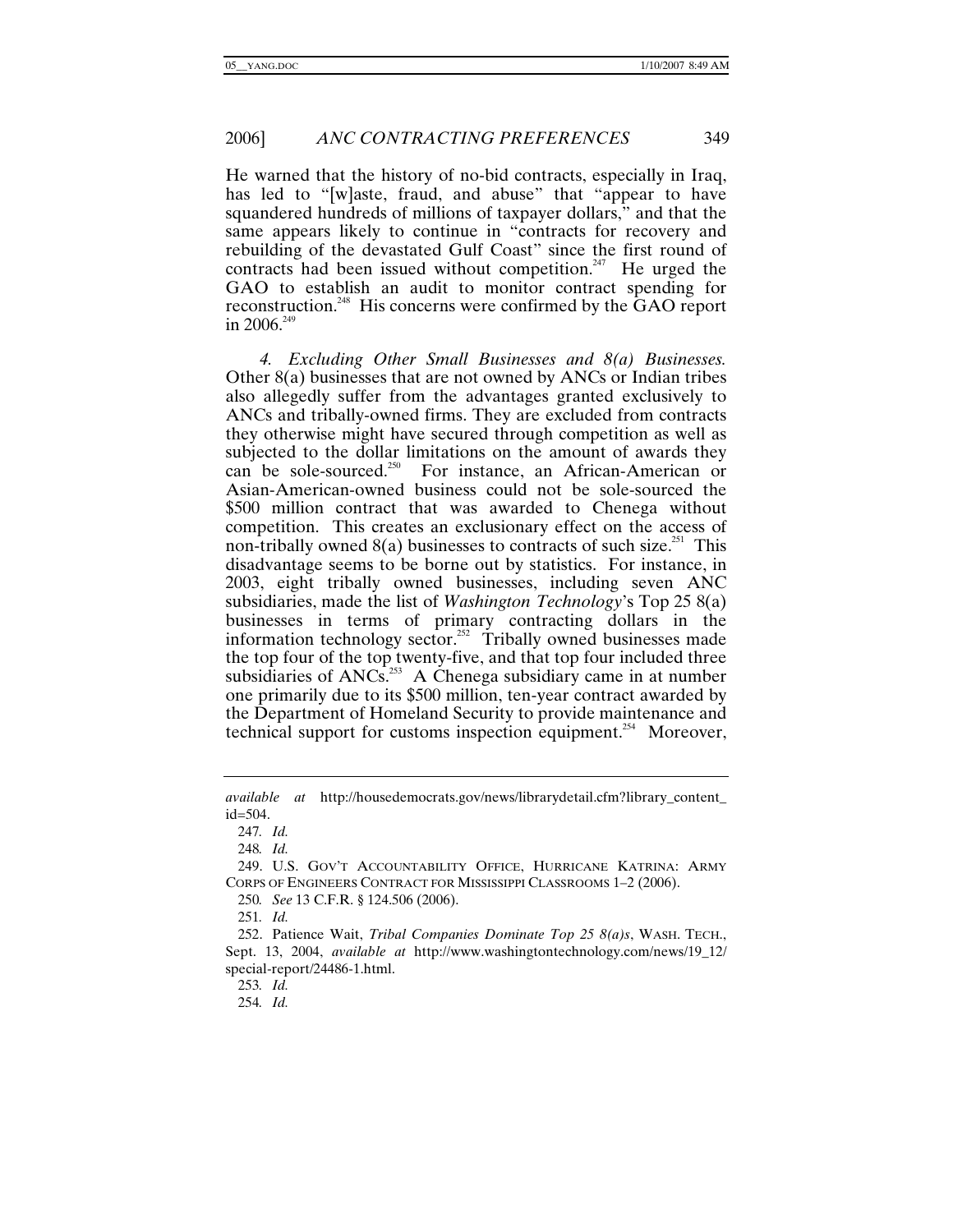in 2002, ANCs constituted less than two percent of all small businesses, but twelve percent of government contracts awarded to small businesses were awarded to them.<sup>255</sup>

These criticisms from the non-Alaska Native minority small business communities have become even more charged after the release of the GAO report on ANC participation in the 8(a) Program this year. Harry Alford, president of the National Black Chamber of Commerce, stated bluntly that the "ANC 'game'" is "a tool for avaristic manipulators" that is "reeking [sic] havoc on  $8(a)$ firms and the African American, Hispanic, Asian and, yes, the Native American communities" and that ANCs "have become predators on the minority business community."<sup>256</sup> Alford concluded by suggesting that ANCs be "separate[d]" from the  $8(a)$ program.<sup>257</sup>

Leaders of the Indian community have responded with charges of "business jealous[y]," characterizing such complaints as an unfortunate backlash against the marginal success of American Indians' "catching up" with the rest of the minority community.<sup>258</sup> However, the force behind the exclusion argument is gathering Alford has been a strong voice behind this line of reasoning, arguing that ANCs' "disproportionate share of" 8(a) contracts has adversely affected the Black business community, pointing to specific instances of what he considers "abusive" contracting in which ANCs act as "fronts for large non-Native contractors" rather than subcontracting to other minority businesses.<sup>259</sup> Alford's latest example illustrating these alleged problems was the awarding of a contract to an ANC to provide portable classrooms in Mississippi at a price of thirty-nine million dollars, even when a local African American business was available to do the work at a quoted price of twenty-five million dollars and had decades of previous experience doing the exact same work.<sup>260</sup> Similar grievances have come from Steve Denlinger, President of the Latin American Management Association, who relayed the

<sup>255</sup>*. See* Miller, *supra* note 26, at A1.

 <sup>256.</sup> Alford Statement, *supra* note 177, at 3.

<sup>257</sup>*. Id.*

 <sup>258.</sup> Pete Homer, *Congressional Probe of Alaska Native Corporations an Attack on Indian Country's Economic Future*, INDIAN COUNTRY TODAY, Mar. 19, 2005, *available at* http://www.indiancountry.com/content.cfm?id=1096410593.

<sup>259</sup>*. See* Nat'l Indian Bus. Ass'n, *supra* note 177.

<sup>260</sup>*. Experiences and Challenges of Hurricane Katrina Evacuees*, Before the H. Select Comm. on Katrina Response Investigation (Dec. 6, 2005) (statement of Harry C. Alford, President/CEO, The National Black Chamber of Commerce, Inc.).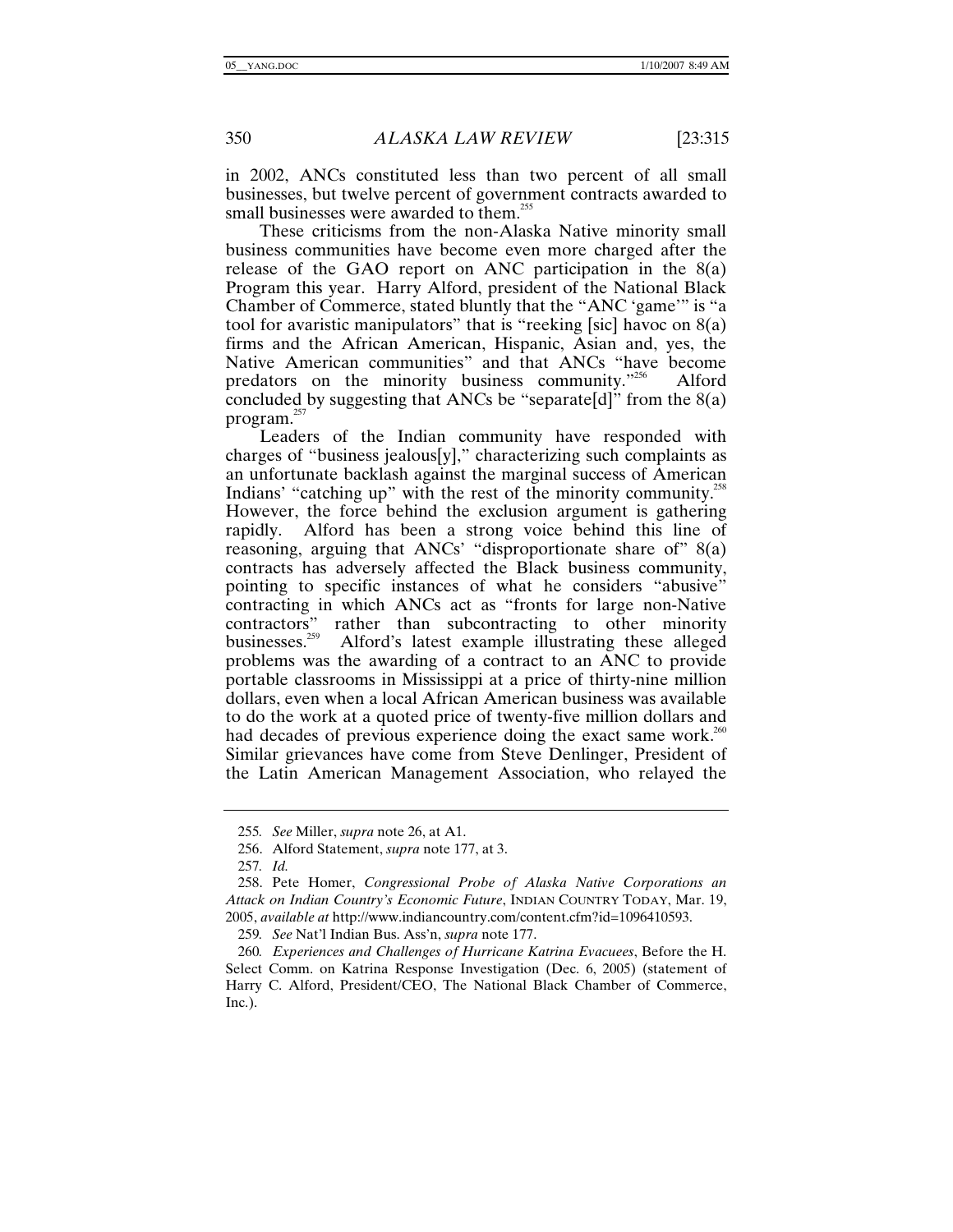complaint of five employees of an  $8(a)$  company.<sup>261</sup> They complained that Chugach Alaska Corp., after being sole-sourced a one hundred million dollar contract for work within New Mexico, subcontracted out of state rather than to their New Mexico business which had previously performed that contract and had expected to be subcontracted by Chugach.<sup>262</sup> The Women Impacting Public Policy group has likewise spoken out, stating that its members have "lost opportunities to ANCs" due to the ANC edge in the  $8(a)$  Program.

Arguments in support of special treatment for ANCs primarily cite two ways in which these corporations are different than other small and disadvantaged 8(a) businesses. First, the contracting preferences accorded to ANCs under the 8(a) Program derive from a political relationship with the federal government unique to Native Americans.<sup>264</sup> Proponents of this argument frame the issue as "warring tensions between competing, and arguably irreconcilable, clusters of public policy issues," seeing the procurement policy of competition pitted against "federal Indian policy," including Congress' obligations to Alaska Natives under  $ANCSA<sup>265</sup>$  Under this line of reasoning, the federal government's policy on Indians, including the 8(a) ANC edge, is "rooted in the extraordinary government-to-government relationship of the Federal Government and Indian tribes,"<sup>266</sup> which is expressed in the Indian Commerce Clause of the United States Constitution<sup>267</sup> and other laws.268 The ANC edge is thus justified even if it grants

262*. Id.*

264*. See Northern Lights and Procurement Plights: The Effect of the ANC Program on Federal Procurement and Alaska Native Corporations Before the H. Comm. on Government Reform and the H. Comm. on Small Business*, 109th Cong. (2006) (statement of Chris McNeil, Jr., Chairman, Native American Contractors Association), *available at* http://reform.house.gov/UploadedFiles/NACA%20- %20McNeil%20Testimony.pdf. [hereinafter McNeil Statement].

266*. Id*. at 4.

267. U.S. CONST., art. I, § 8.

268*. See* Walker, *supra* note 265, at 4–7.

<sup>261</sup>*. See* Nat'l Indian Bus. Ass'n., *supra* note 177.

<sup>263</sup>*. Northern Lights and Procurement Plights: The Effect of the ANC Program on Federal Procurement and Alaska Native Corporations, Before the H. Comm. on Government Reform and the H. Comm. on Small Business*, 109th Cong. (2006) (statement of Ann Sullivan on behalf of Women Impacting Public Policy), *available at* http://reform.house.gov/UploadedFiles/WIPP%20-%20Sullivan%20 Testimony.pdf.

 <sup>265.</sup> William K. Walker, *Feature Comment: Alaska Native Participation in Government Contracts: Victims of Success*, 47, no. 28 GOV'T CONTRACTOR 1, 1 (2005).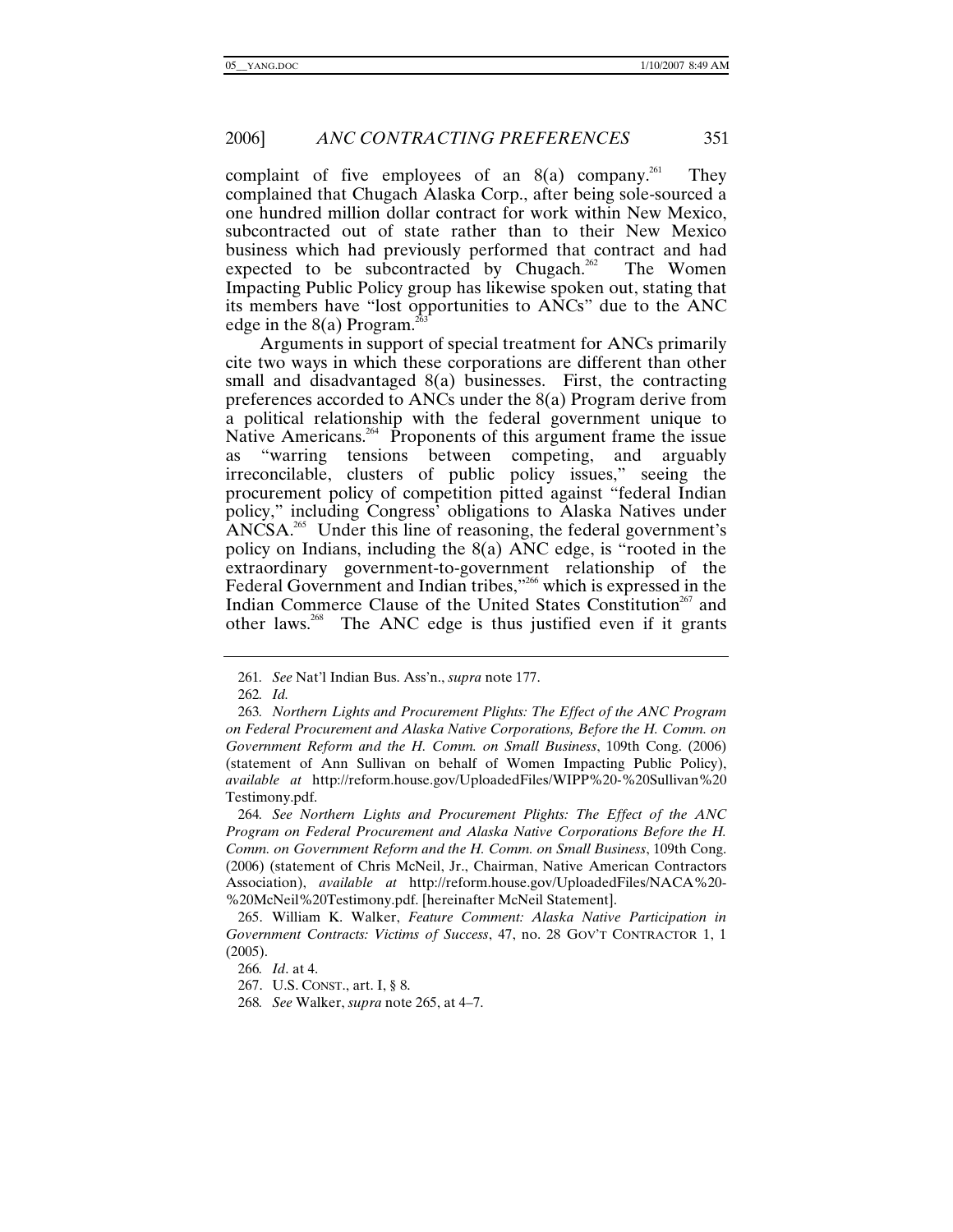preferences over and above those given to other small minority businesses because Native Americans "have a lexical first priority in the distribution of Government benefits."<sup>269</sup>

Second, ANCs are responsible for benefiting entire communities of Alaska Native shareholders, while other minority businesses are geared for individual success.<sup>270</sup> Supporters use this argument to re-characterize the GAO's data regarding ANCs' participation in  $8(a)$  contracting as "[a] [s]liver of the [p]ie," noting that the thirteen percent of all 8(a) contract dollars in 2004 were awarded to ANCs that "represent 100,000 Alaska Native shareholders," while the other eighty-seven percent were doled out "to roughly 9000 individually owned 8(a) companies"—a powerful contrast designed to highlight the greater need of  $ANCs$ <sup>271</sup> Additionally, supporters point out that ANCs, because they incur high administrative costs that are unusual for business entities, such as the costs of selecting land and operating a department to administer land, are "structurally noncompetitive and inherent money-losers."<sup>272</sup> Thus, if they have an edge in the  $8(a)$  Program, it is in part to compensate them for these additional burdens.

### C. Solutions and Alternatives

To sum up the discussion thus far, since the ANC edge has the potential to return dividend income to Alaska Native shareholders as well as to create jobs and promote other development for Alaska Natives, a blunt approach such as removal of ANCs from the program appears unwise.<sup>273</sup> On the other hand, a major criticism of ANCs' use of their edge is that such dividends, jobs, and other benefits simply are insufficient in magnitude.<sup> $274$ </sup> Additionally, many worry about excessive circumvention of the competition policy underlying the Act and the 8(a) Program arising

272. Walker, *supra* note 265, at 6.

<sup>269</sup>*. Id.*

<sup>270</sup>*. See Northern Lights and Procurement Plight:, The Effect of the ANC Program on Federal Procurement and Alaska Native Corporations Before the H. Comm. on Government Reform and the H. Comm. on Small Business*, 109th Cong. (2006) (statement of Helvi Sandvik, President, NANA Development Corporation), *available at* http://reform.house.gov/UploadedFiles/NANA%20- %20Sandvik%20Testimony.pdf [hereinafter Sandvik Statement] (pointing out that NANA Development Corporation provides benefits to its 11,200 shareholders, which is the "very significant distinction between a traditional, individually owned 8(a) company and an ANC-owned 8(a) company").

 <sup>271.</sup> McNeil Statement, *supra* note 264.

<sup>273</sup>*. See supra* Part VI.B.1.

<sup>274</sup>*. See supra* Part VI.B.2.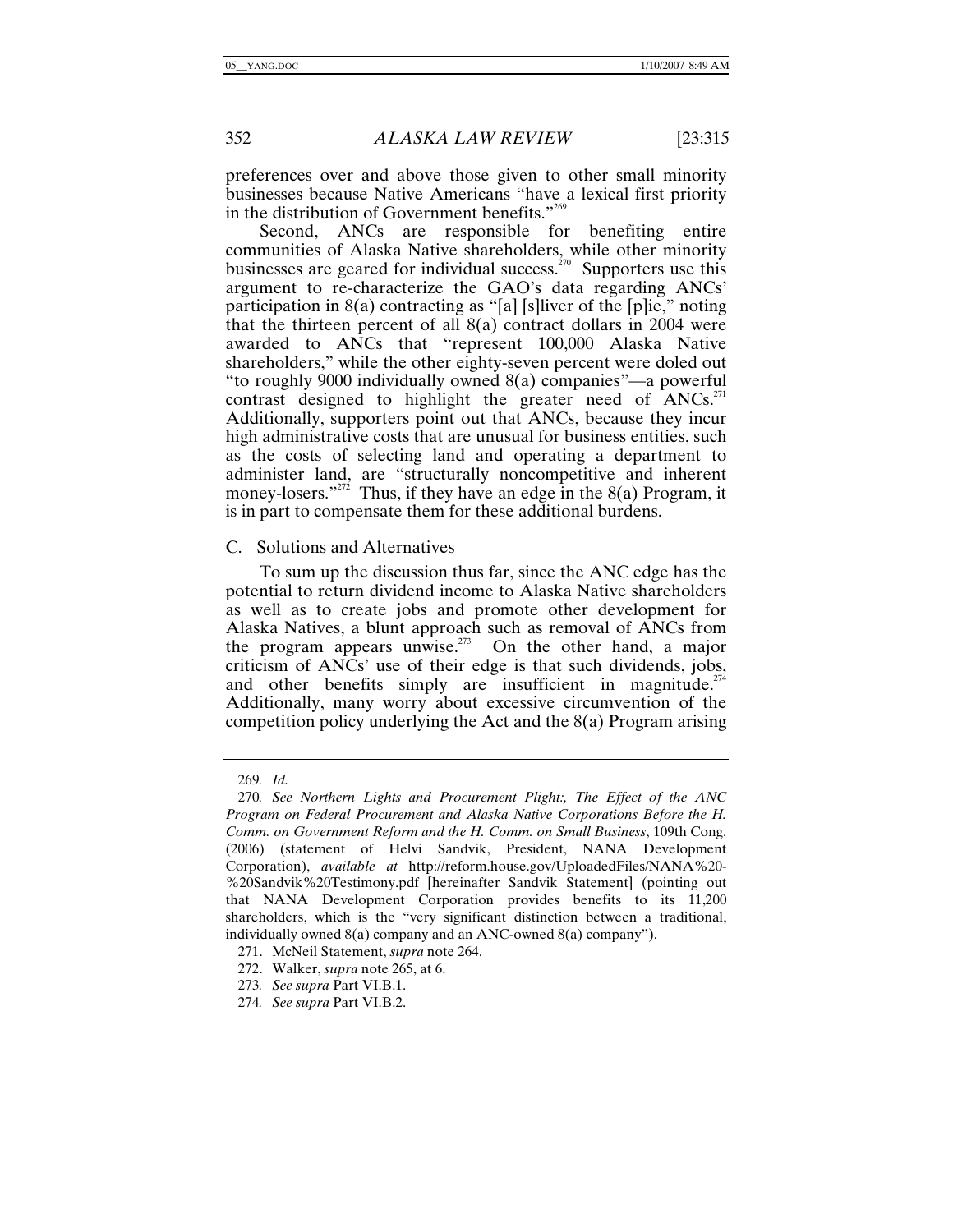from the unique advantages available to  $ANCs$ <sup>275</sup> Other complaints include negative impacts on the taxpayer dollar, other small and 8(a) businesses, and even the ANCs and Alaska Natives themselves. $276$ 

*1. Some Possibilities and Dilemmas.* One clear need above all emerges from this overview: to strike a balance between discontinuing these advantages simply because of negative sentiment toward the enormous success of unlikely parties and allowing these advantages to be exploited to the point where the rich (and non-disadvantaged) companies get richer at the expense of minority small businesses, overcharged taxpayers, and increasingly dependent ANCs. Ideal solutions would allow the benefit of potential for job and dividend generation to continue and grow while adopting measures that target the costs in a focused way.

*a. GAO Proposed Solutions.* Though the 2006 GAO reports provided some answers, $z<sup>277</sup>$  the investigations primarily created two additional phenomena, neither of which is particularly conducive to the task of finding a lasting solution to the real problems associated with the ANC edge. First, the investigations inspired rounds of finger-pointing and blame-shifting between the different entities responsible for oversight of contracts performed by 8(a) businesses. For instance, the GAO's report on ANC participation in Army security guard contracts indicated the Army contracting official did not adequately ensure that the ANCs are complying with the limits on subcontracting.278 In response, the official simply "pointed to [the]  $SBA."$ <sup>779</sup> The SBA, in turn, passed the blame to institutional defects, and in effect Congress, contending that the "issues addressed in the report come from activities that are part of the program as Congress designed it."<sup>280</sup>

<sup>275</sup>*. See supra* Part VI.A.1.

<sup>276</sup>*. See supra* Parts VI.A.2, VI.B.3–4.

<sup>277</sup>*. See supra* Part V.

 <sup>278.</sup> GAO GUARD PROGRAM REPORT, *supra* note 145, at 15.

<sup>279</sup>*. Id*.

<sup>280</sup>*. Northern Lights and Procurement Plight: The Effect of the ANC Program on Federal Procurement and Alaska Native Corporations Before the H. Comm. on Government Reform and the H. Comm. on Small Business*, 109th Cong. (2006) (statement of Calvin Jenkins, Deputy Associate Deputy Administrator, Office of Government Contracting and Business Development, U.S. Small Business Administration), *available at* http://reform.house.gov/UploadedFiles/SBA%20- %20Jenkins%20Testimony.pdf [hereinafter Jenkins Statement].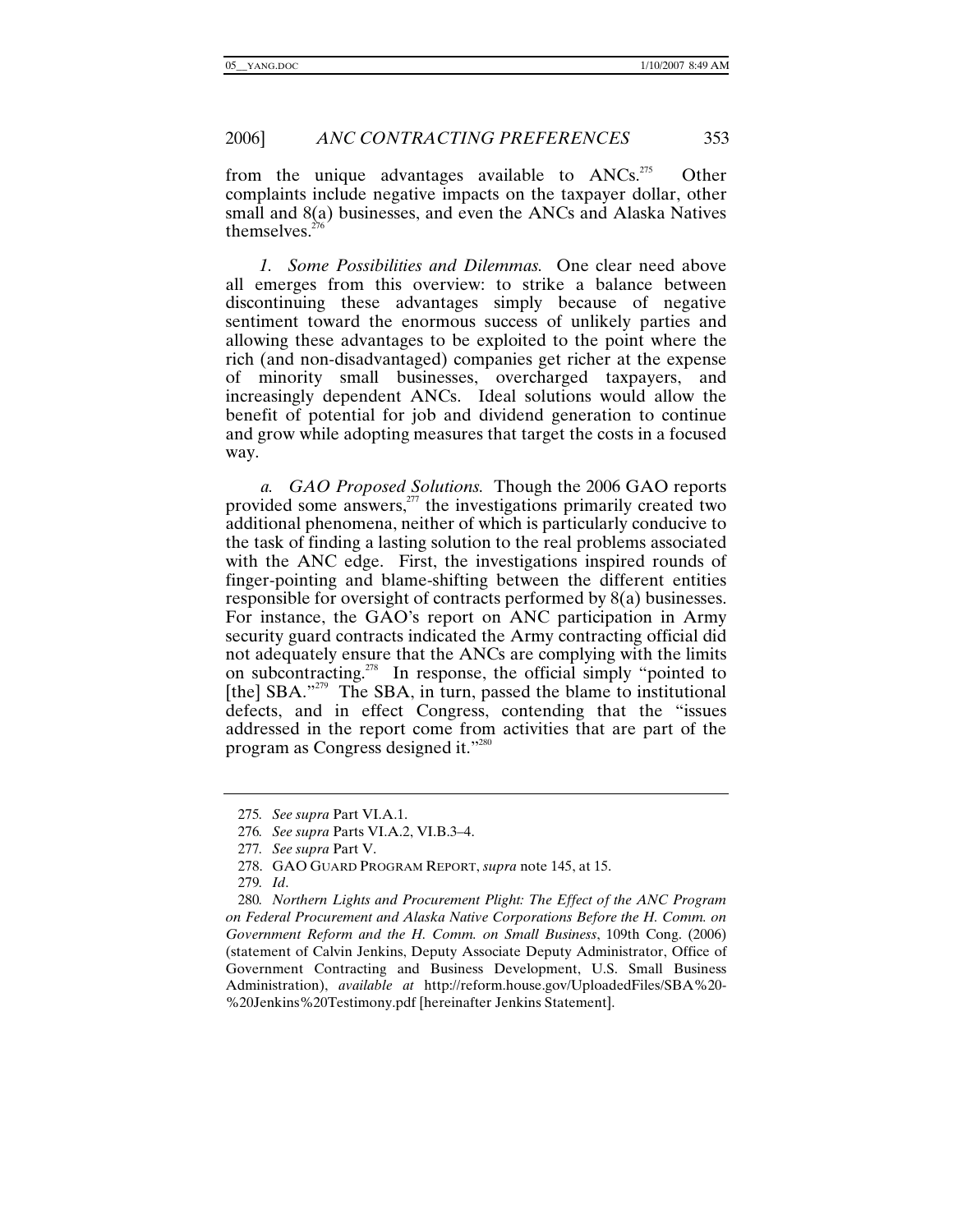Second, the reports have set off a battle of anecdotes and a war of statistics. To put the GAO report's data on the ANC share of 8(a) contracting "in perspective," the president of NANA Development Corporation cited another study showing that Alaska Native companies were awarded only 0.2 percent of all federal contracts from 1998 to 2003 and only 6.22 percent of all 8(a) contracts from 2001 to  $2003$ <sup>281</sup> More specifically, the toll of the ANC edge on taxpayers is muddled rather than brought to light by the GAO's report. The GAO reported that government agencies contract with—in particular, sole-source to—ANCs in order to "quickly, easily, and legally award contracts for any value" while meeting not only its small business goals but also its small, disadvantaged business goals, taking "credit in more than one small business category."<sup>282</sup> Several examples were then cited in which agencies contracted on a sole-source basis to ANCs especially when under-staffed because such contracts consumed less administrative resources and time.<sup>283</sup> This may suggest that contracting with ANCs translates into lower administrative costs in government procurement. Yet, at the same time, the report also offered a counter example to these administrative savings, where an agency went to great lengths to accept ANC contracts even when the proposal price was unsatisfactory, resulting in both a higher cost of the ultimate contract as well as resources consumed in extensive negotiations over price.<sup>284</sup><br>Is the net result a wash? The president of NANA

Is the net result a wash? Development Corporation argued in response to the GAO report that time and money are spent "up front" in an  $8(a)$  contract to an ANC in negotiations, "rather than analyzing multiple proposals and references after contract terms, conditions, and requirements [are] published" as in a normal contract and that, as a result, the negotiation process in awarding an 8(a) contract "ensures the best value for the government."<sup>385</sup> However, whether the costs of negotiation are always lower than the costs of analyzing multiple proposals in unclear.

Also, the GAO report could not confirm or deny the existence of "an explicit link between the revenues generated from the 8(a) Program and benefits provided to shareholders," except to say that

 <sup>281.</sup> Sandvik Statement, *supra* note 270.

 <sup>282.</sup> GAO 8(A) REPORT*, supra* note 146, at 16, 19.

<sup>283</sup>*. Id.* at 16–18.

<sup>284</sup>*. See id.* at 17 (citing an example wherein the State Department "negotiated extensively for over a month" with an ANC only to accept a final price that "was still slightly over the government's estimate").

 <sup>285.</sup> Sandvik Statement, *supra* note 270.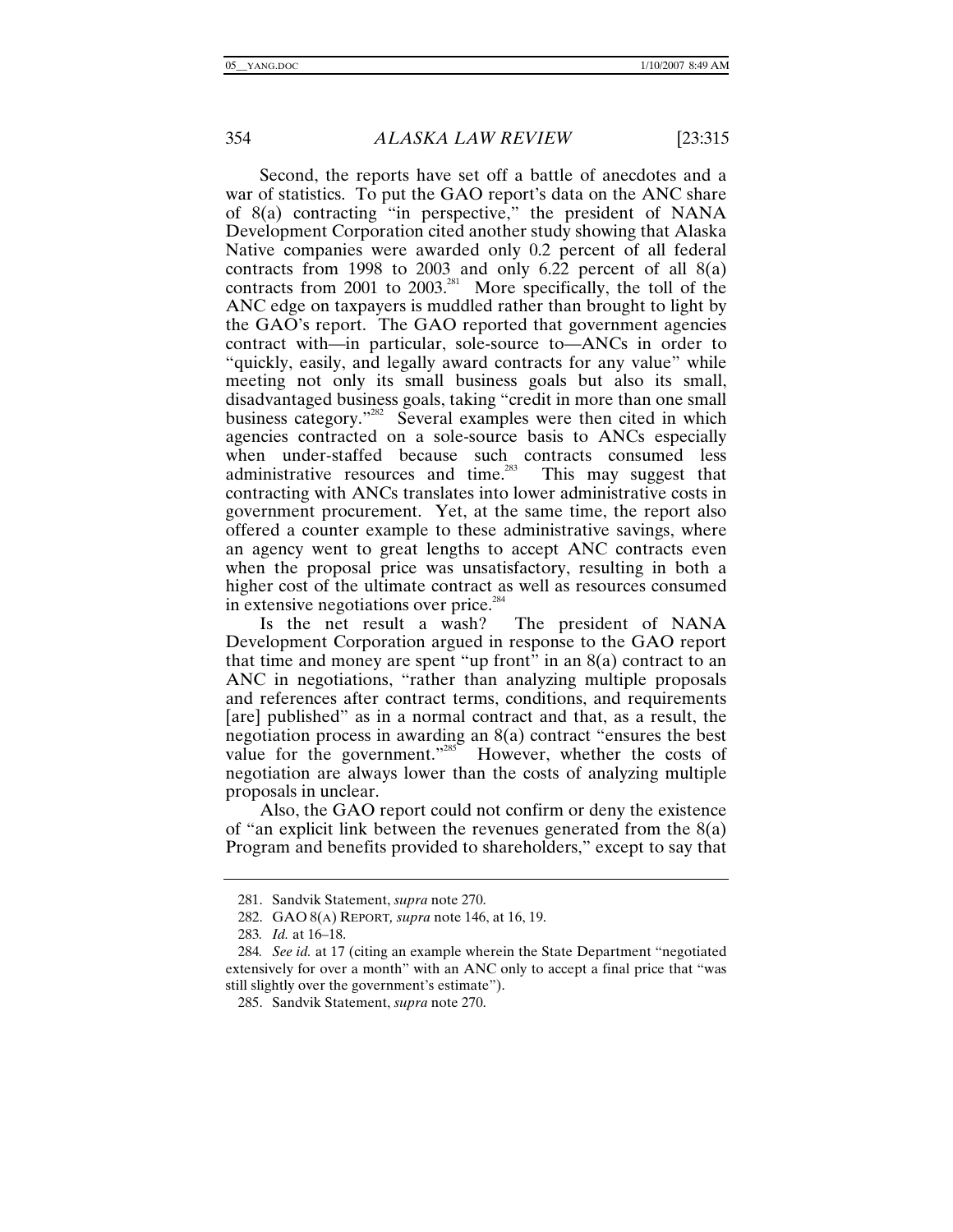benefits—including dividends, scholarships, and cultural programs—do exist, but that a high level of 8(a) revenues do not necessarily guarantee a high level of shareholder benefit.<sup>286</sup> For this conclusion, the report cited three examples: one example in which a corporation with high 8(a) revenues provided a high level of benefits, a second example in which a corporation with high 8(a) activity provided a low level of benefits, and a third example in which an ANC with low 8(a) participation still provided a high level of benefits.287 Indeed, the president of NANA Development Corporation cited his corporation as an example of an ANC that pays almost all of its profits out as dividends.<sup>288</sup>

Finally, most of the results of the legislative investigations are subject to multiple interpretations. For one, critics of the GAO findings argue that the reports treat ANCs unfairly by attributing to ANCs problems that are universal to federal procurement.<sup>289</sup> Thus, defenders argue that ANCs have been made "a convenient scapegoat" for "well-documented systemic problems with the procurement system."290 Also using this strategy, the SBA was quick to point out that federal dollars devoted to other small disadvantaged businesses, such as women-owned businesses, disabled veterans' businesses, and small businesses in general had also increased significantly during the same period of time.<sup>291</sup> Moreover, supporters of ANCs emphasize that the report "is remarkable for what it does not contain,"<sup>292</sup> noting that it "did not cite any waste, fraud, or abuse on the part of ANCs," but rather focused on the inadequacy of the SBA and contracting officials rather than the contractors.<sup>293</sup> Others hasten to add their interpretation that the report did not "call for legislative changes"

 <sup>286.</sup> GAO 8(A) REPORT*, supra* note 146, at 24.

<sup>287</sup>*. Id.* at 24–25.

 <sup>288.</sup> Sandvik Statement, *supra* note 270.

<sup>289</sup>*. See id.* (arguing that the GAO report relied on "anecdotes and vignettes [that] are equally applicable to any aspect of the federal contracting domain").

 <sup>290.</sup> McNeil Statement, *supra* note 264.

 <sup>291.</sup> GAO 8(A) REPORT, *supra* note 146, app. II at 53–54.

 <sup>292.</sup> McNeil Statement, *supra* note 264.

<sup>293</sup>*. Northern Lights and Procurement Plights: The Effect of the ANC Program on Federal Procurement and Alaska Native Corporations Before the H. Comm. on Government Reform and the H. Comm. on Small Business*, 109th Cong. (2006) (statements of Helvi Sandvik, President, NANA Development Corporation; Julie Kitka, President, Alaska Federation of Natives; Charles Totemoff, Chief Executive Officer, Chenega Corporation), *available at* http://reform.house.gov/ GovReform/Hearings/EventSingle.aspx?EventID=45302 [hereinafter Sandvik, Kitka & Totemoff Statement].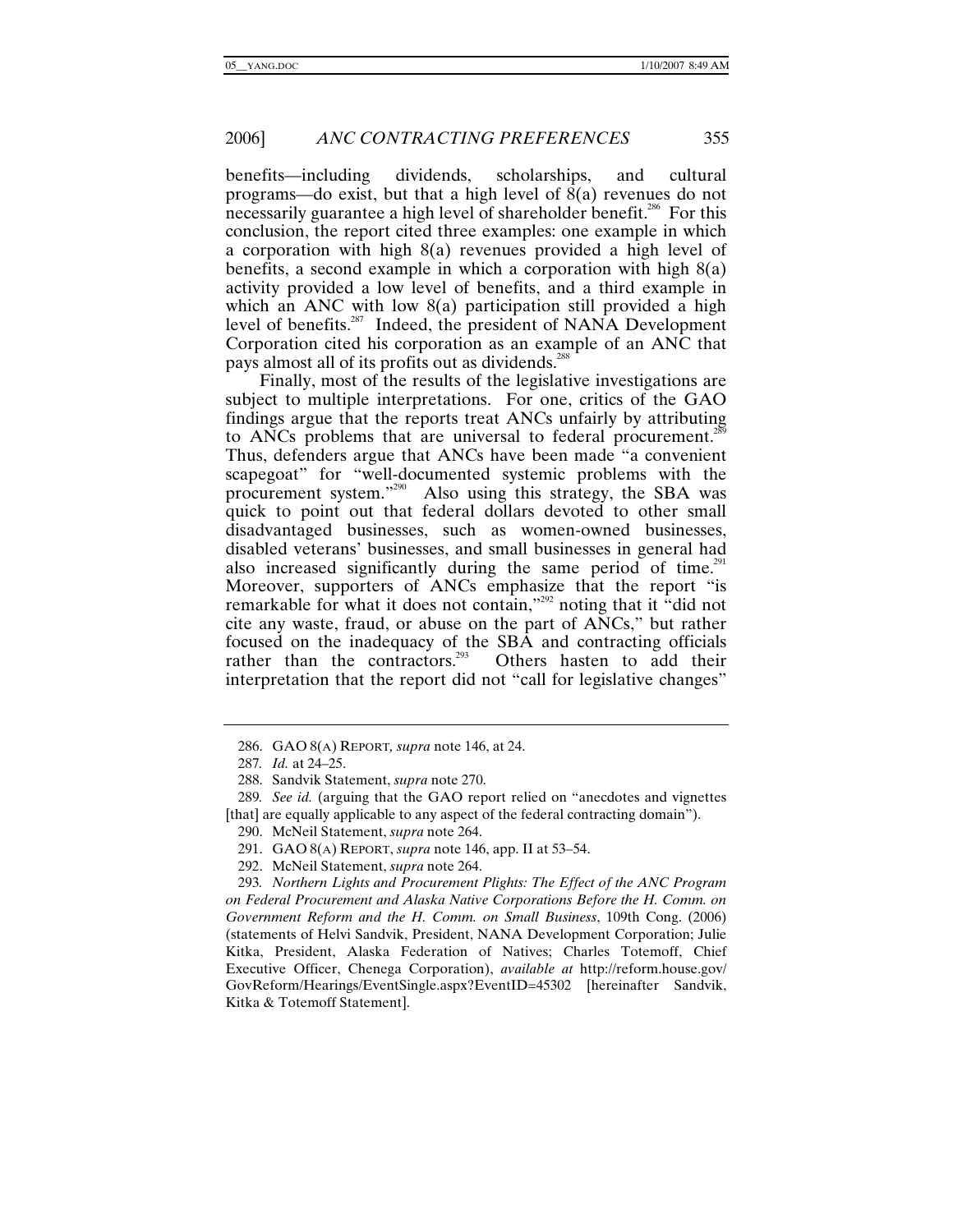to the  $8(a)$  Program.<sup>294</sup> To this, the critics respond that "nowhere in the GAO report is there a statement that the contracts were awarded to ANCs because of the quality or value of the performance offered."295 The SBA, meanwhile, offers its own interpretation that "there is no indication within this report of wrongdoing by *any* participant in the program" and that it actually represents a criticism of flaws in the 8(a) Program "as Congress designed it." $296$ 

The recommendations proposed by the GAO's reports in 2006 focused primarily on oversight by the SBA and compliance with the regulations by contracting agencies.<sup>297</sup> These measures should be taken because enforcement of the regulations already in place would help ensure that the ANC edge in practice conforms to its legal parameters. However, conformity with the legal parameters of the 8(a) Program does not seem to be the heart of the problem, and increased oversight and compliance may not be enough if the problems which have inspired the bulk of criticism are not that the laws are being violated or even circumvented. As many have pointed out, the GAO reports did not cite or even suggest outright fraud by ANCs or other contractors.<sup>298</sup> Rather, the implication of the findings is that the spirit of the laws is being violated by practices which are perfectly legal but either lie at the outer edges of legality of the preferences or take advantage of loopholes in the laws. For example, the ANC practice of owning multiple subsidiaries that also participate in the 8(a) Program and creating new subsidiaries to lengthen the life of existing subsidiaries' 8(a) contracts when they expire is fully legitimate under the regulations but runs counter to the spirit of the  $8(a)$  regulatory framework.<sup>299</sup> Thus, strengthening oversight and compliance may not be the complete answer; rather, the design of the system is due for an

http://reform.house.gov/UploadedFiles/TMD%20ANC%20Opener.pdf.

 <sup>294.</sup> McNeil Statement, *supra* note 264.

<sup>295</sup>*. Northern Lights and Procurement Plights, The Effect of the ANC Program on Federal Procurement and Alaska Native Corporations Before the H. Comm. on Government Reform and the H. Comm. on Small Business*, 109th Cong. (2006) (statement of Rep. Tom Davis, Chairman, H. Comm. on Government Reform), *available at*

 <sup>296.</sup> Jenkins Statement, *supra* note 280 (emphasis added).

<sup>297</sup>*. See* GAO GUARD PROGRAM REPORT, *supra* note 145, at 32–33; *see also*  GAO 8(A) REPORT, *supra* note 146, at 39–41.

 <sup>298.</sup> Sandvik, Kitka & Totemoff Statement, *supra* note 293.

<sup>299</sup>*. See* GAO 8(A) REPORT*, supra* note 146, at 27–28 ("ANCs use their ability to own multiple businesses in the 8(a) program, *as allowed by law*, in different ways.") (emphasis added).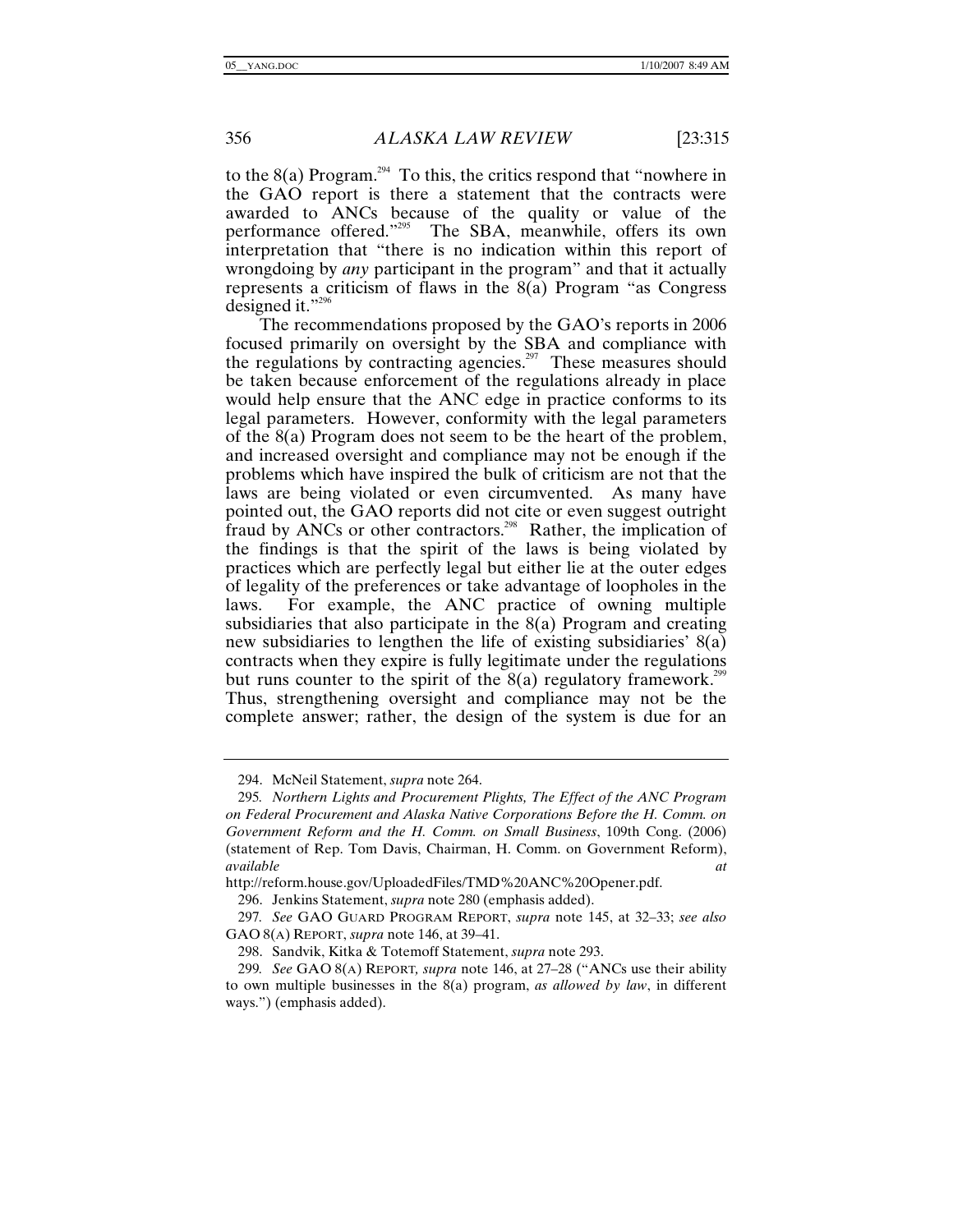overhaul. Some possible solutions and their ability to do this are explored in the rest of this discussion.

*b. Other Possible Solutions.* One solution that would seemingly silence all complaints against the ANC edge is to limit it. Short of the drastic measure of taking ANCs out of the program altogether,<sup>300</sup> one method might be to discontinue sole-sourcing of federal contracts for ANCs. This, however, may effectively take ANCs out of the 8(a) Program. While it would certainly alleviate practically all of the above concerns regarding the ANC edge, it raises serious fairness concerns if other minority 8(a) firms continue to be sole-sourced contracts. Moreover, because the link between sole-source 8(a) revenue and benefits to Alaska Native shareholders has not conclusively been established or disproved,<sup>301</sup> removing the sole-source advantages may be unduly harsh.

A more focused solution is perhaps to discontinue the practice of automatically qualifying ANCs as socially and economically disadvantaged for purposes of eligibility for the  $8(a)$  Program.<sup>302</sup> This measure would not, however, cure any current abuses by ANCs that are already in the program and is only likely to keep out ANCs that have yet to enter the federal contracting arena and are, as a result, much less well-off. Thus, it may be unsound as a matter of fairness.

Another interesting solution that has been proposed is to create a special procurement program for "representative organizations," businesses like ANCs that represent the economic interests of many minority individuals and communities rather than individual businesses.<sup>303</sup> This alternative would indeed be best at addressing the unique economic needs of ANCs and other Native corporations, but depending on the features of such a program, it seems to have the potential to anger other small minority businesses even further because it would merely accentuate the uniqueness and the special preferential status of ANCs.

Two solutions hold the most potential for addressing the ANC edge's negative impact on competition, the taxpayer, and other 8(a) businesses at once. One is to remove the exemption of ANC and tribally-owned businesses from the dollar limitation threshold on sole-source awards. $304$  This would certainly mitigate the extent

<sup>300</sup>*. See* Nat'l Indian Bus. Ass'n., *supra* note 177.

 <sup>301.</sup> GAO 8(A) REPORT*, supra* note 146, at 24.

<sup>302</sup>*. See* 43 U.S.C. § 1626(e)(1) (2000); 13 C.F.R. § 124.109(a)(2), (4) (2006).

 <sup>303.</sup> Walker, *supra* note 265, at 7.

<sup>304</sup>*. See* 13 C.F.R. § 124.506 (detailing at what dollar threshold an 8(a) procurement must be competed among eligible participants).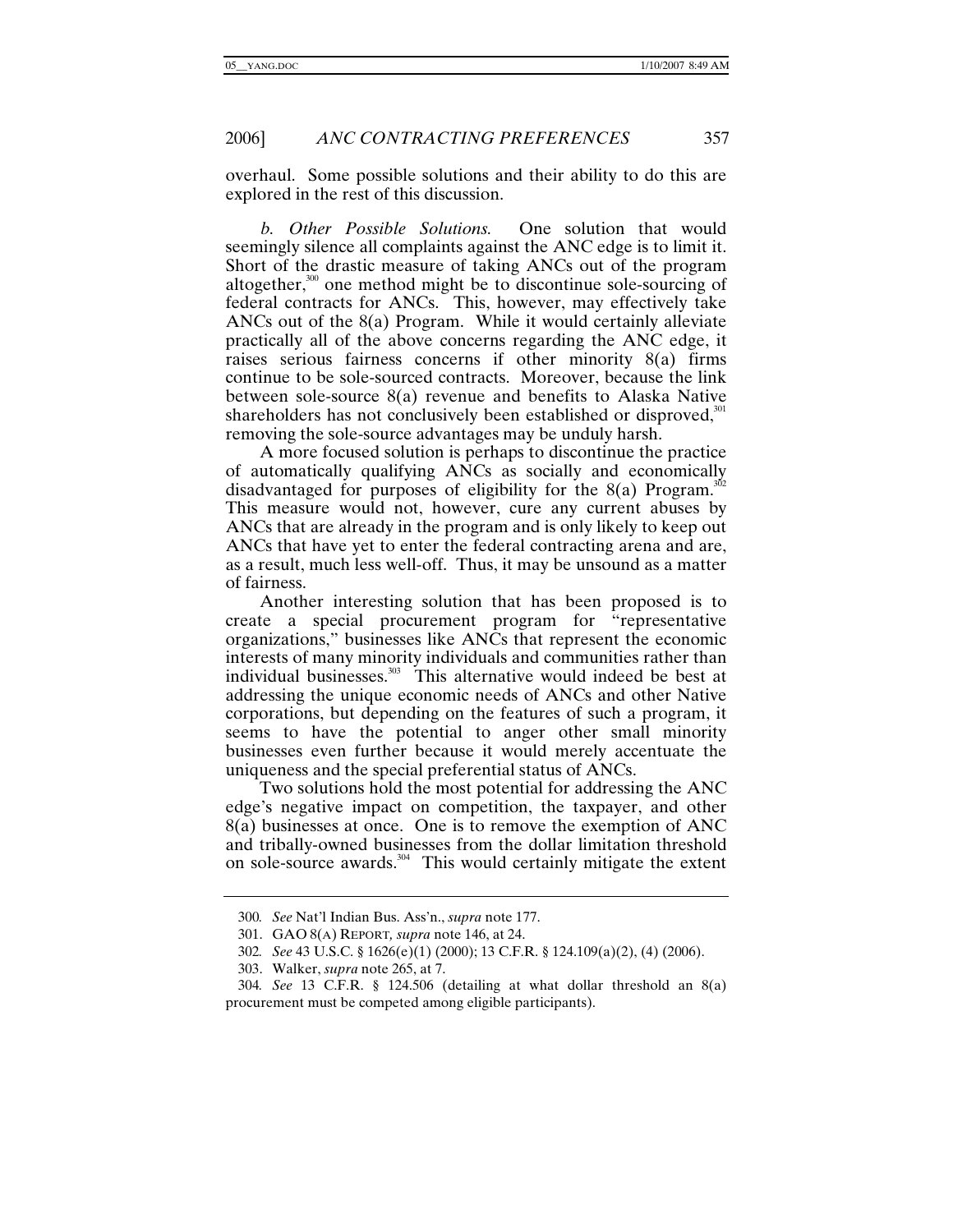to which ANCs can circumvent the competitive process for receiving government contract awards, as well as reduce stress on the taxpayer and put ANCs on a level playing field with other  $8(a)$ businesses. The SBA's proposed changes to the 8(a) Program in April 2006, on the heels of the GAO report, provide solutions of this nature, by first removing the exemption for joint ventures between ANCs/tribally-owned businesses and non-8(a) entities and then by enabling NHOs to receive contracts above the competitive threshold, but only with the Department of Defense. $305$ 

These are steps in the right direction, but they may not fully alleviate the problems associated with the absence of dollar limitations on sole-source contracts. For one, removing the exemption for an ANC/non-ANC joint venture does not, in theory, prevent the same large contract from being awarded to one of the ANC's subsidiaries and then subcontracted up to forty-nine percent to that same joint venturer. This highlights what is likely a recurring dilemma in the search for effective regulatory solutions: that any changes to the system may well create more loopholes while closing existing ones, especially given that at least some ANCs have become sophisticated business entities with the full range of corporate reorganization maneuvers at their disposal, a phenomenon highlighted in the GAO's report.

The other solution is to directly limit the sole-sourced awards to corporations by requiring an ANC receiving a sole-sourced contract to:  $(1)$  subcontract the work to other minority or  $8(a)$ businesses;<sup>306</sup> (2) perform the entire work; or (3) perform a percentage of the work much higher than fifty percent. The second and third route are plagued with the possibility that ANCs' access to federal contracts may be drastically reduced as a side effect because their much-publicized inexperience with respect to some of the military and defense contracts they have received might make it either impossible or enormously costly for them to receive such contracts. $307$  The first option, a requirement to subcontract to other minority or 8(a) firms, seems to be the most sensible in that it not only prevents non-disadvantaged firms like Wackenhut from exploiting the subcontracting loophole, but it also increases

 <sup>305.</sup> Defense Federal Acquisition Regulation Supplement; Sole Source 8(a) Awards to Small Business Concerns Owned by Native Hawaiian Organizations, 71 Fed. Reg. 34,831 (June 16, 2006) (to be codified at 48 C.F.R. § 219.805-1).

<sup>306</sup>*. See* Yasmin Anwar, *Small-business Aid Goes to Few*, HONOLULU ADVERTISER, Aug. 12, 2001, at 1A (citing suggestions to this effect by some 8(a) firms in Hawaii that have received a disproportionately lower amount of work from the program).

 <sup>307.</sup> O'Harrow & Higham, *supra* note 30, at A1.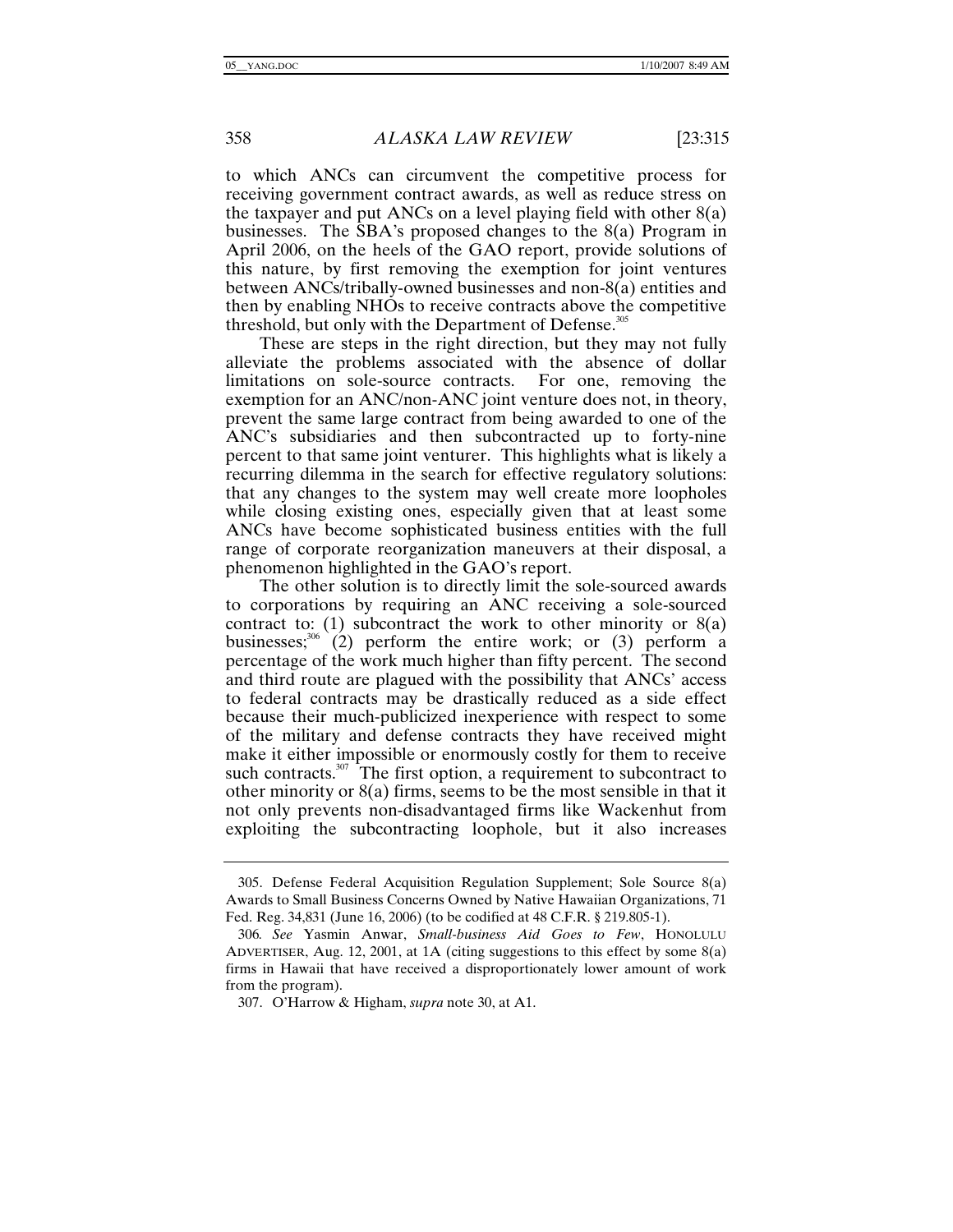minority participation in and access to federal contracts, alleviating the exclusion of other  $8(a)$  businesses from the procurement pie.<sup>308</sup>

However, a key policy dilemma is raised by the two favored solutions: while they may succeed in mitigating the ANC edge, they may, at the same time, devastate the ANCs that are now dependent on government contracts for survival.<sup>309</sup> These two modifications of the ANC edge may seem justified in part because there is a serious question of whether certain ANCs, those that have seen the most contracting successes, are still "economically disadvantaged" in light of those successes.<sup>310</sup> For instance, in June 2005 the Internal Revenue Service (IRS) discontinued its practice, dating back to the passage of ANCSA in 1971, of exempting ANC shareholder dividends from federal tax levies on property, in part because ANC dividends, at least for some ANCs, "have increased substantially over the years," "indicating there's money to be captured."<sup>311</sup>

The argument that ANC contracting advantages should be discontinued on the grounds that certain ANCs have become so successful that they no longer need such assistance is subject to a paradox of sorts, in that practically the *only* reason that certain ANCs have become so successful has been their privileged access to enormous government contracts with no dollar limitation. To illustrate, statistics indicate that the vast majority of federal contracts awarded to ANCs and other tribally-owned businesses between 1999 and 2003 were sole-sourced.<sup>312</sup> This means that if the ANC edge is removed, a real question remains as to whether ANCs would not experience just as quick and drastic a flight into the state of near-bankruptcy as some of them endured before taking advantage of government contracts.<sup>313</sup>

The downward flight might happen in several ways. For one, subjecting ANCs to the same dollar limitation as other minority small businesses may conceivably lead to a dramatic reduction in the benefit being trickled down to Alaska Native shareholders.<sup>314</sup> For instance, Michael Brown's justification for the exemption from sole-source dollar limitation for ANCs was that ANCs have greater needs than the usual small business; in his words, "if it's a guy and

 <sup>308.</sup> Wayne, *supra* note 120, at C2; Alford Statement, *supra* note 177.

<sup>309</sup>*. See supra* Part VI.A.2.

<sup>310</sup>*. See* 13 C.F.R. § 124.104 (2006).

<sup>311</sup>*. See* Paula Dobbyn, *IRS Alters Policy on Native Firms*, ANCHORAGE DAILY NEWS, June 16, 2005, at F1.

<sup>312</sup>*. See* Scherer, *supra* note 4, at 28 (providing a chart on "Government Contracts to Tribal Companies").

<sup>313</sup>*. See id.*

<sup>314</sup>*. See* Connolly, *supra* note 106, at A1.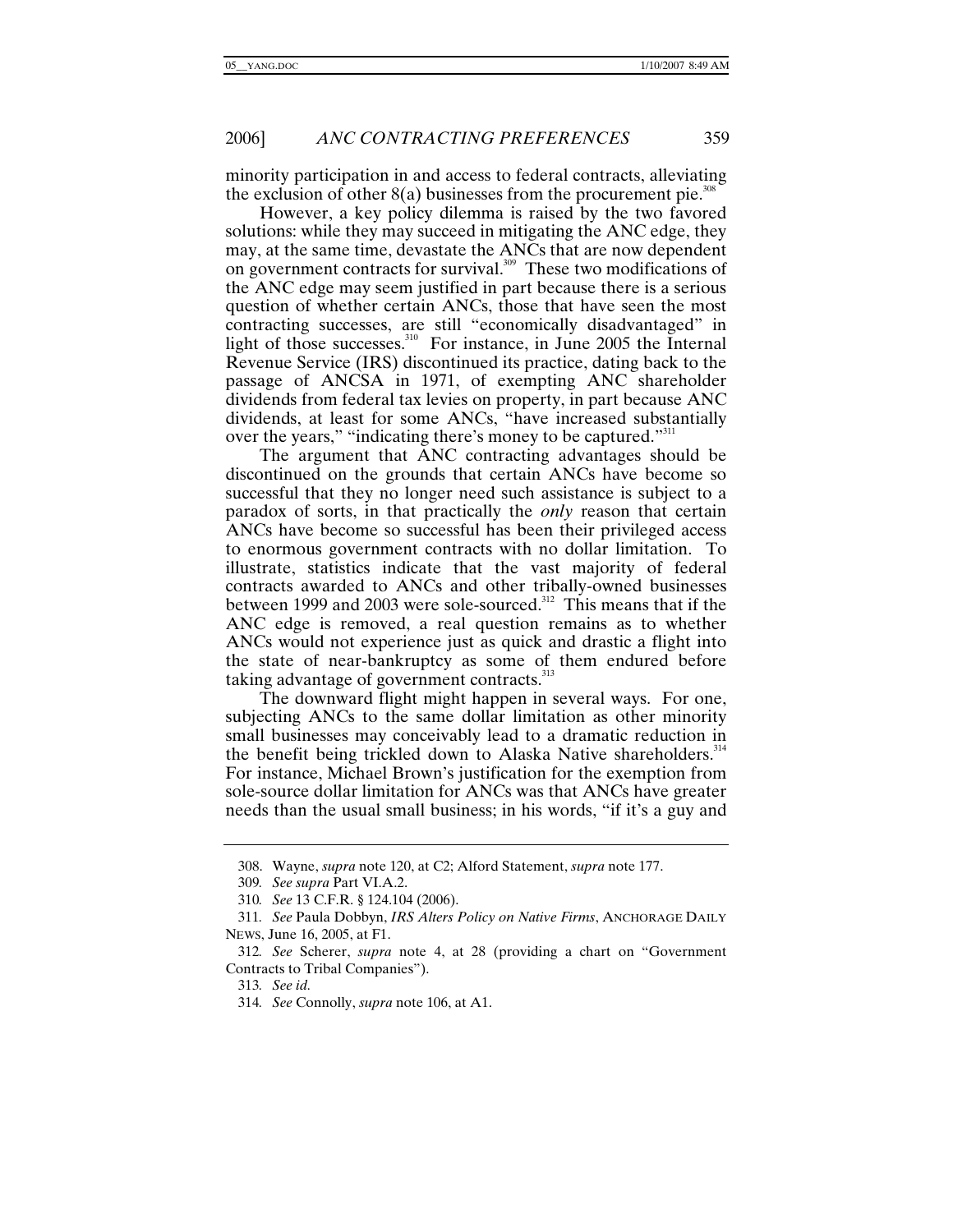his wife, then a \$3- million project can provide significant economic benefit . . . [b]ut if you're dealing with a tribe with several million people, you've got to have larger contracts."315 Some 2003 statistics show that there is a real trickle-down phenomenon: \$78 million of the \$2.8 billion in revenues—slightly below one third of one percent—was translated into shareholder profits.316 Imposing three million and five million dollar limits on the value of contracts ANCs may be sole-sourced may mean that each native shareholder would see dramatically leaner checks.<sup>317</sup>

That potential reduction in welfare might not be as drastic if ANCs were able to replace one \$500 million contract with either hundreds of sole-source contracts under the dollar limitation or a single \$500 million contract won through the competitive bidding process. The ability of ANCs to competitively win such enormous awards, however, is uncertain because their receipts of multimillion dollar sole-source contracts based on the ANC edge indicate nothing about their capability to perform the work at the lowest cost when compared to multiple bidders, and the laws that have enabled them to receive such sole-source awards thus far do not encourage or develop that ability.<sup>318</sup> Even relatively modest cutbacks to the system that produces the ANC edge, such as higher restrictions on subcontracting, could translate to dramatic reductions in ANC success. For instance, the GAO report on the Army's reliance on ANC firms for its security guard contracts stated that before the sole-source contracts were awarded, the Defense Contract Management Agency had rated one of the two ANCs as "high risk" in performance due to inexperience in service provision.319 However, the contract was awarded because this "risk was mitigated somewhat" due to the firm's choice to "team up with a subcontractor experienced in providing security guard services."<sup>320</sup>

As a matter of fact, the legal advantages that allow ANCs to receive contracts of such enormous proportion without going through the competitive process merely cultivate a dependency on those advantages.<sup>321</sup> This all means that the inquiry of whether the ANC edge ought to be discontinued runs into a dilemma: the legal advantages have fostered not an independent ability to compete in

 <sup>315.</sup> Miller, *supra* note 26, at A1.

 <sup>316.</sup> Bauman, *supra* note 209, ¶¶ 2–3.

<sup>317</sup>*. See* Connolly, *supra* note 106, at A1.

<sup>318</sup>*. See supra* Part VI.A.2.

 <sup>319.</sup> GAO GUARD PROGRAM REPORT, *supra* note 145, at 13.

<sup>320</sup>*. Id.*

<sup>321</sup>*. See supra* Part VI.A.2; *see also* Nadler, *supra* note 195.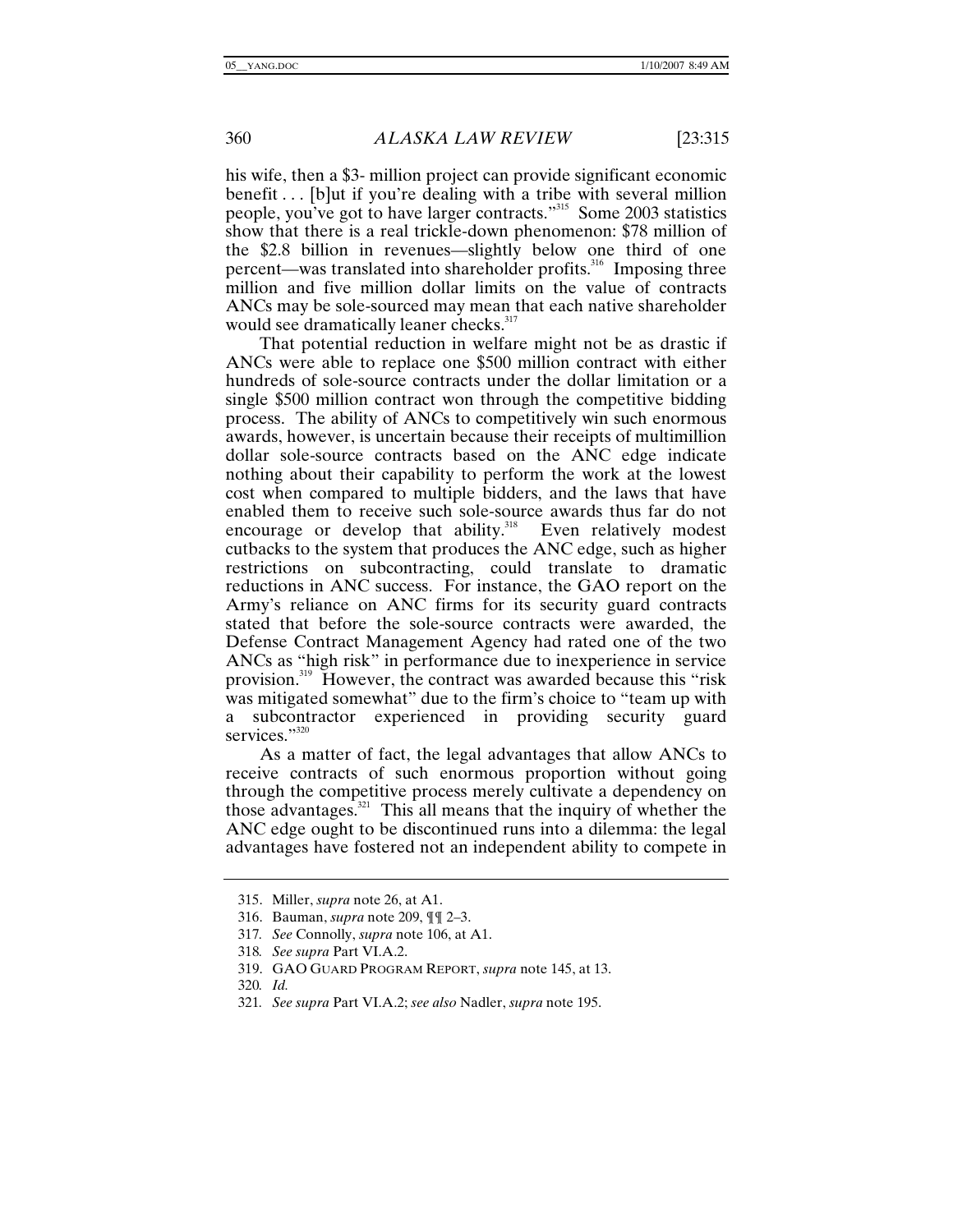the marketplace but a dependence on that assistance without which it is doubtful that ANCs could continue their current success. $322$ Thus, it is difficult to take away these advantages without substantially hurting their intended beneficiaries.

*2. Caveats and Alternatives to Legislative Reform.* One caveat is the possibility that modifying the ANC edge may open the door to other reforms which are undesirable at this stage of Native Americans' and Alaska Natives' economic development.<sup>323</sup> Leaders of the Native American community have spoken out against any drastic changes to the 8(a) Program's advantages for businesses owned by Indian Tribes and ANCs, warning that, while negative congressional and media attention has been focused on ANCs, reforms based on such attention may harm tribal federal contracting in the rest of the country as well as open the door to erosion of tribal gaming and other rights and programs for all Native Americans.<sup>3</sup>

Moreover, before any enactment of concrete measures, ANCs should be given more time to prove that advantages from their contract awards truly do benefit Alaska Natives who would otherwise be impoverished. For instance, Neal Fried, Alaska's Department of Labor economist, offered his opinion that ANCs "are just starting to make an impact on the tribes," suggesting that given more time, their contracting activities may lead to more pronounced improvement in the welfare of Alaska Natives.<sup>325</sup> This is especially true in light of the fact that some ANCs are only beginning to be successful in the  $8(a)$  contracting arena.<sup>326</sup>

Finally, there are some alternatives to substantive legislative reform for mitigating the ANC edge's negative effects. Procedural protection, for one, should be more fully explored. For example, the law does contain a provision that presents possibilities for limiting the exclusionary effect of the ANC edge on small

<sup>322</sup>*. See id.*

<sup>323</sup>*. See* Pete Homer, *Congressional Probe of Alaska Native Corporations an Attack on Indian Country's Economic Future*, Indian Country Today, Mar. 19, 2005, *available at* http://www.indiancountry.com/content.cfm?id=1096410593; *see also* Nat'l Indian Bus. Ass'n., *supra* note 177.

<sup>324</sup>*. See id.*

 <sup>325.</sup> Connolly, *supra* note 106, at A1.

 <sup>326.</sup> Sam Bishop, *Expansion of Alaska Native No-bid Deals Sparks Debate*, FAIRBANKS DAILY NEWS-MINER, June 25, 2006, ¶ 1, *available at* http://newsminer.com/2006/06/25/590/ (noting that "several Native firms from Interior Alaska have a growing share of the work just as some members of Congress are questioning the rules . . .").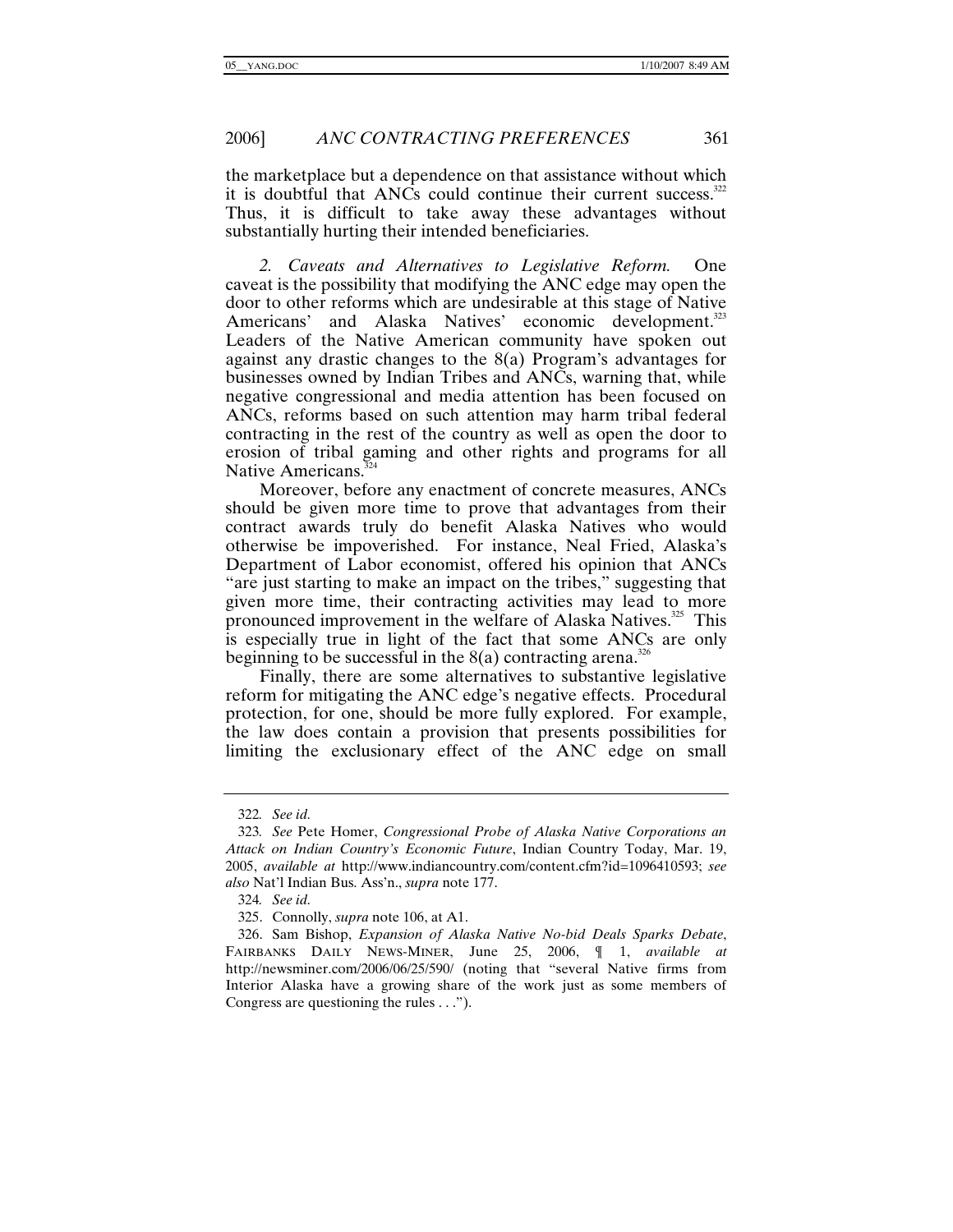businesses outside of the  $8(a)$  Program,<sup>327</sup> though as far as known by the author it has not been used. Under the SBA's own regulations, it may make a determination that accepting an 8(a) award would create "adverse impact on an individual small business, a group of small businesses located in a specific geographical location, or other small business programs," in which case it will not accept the award under  $8(a)$ .<sup>328</sup> The limitation is "designed to protect small business concerns which are performing Government contracts awarded outside the 8(a) BD program," and in certain circumstances the adverse impact is presumed to exist, such as when a small business not under the 8(a) Program has been performing the contract in question for at least two years.<sup>329</sup> Thus, if the contracts to ANCs continue to expand, the potential for that expansion to squeeze out other small businesses from the government procurement pie may be curbed by this adverse impact determination. However, there are significant drawbacks to this tool. It is unable to protect other 8(a) businesses, and contracts for construction, a large, important category of contracts, are considered "new requirements" and are immune from the adverse impact determinations.<sup>330</sup>

Most importantly, measures that can be taken by ANCs themselves rather than legislators should be emphasized. Some suggested strategies have focused on reforming both the structure and the federal contracting practices of ANCs so that they become more involved in developing skills to compete in the national and international markets independently, without special sole-source contracting advantages.<sup>331</sup> For instance, it has been suggested that they should integrate boards of directors into daily management, train native shareholders to participate in running the companies, and set goals for winning competitive contracts.<sup>332</sup> These measures would certainly reduce the dependency on sole-source awards fostered by the ANC edge. Given time, ANCs may then become more able competitors, alleviating the concerns with regard to competition policy, taxpayer bills, and exclusion of other 8(a) businesses.

<sup>327</sup>*. See* 13 C.F.R. § 124.504(c) (2006).

<sup>328</sup>*. Id.*

<sup>329</sup>*. Id.*

 <sup>330. 13</sup> C.F.R. § 124.504(c)(1)(B).

 <sup>331.</sup> Nadler, *supra* note 195.

<sup>332</sup>*. Id.*